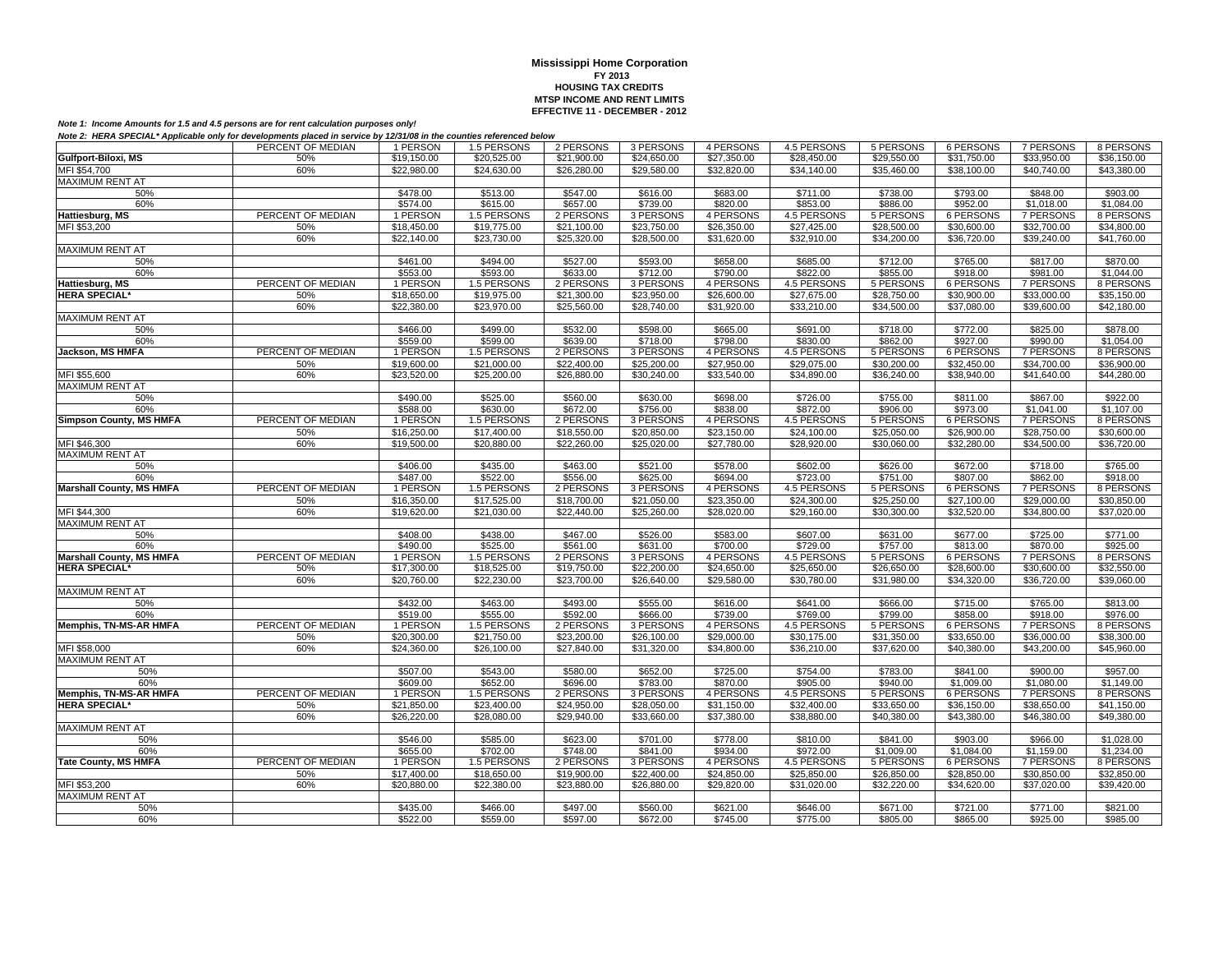| $\frac{1}{2}$ , $\frac{1}{2}$ , $\frac{1}{2}$ , $\frac{1}{2}$ , $\frac{1}{2}$ , $\frac{1}{2}$ , $\frac{1}{2}$ , $\frac{1}{2}$ |                   |             |             |             |             |             |             |             |                  |                  |             |
|-------------------------------------------------------------------------------------------------------------------------------|-------------------|-------------|-------------|-------------|-------------|-------------|-------------|-------------|------------------|------------------|-------------|
| <b>Tunica County, MS HMFA</b>                                                                                                 | PERCENT OF MEDIAN | 1 PERSON    | 1.5 PERSONS | 2 PERSONS   | 3 PERSONS   | 4 PERSONS   | 4.5 PERSONS | 5 PERSONS   | 6 PERSONS        | 7 PERSONS        | 8 PERSONS   |
|                                                                                                                               | 50%               | \$16,350.00 | \$17,525.00 | \$18,700.00 | \$21,050.00 | \$23,350.00 | \$24,300.00 | \$25,250.00 | \$27,100.00      | \$29,000.00      | \$30,850.00 |
| MFI \$38,000                                                                                                                  | 60%               | \$19,620.00 | \$21,030.00 | \$22,440.00 | \$25,260.00 | \$28,020.00 | \$29,160.00 | \$30,300.00 | \$32,520.00      | \$34,800.00      | \$37,020.00 |
| MAXIMUM RENT AT                                                                                                               |                   |             |             |             |             |             |             |             |                  |                  |             |
| 50%                                                                                                                           |                   | \$408.00    | \$438.00    | \$467.00    | \$526.00    | \$583.00    | \$607.00    | \$631.00    | \$677.00         | \$725.00         | \$771.00    |
|                                                                                                                               |                   |             |             |             |             |             |             |             |                  |                  |             |
| 60%                                                                                                                           |                   | \$490.00    | \$525.00    | \$561.00    | \$631.00    | \$700.00    | \$729.00    | \$757.00    | \$813.00         | \$870.00         | \$925.00    |
| <b>Tunica County, MS HMFA</b>                                                                                                 | PERCENT OF MEDIAN | 1 PERSON    | 1.5 PERSONS | 2 PERSONS   | 3 PERSONS   | 4 PERSONS   | 4.5 PERSONS | 5 PERSONS   | 6 PERSONS        | 7 PERSONS        | 8 PERSONS   |
| <b>HERA SPECIAL*</b>                                                                                                          | 50%               | \$19,450.00 | \$20,825.00 | \$22,200.00 | \$25,000.00 | \$27,750.00 | \$28,875.00 | \$30,000.00 | \$32,200.00      | \$34,450.00      | \$36,650.00 |
|                                                                                                                               | 60%               | \$23,340.00 | \$24,990.00 | \$26,640.00 | \$30,000.00 | \$33,300.00 | \$34,650.00 | \$36,000.00 | \$38,640.00      | \$41,340.00      | \$43,980.00 |
| <b>MAXIMUM RENT AT</b>                                                                                                        |                   |             |             |             |             |             |             |             |                  |                  |             |
| 50%                                                                                                                           |                   | \$486.00    | \$520.00    | \$555.00    | \$625.00    | \$693.00    | \$721.00    | \$750.00    | \$805.00         | \$861.00         | \$916.00    |
| 60%                                                                                                                           |                   | \$583.00    | \$624.00    | \$666.00    | \$750.00    | \$832.00    | \$866.00    | \$900.00    | \$966.00         | \$1,033.00       | \$1,099.00  |
|                                                                                                                               | PERCENT OF MEDIAN |             |             |             |             |             |             |             |                  |                  |             |
| Pascagoula, MS MSA                                                                                                            |                   | 1 PERSON    | 1.5 PERSONS | 2 PERSONS   | 3 PERSONS   | 4 PERSONS   | 4.5 PERSONS | 5 PERSONS   | 6 PERSONS        | 7 PERSONS        | 8 PERSONS   |
|                                                                                                                               | 50%               | \$19,450.00 | \$20,825.00 | \$22,200.00 | \$25,000.00 | \$27,750.00 | \$28,875.00 | \$30,000.00 | \$32,200.00      | \$34,450.00      | \$36,650.00 |
| MFI \$54,900                                                                                                                  | 60%               | \$23,340.00 | \$24,990.00 | \$26,640.00 | \$30,000.00 | \$33,300.00 | \$34,650.00 | \$36,000.00 | \$38,640.00      | \$41,340.00      | \$43,980.00 |
| MAXIMUM RENT AT                                                                                                               |                   |             |             |             |             |             |             |             |                  |                  |             |
| 50%                                                                                                                           |                   | \$486.00    | \$520.00    | \$555.00    | \$625.00    | \$693.00    | \$721.00    | \$750.00    | \$805.00         | \$861.00         | \$916.00    |
| 60%                                                                                                                           |                   | \$583.00    | \$624.00    | \$666.00    | \$750.00    | \$832.00    | \$866.00    | \$900.00    | \$966.00         | \$1,033.00       | \$1,099.00  |
| <b>ADAMS CO.</b>                                                                                                              | PERCENT OF MEDIAN | 1 PERSON    | 1.5 PERSONS | 2 PERSONS   | 3 PERSONS   | 4 PERSONS   | 4.5 PERSONS | 5 PERSONS   | <b>6 PERSONS</b> | <b>7 PERSONS</b> | 8 PERSONS   |
|                                                                                                                               |                   |             |             |             |             |             |             |             |                  |                  |             |
|                                                                                                                               | 50%               | \$14,700.00 | \$15,750.00 | \$16,800.00 | \$18,900.00 | \$21,000.00 | \$21,850.00 | \$22,700.00 | \$24,400.00      | \$26,050.00      | \$27,750.00 |
| MFI \$37,600                                                                                                                  | 60%               | \$17,640.00 | \$18,900.00 | \$20,160.00 | \$22,680.00 | \$25,200.00 | \$26,220.00 | \$27,240.00 | \$29,280.00      | \$31,260.00      | \$33,300.00 |
| MAXIMUM RENT AT                                                                                                               |                   |             |             |             |             |             |             |             |                  |                  |             |
| 50%                                                                                                                           |                   | \$367.00    | \$393.00    | \$420.00    | \$472.00    | \$525.00    | \$546.00    | \$567.00    | \$610.00         | \$651.00         | \$693.00    |
| 60%                                                                                                                           |                   | \$441.00    | \$472.00    | \$504.00    | \$567.00    | \$630.00    | \$655.00    | \$681.00    | \$732.00         | \$781.00         | \$832.00    |
| <b>ALCORN CO.</b>                                                                                                             | PERCENT OF MEDIAN | 1 PERSON    | 1.5 PERSONS | 2 PERSONS   | 3 PERSONS   | 4 PERSONS   | 4.5 PERSONS | 5 PERSONS   | 6 PERSONS        | 7 PERSONS        | 8 PERSONS   |
|                                                                                                                               | 50%               | \$16,350.00 | \$17,525.00 | \$18,700.00 | \$21,050.00 | \$23,350.00 | \$24,300.00 | \$25,250.00 | \$27,100.00      | \$29,000.00      | \$30,850.00 |
|                                                                                                                               |                   |             |             |             |             |             |             |             |                  |                  |             |
| MFI \$46,700                                                                                                                  | 60%               | \$19,620.00 | \$21,030.00 | \$22,440.00 | \$25,260.00 | \$28,020.00 | \$29,160.00 | \$30,300.00 | \$32,520.00      | \$34,800.00      | \$37,020.00 |
| MAXIMUM RENT AT                                                                                                               |                   |             |             |             |             |             |             |             |                  |                  |             |
| 50%                                                                                                                           |                   | \$408.00    | \$438.00    | \$467.00    | \$526.00    | \$583.00    | \$607.00    | \$631.00    | \$677.00         | \$725.00         | \$771.00    |
| 60%                                                                                                                           |                   | \$490.00    | \$525.00    | \$561.00    | \$631.00    | \$700.00    | \$729.00    | \$757.00    | \$813.00         | \$870.00         | \$925.00    |
| <b>AMITE CO.</b>                                                                                                              | PERCENT OF MEDIAN | 1 PERSON    | 1.5 PERSONS | 2 PERSONS   | 3 PERSONS   | 4 PERSONS   | 4.5 PERSONS | 5 PERSONS   | 6 PERSONS        | <b>7 PERSONS</b> | 8 PERSONS   |
|                                                                                                                               | 50%               | \$14,700.00 | \$15,750.00 | \$16,800.00 | \$18,900.00 | \$21,000.00 | \$21,850.00 | \$22,700.00 | \$24,400.00      | \$26,050.00      | \$27,750.00 |
| MFI \$33,600                                                                                                                  | 60%               | \$17,640.00 | \$18,900.00 | \$20,160.00 | \$22,680.00 | \$25,200.00 | \$26,220.00 | \$27,240.00 | \$29,280.00      | \$31,260.00      | \$33,300.00 |
| MAXIMUM RENT AT                                                                                                               |                   |             |             |             |             |             |             |             |                  |                  |             |
|                                                                                                                               |                   |             |             |             |             |             |             |             |                  |                  |             |
| 50%                                                                                                                           |                   | \$367.00    | \$393.00    | \$420.00    | \$472.00    | \$525.00    | \$546.00    | \$567.00    | \$610.00         | \$651.00         | \$693.00    |
| 60%                                                                                                                           |                   | \$441.00    | \$472.00    | \$504.00    | \$567.00    | \$630.00    | \$655.00    | \$681.00    | \$732.00         | \$781.00         | \$832.00    |
| <b>ATTALA CO.</b>                                                                                                             | PERCENT OF MEDIAN | 1 PERSON    | 1.5 PERSONS | 2 PERSONS   | 3 PERSONS   | 4 PERSONS   | 4.5 PERSONS | 5 PERSONS   | 6 PERSONS        | 7 PERSONS        | 8 PERSONS   |
|                                                                                                                               | 50%               | \$15,050.00 | \$16,125.00 | \$17,200.00 | \$19,350.00 | \$21,500.00 | \$22,375.00 | \$23,250.00 | \$24,950.00      | \$26,700.00      | \$28,400.00 |
| MFI \$43,000                                                                                                                  | 60%               | \$18,060.00 | \$19,350.00 | \$20,640.00 | \$23,220.00 | \$25,800.00 | \$26,850.00 | \$27,900.00 | \$29,940.00      | \$32,040.00      | \$34,080.00 |
| MAXIMUM RENT AT                                                                                                               |                   |             |             |             |             |             |             |             |                  |                  |             |
| 50%                                                                                                                           |                   | \$376.00    | \$403.00    | \$430.00    | \$483.00    | \$537.00    | \$559.00    | \$581.00    | \$623.00         | \$667.00         | \$710.00    |
|                                                                                                                               |                   | \$451.00    | \$483.00    |             | \$580.00    | \$645.00    |             |             | \$748.00         |                  | \$852.00    |
| 60%                                                                                                                           |                   |             |             | \$516.00    |             |             | \$671.00    | \$697.00    |                  | \$801.00         |             |
| <b>BENTON CO.</b>                                                                                                             | PERCENT OF MEDIAN | 1 PERSON    | 1.5 PERSONS | 2 PERSONS   | 3 PERSONS   | 4 PERSONS   | 4.5 PERSONS | 5 PERSONS   | 6 PERSONS        | 7 PERSONS        | 8 PERSONS   |
|                                                                                                                               | 50%               | \$15,000.00 | \$16,075.00 | \$17,150.00 | \$19,300.00 | \$21,400.00 | \$22,275.00 | \$23,150.00 | \$24,850.00      | \$26,550.00      | \$28,250.00 |
| MFI \$42,800                                                                                                                  | 60%               | \$18,000.00 | \$19,290.00 | \$20,580.00 | \$23,160.00 | \$25,680.00 | \$26,730.00 | \$27,780.00 | \$29,820.00      | \$31,860.00      | \$33,900.00 |
| MAXIMUM RENT AT                                                                                                               |                   |             |             |             |             |             |             |             |                  |                  |             |
| 50%                                                                                                                           |                   | \$375.00    | \$401.00    | \$428.00    | \$482.00    | \$535.00    | \$556.00    | \$578.00    | \$621.00         | \$663.00         | \$706.00    |
| 60%                                                                                                                           |                   | \$450.00    | \$482.00    | \$514.00    | \$579.00    | \$642.00    | \$668.00    | \$694.00    | \$745.00         | \$796.00         | \$847.00    |
| <b>BOLIVAR CO.</b>                                                                                                            | PERCENT OF MEDIAN | 1 PERSON    | 1.5 PERSONS | 2 PERSONS   | 3 PERSONS   | 4 PERSONS   | 4.5 PERSONS | 5 PERSONS   | 6 PERSONS        | <b>7 PERSONS</b> | 8 PERSONS   |
|                                                                                                                               |                   |             |             |             |             |             |             |             |                  |                  |             |
|                                                                                                                               | 50%               | \$14,700.00 | \$15,750.00 | \$16,800.00 | \$18,900.00 | \$21,000.00 | \$21,850.00 | \$22,700.00 | \$24,400.00      | \$26,050.00      | \$27,750.00 |
| MFI \$34,500                                                                                                                  | 60%               | \$17,640.00 | \$18,900.00 | \$20,160.00 | \$22,680.00 | \$25,200.00 | \$26,220.00 | \$27,240.00 | \$29,280.00      | \$31,260.00      | \$33,300.00 |
| MAXIMUM RENT AT                                                                                                               |                   |             |             |             |             |             |             |             |                  |                  |             |
| 50%                                                                                                                           |                   | \$367.00    | \$393.00    | \$420.00    | \$472.00    | \$525.00    | \$546.00    | \$567.00    | \$610.00         | \$651.00         | \$693.00    |
| 60%                                                                                                                           |                   | \$441.00    | \$472.00    | \$504.00    | \$567.00    | \$630.00    | \$655.00    | \$681.00    | \$732.00         | \$781.00         | \$832.00    |
| <b>CALHOUN CO.</b>                                                                                                            | PERCENT OF MEDIAN | 1 PERSON    | 1.5 PERSONS | 2 PERSONS   | 3 PERSONS   | 4 PERSONS   | 4.5 PERSONS | 5 PERSONS   | <b>6 PERSONS</b> | 7 PERSONS        | 8 PERSONS   |
|                                                                                                                               | 50%               | \$14,700.00 | \$15,750.00 | \$16,800.00 | \$18,900.00 | \$21,000.00 | \$21,850.00 | \$22,700.00 | \$24,400.00      | \$26,050.00      | \$27,750.00 |
|                                                                                                                               |                   |             |             |             |             |             |             |             |                  |                  |             |
| MFI \$38,500                                                                                                                  | 60%               | \$17,640.00 | \$18,900.00 | \$20,160.00 | \$22,680.00 | \$25,200.00 | \$26,220.00 | \$27,240.00 | \$29,280.00      | \$31,260.00      | \$33,300.00 |
| <b>MAXIMUM RENT AT</b>                                                                                                        |                   |             |             |             |             |             |             |             |                  |                  |             |
| 50%                                                                                                                           |                   | \$367.00    | \$393.00    | \$420.00    | \$472.00    | \$525.00    | \$546.00    | \$567.00    | \$610.00         | \$651.00         | \$693.00    |
| 60%                                                                                                                           |                   | \$441.00    | \$472.00    | \$504.00    | \$567.00    | \$630.00    | \$655.00    | \$681.00    | \$732.00         | \$781.00         | \$832.00    |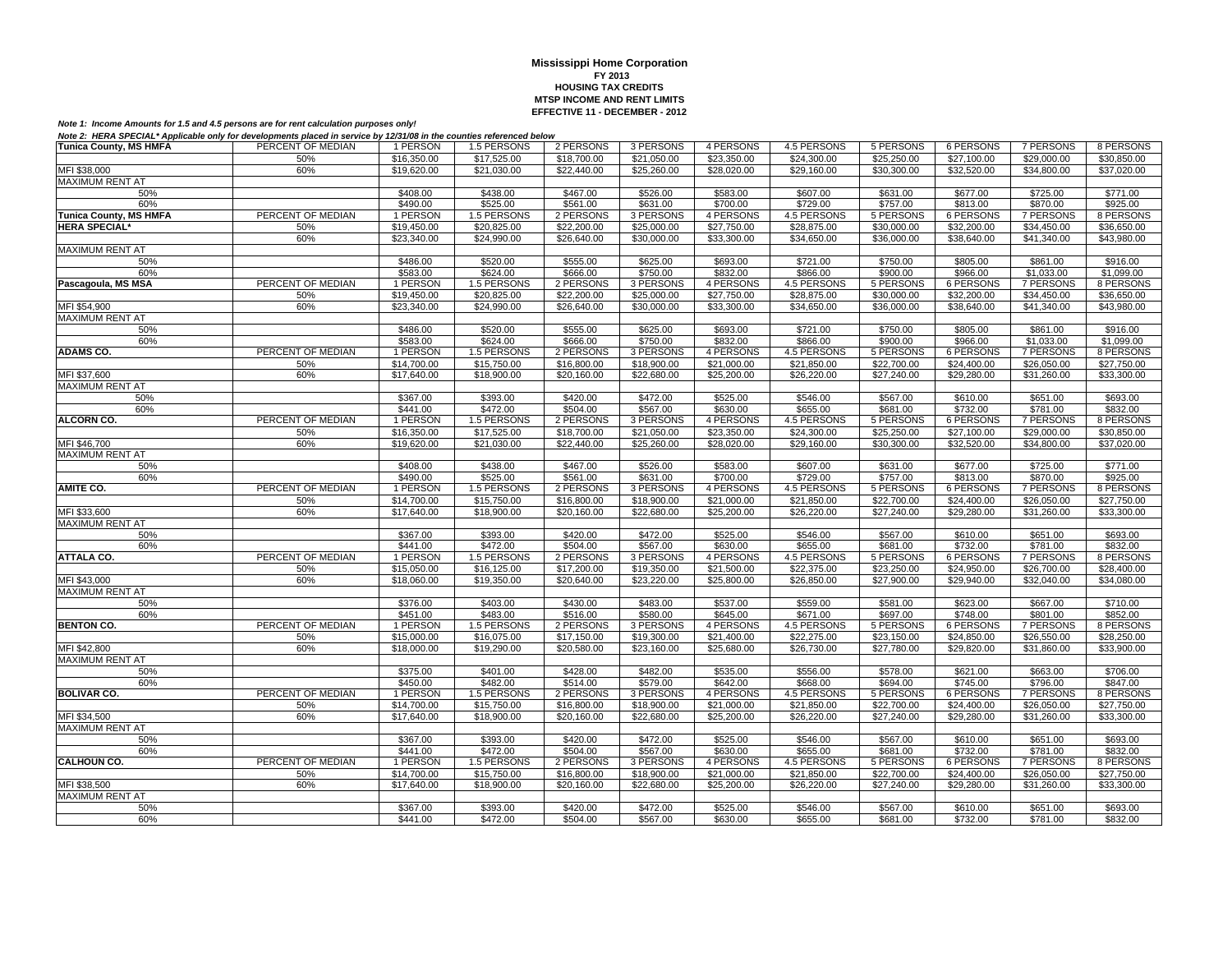| <b>HERA SPECIAL*</b><br>50%<br>\$15,250.00<br>\$16,325.00<br>\$17,400.00<br>\$19,600.00<br>\$21,750.00<br>\$22,625.00<br>\$23,500.00<br>\$25,250.00<br>\$27,000.00<br>\$28,750.00<br>60%<br>\$18,300.00<br>\$19,590.00<br>\$20,880.00<br>\$23,520.00<br>\$26,100.00<br>\$27,150.00<br>\$28,200.00<br>\$30,300.00<br>\$32,400.00<br>\$34,500.00<br><b>MAXIMUM RENT AT</b><br>\$408.00<br>\$543.00<br>\$587.00<br>50%<br>\$381.00<br>\$435.00<br>\$490.00<br>\$565.00<br>\$631.00<br>\$675.00<br>\$718.00<br>60%<br>\$457.00<br>\$489.00<br>\$522.00<br>\$588.00<br>\$652.00<br>\$678.00<br>\$705.00<br>\$757.00<br>\$810.00<br>\$862.00<br><b>CARROLL CO.</b><br>PERCENT OF MEDIAN<br>4 PERSONS<br>4.5 PERSONS<br>5 PERSONS<br>6 PERSONS<br><b>7 PERSONS</b><br>1 PERSON<br>1.5 PERSONS<br>2 PERSONS<br>3 PERSONS<br>8 PERSONS<br>\$15,900.00<br>\$17,025.00<br>\$18,150.00<br>\$20,400.00<br>\$22,650.00<br>\$23,575.00<br>\$24,500.00<br>\$26,300.00<br>\$28,100.00<br>\$29,900.00<br>50%<br>MFI \$41,600<br>60%<br>\$19,080.00<br>\$20,430.00<br>\$21,780.00<br>\$24,480.00<br>\$27,180.00<br>\$28,290.00<br>\$29,400.00<br>\$31,560.00<br>\$33,720.00<br>\$35,880.00<br><b>MAXIMUM RENT AT</b><br>50%<br>\$397.00<br>\$425.00<br>\$453.00<br>\$510.00<br>\$566.00<br>\$589.00<br>\$612.00<br>\$657.00<br>\$702.00<br>\$747.00<br>60%<br>\$477.00<br>\$510.00<br>\$544.00<br>\$612.00<br>\$679.00<br>\$707.00<br>\$735.00<br>\$789.00<br>\$843.00<br>\$897.00<br>CHICKASAW CO.<br>PERCENT OF MEDIAN<br>1 PERSON<br>1.5 PERSONS<br>2 PERSONS<br>3 PERSONS<br>4 PERSONS<br>4.5 PERSONS<br>5 PERSONS<br>6 PERSONS<br>7 PERSONS<br>8 PERSONS<br>\$22,325.00<br>50%<br>\$15,050.00<br>\$16,125.00<br>\$17,200.00<br>\$19,350.00<br>\$21,450.00<br>\$23,200.00<br>\$24,900.00<br>\$26,600.00<br>\$28,350.00<br>MFI \$42,800<br>60%<br>\$18,060.00<br>\$19,350.00<br>\$20,640.00<br>\$23,220.00<br>\$25,740.00<br>\$26,790.00<br>\$27,840.00<br>\$29,880.00<br>\$31,920.00<br>\$34,020.00<br><b>MAXIMUM RENT AT</b><br>50%<br>\$376.00<br>\$403.00<br>\$430.00<br>\$483.00<br>\$536.00<br>\$558.00<br>\$580.00<br>\$622.00<br>\$665.00<br>\$708.00<br>\$451.00<br>\$483.00<br>\$580.00<br>\$643.00<br>\$669.00<br>\$696.00<br>\$798.00<br>\$850.00<br>60%<br>\$516.00<br>\$747.00<br>PERCENT OF MEDIAN<br>4.5 PERSONS<br><b>7 PERSONS</b><br><b>CHICKASAW CO.</b><br>1 PERSON<br>1.5 PERSONS<br>2 PERSONS<br>3 PERSONS<br>4 PERSONS<br>5 PERSONS<br><b>6 PERSONS</b><br>8 PERSONS<br><b>HERA SPECIAL*</b><br>\$23,475.00<br>\$24,400.00<br>\$28,000.00<br>50%<br>\$15,800.00<br>\$16,925.00<br>\$18,050.00<br>\$20,300.00<br>\$22,550.00<br>\$26,200.00<br>\$29,800.00<br>60%<br>\$18,960.00<br>\$20,310.00<br>\$21,660.00<br>\$24,360.00<br>\$27,060.00<br>\$28,170.00<br>\$29,280.00<br>\$31,440.00<br>\$33,600.00<br>\$35,760.00<br><b>MAXIMUM RENT AT</b><br>\$395.00<br>\$423.00<br>\$451.00<br>\$507.00<br>\$563.00<br>\$586.00<br>\$610.00<br>\$655.00<br>\$700.00<br>\$745.00<br>50%<br>\$507.00<br>\$541.00<br>\$732.00<br>\$786.00<br>\$894.00<br>60%<br>\$474.00<br>\$609.00<br>\$676.00<br>\$704.00<br>\$840.00<br>CHOCTAW CO.<br>PERCENT OF MEDIAN<br>1 PERSON<br>1.5 PERSONS<br>2 PERSONS<br>3 PERSONS<br>4 PERSONS<br>4.5 PERSONS<br>5 PERSONS<br>6 PERSONS<br>7 PERSONS<br>8 PERSONS<br>\$14,800.00<br>\$15,850.00<br>\$21,950.00<br>\$26,200.00<br>$\overline{$27,900.00}$<br>50%<br>\$16,900.00<br>\$19,000.00<br>\$21,100.00<br>\$22,800.00<br>\$24,500.00<br>MFI \$42,200<br>\$20,280.00<br>\$31,440.00<br>60%<br>\$17,760.00<br>\$19,020.00<br>\$22,800.00<br>\$25,320.00<br>\$26,340.00<br>\$27,360.00<br>\$29,400.00<br>\$33,480.00<br><b>MAXIMUM RENT AT</b><br>\$370.00<br>\$396.00<br>\$422.00<br>\$475.00<br>\$527.00<br>\$548.00<br>\$570.00<br>\$612.00<br>\$655.00<br>\$697.00<br>50%<br>\$633.00<br>60%<br>\$444.00<br>\$475.00<br>\$507.00<br>\$570.00<br>\$658.00<br>\$684.00<br>\$735.00<br>\$786.00<br>\$837.00<br>PERCENT OF MEDIAN<br><b>CLAIBORNE CO.</b><br>1 PERSON<br>1.5 PERSONS<br>2 PERSONS<br>3 PERSONS<br>4 PERSONS<br>4.5 PERSONS<br>5 PERSONS<br>6 PERSONS<br>7 PERSONS<br>8 PERSONS<br>50%<br>\$14,700.00<br>\$21,000.00<br>\$21.850.00<br>\$22,700.00<br>\$24,400.00<br>\$26,050.00<br>\$27,750.00<br>\$15,750.00<br>\$16,800.00<br>\$18,900.00<br>\$17,640.00<br>\$33,300.00<br>MFI \$31,700<br>60%<br>\$18,900.00<br>\$20,160.00<br>\$22,680.00<br>\$25,200.00<br>\$26,220.00<br>\$27,240.00<br>\$29,280.00<br>\$31,260.00<br>MAXIMUM RENT AT<br>\$367.00<br>\$393.00<br>\$420.00<br>\$472.00<br>\$525.00<br>\$546.00<br>\$567.00<br>\$610.00<br>\$651.00<br>\$693.00<br>50%<br>60%<br>\$441.00<br>\$472.00<br>\$504.00<br>\$567.00<br>\$630.00<br>\$655.00<br>\$681.00<br>\$732.00<br>\$781.00<br>\$832.00<br><b>CLARKE CO.</b><br>PERCENT OF MEDIAN<br>1 PERSON<br>1.5 PERSONS<br>2 PERSONS<br>3 PERSONS<br>4 PERSONS<br>4.5 PERSONS<br>5 PERSONS<br><b>6 PERSONS</b><br><b>7 PERSONS</b><br>8 PERSONS<br>50%<br>\$14,700.00<br>\$15,750.00<br>\$21,000.00<br>\$21,850.00<br>\$22,700.00<br>\$26,050.00<br>\$27,750.00<br>\$16,800.00<br>\$18,900.00<br>\$24,400.00<br>MFI \$41,000<br>\$22,680.00<br>\$33,300.00<br>60%<br>\$17,640.00<br>\$18,900.00<br>\$20,160.00<br>\$25,200.00<br>\$26,220.00<br>\$27,240.00<br>\$29,280.00<br>\$31,260.00<br><b>MAXIMUM RENT AT</b><br>\$420.00<br>\$651.00<br>\$693.00<br>50%<br>\$367.00<br>\$393.00<br>\$472.00<br>\$525.00<br>\$546.00<br>\$567.00<br>\$610.00<br>\$441.00<br>\$472.00<br>\$504.00<br>\$567.00<br>\$630.00<br>\$655.00<br>\$681.00<br>\$732.00<br>\$832.00<br>60%<br>\$781.00<br>PERCENT OF MEDIAN<br><b>CLARKE CO.</b><br>1 PERSON<br>1.5 PERSONS<br>2 PERSONS<br>3 PERSONS<br>4 PERSONS<br>4.5 PERSONS<br>5 PERSONS<br>6 PERSONS<br>7 PERSONS<br>8 PERSONS<br><b>HERA SPECIAL*</b><br>50%<br>\$15,150.00<br>\$16,225.00<br>\$17,300.00<br>\$19,450.00<br>\$21,600.00<br>\$22,475.00<br>\$23,350.00<br>\$25,100.00<br>\$26,800.00<br>\$28,550.00<br>60%<br>\$19,470.00<br>\$20,760.00<br>\$23,340.00<br>\$25,920.00<br>\$26,970.00<br>\$28,020.00<br>\$34,260.00<br>\$18,180.00<br>\$30,120.00<br>\$32,160.00<br><b>MAXIMUM RENT AT</b><br>\$378.00<br>\$405.00<br>\$432.00<br>\$486.00<br>\$540.00<br>\$561.00<br>\$583.00<br>\$713.00<br>50%<br>\$627.00<br>\$670.00<br>\$519.00<br>60%<br>\$454.00<br>\$486.00<br>\$583.00<br>\$648.00<br>\$674.00<br>\$700.00<br>\$753.00<br>\$804.00<br>\$856.00<br>CLAY CO.<br>PERCENT OF MEDIAN<br>1 PERSON<br>1.5 PERSONS<br>4 PERSONS<br>4.5 PERSONS<br>5 PERSONS<br>6 PERSONS<br>7 PERSONS<br>8 PERSONS<br>2 PERSONS<br>3 PERSONS<br>\$17,100.00<br>\$22,225.00<br>\$23,100.00<br>\$26,500.00<br>\$28,200.00<br>50%<br>\$14,950.00<br>\$16,025.00<br>\$19,250.00<br>\$21,350.00<br>\$24,800.00<br>MFI \$42,700<br>60%<br>\$17,940.00<br>\$20,520.00<br>\$23,100.00<br>\$26,670.00<br>\$27,720.00<br>\$29,760.00<br>\$31,800.00<br>\$33,840.00<br>\$19,230.00<br>\$25,620.00<br><b>MAXIMUM RENT AT</b><br>50%<br>\$373.00<br>\$400.00<br>\$427.00<br>\$481.00<br>\$533.00<br>\$555.00<br>\$577.00<br>\$620.00<br>\$662.00<br>\$705.00<br>\$513.00<br>\$480.00<br>\$577.00<br>\$640.00<br>\$666.00<br>\$693.00<br>\$744.00<br>\$795.00<br>\$846.00<br>\$448.00<br>60%<br>COAHOMA CO.<br>PERCENT OF MEDIAN<br>4 PERSONS<br>6 PERSONS<br>8 PERSONS<br>1 PERSON<br>1.5 PERSONS<br>2 PERSONS<br>3 PERSONS<br>4.5 PERSONS<br>5 PERSONS<br><b>7 PERSONS</b><br>50%<br>\$14,700.00<br>\$15,750.00<br>\$16,800.00<br>\$18,900.00<br>\$21,000.00<br>\$21,850.00<br>\$22,700.00<br>\$24,400.00<br>\$26,050.00<br>\$27,750.00<br>60%<br>\$17,640.00<br>\$18,900.00<br>\$20,160.00<br>\$22,680.00<br>\$25,200.00<br>\$26,220.00<br>\$27,240.00<br>\$29,280.00<br>\$31,260.00<br>\$33,300.00<br>MFI \$30,900<br>MAXIMUM RENT AT<br>\$393.00<br>\$525.00<br>\$610.00<br>\$693.00<br>50%<br>\$367.00<br>\$420.00<br>\$472.00<br>\$546.00<br>\$567.00<br>\$651.00<br>60%<br>\$441.00<br>\$472.00<br>\$504.00<br>\$567.00<br>\$630.00<br>\$655.00<br>\$681.00<br>\$732.00<br>\$781.00<br>\$832.00<br>PERCENT OF MEDIAN<br><b>COVINGTON CO.</b><br>1 PERSON<br>1.5 PERSONS<br>2 PERSONS<br>3 PERSONS<br>4 PERSONS<br>4.5 PERSONS<br>5 PERSONS<br><b>6 PERSONS</b><br><b>7 PERSONS</b><br>8 PERSONS<br>\$25,700.00<br>50%<br>\$15,550.00<br>\$16,650.00<br>\$17,750.00<br>\$19,950.00<br>\$22,150.00<br>\$23,050.00<br>\$23,950.00<br>\$27,500.00<br>\$29,250.00<br>MFI \$45,600<br>60%<br>\$21,300.00<br>\$27,660.00<br>\$35,100.00<br>\$18,660.00<br>\$19,980.00<br>\$23,940.00<br>\$26,580.00<br>\$28,740.00<br>\$30,840.00<br>\$33,000.00<br><b>MAXIMUM RENT AT</b><br>50%<br>\$416.00<br>\$443.00<br>\$553.00<br>\$576.00<br>\$598.00<br>\$642.00<br>\$687.00<br>\$388.00<br>\$498.00<br>\$731.00<br>\$499.00<br>\$532.00<br>\$598.00<br>60%<br>\$466.00<br>\$664.00<br>\$691.00<br>\$718.00<br>\$771.00<br>\$825.00<br>\$877.00 | <b>CALHOUN CO.</b> | PERCENT OF MEDIAN | 1 PERSON | 1.5 PERSONS | 2 PERSONS | 3 PERSONS | 4 PERSONS | 4.5 PERSONS | 5 PERSONS | 6 PERSONS | 7 PERSONS | 8 PERSONS |
|-------------------------------------------------------------------------------------------------------------------------------------------------------------------------------------------------------------------------------------------------------------------------------------------------------------------------------------------------------------------------------------------------------------------------------------------------------------------------------------------------------------------------------------------------------------------------------------------------------------------------------------------------------------------------------------------------------------------------------------------------------------------------------------------------------------------------------------------------------------------------------------------------------------------------------------------------------------------------------------------------------------------------------------------------------------------------------------------------------------------------------------------------------------------------------------------------------------------------------------------------------------------------------------------------------------------------------------------------------------------------------------------------------------------------------------------------------------------------------------------------------------------------------------------------------------------------------------------------------------------------------------------------------------------------------------------------------------------------------------------------------------------------------------------------------------------------------------------------------------------------------------------------------------------------------------------------------------------------------------------------------------------------------------------------------------------------------------------------------------------------------------------------------------------------------------------------------------------------------------------------------------------------------------------------------------------------------------------------------------------------------------------------------------------------------------------------------------------------------------------------------------------------------------------------------------------------------------------------------------------------------------------------------------------------------------------------------------------------------------------------------------------------------------------------------------------------------------------------------------------------------------------------------------------------------------------------------------------------------------------------------------------------------------------------------------------------------------------------------------------------------------------------------------------------------------------------------------------------------------------------------------------------------------------------------------------------------------------------------------------------------------------------------------------------------------------------------------------------------------------------------------------------------------------------------------------------------------------------------------------------------------------------------------------------------------------------------------------------------------------------------------------------------------------------------------------------------------------------------------------------------------------------------------------------------------------------------------------------------------------------------------------------------------------------------------------------------------------------------------------------------------------------------------------------------------------------------------------------------------------------------------------------------------------------------------------------------------------------------------------------------------------------------------------------------------------------------------------------------------------------------------------------------------------------------------------------------------------------------------------------------------------------------------------------------------------------------------------------------------------------------------------------------------------------------------------------------------------------------------------------------------------------------------------------------------------------------------------------------------------------------------------------------------------------------------------------------------------------------------------------------------------------------------------------------------------------------------------------------------------------------------------------------------------------------------------------------------------------------------------------------------------------------------------------------------------------------------------------------------------------------------------------------------------------------------------------------------------------------------------------------------------------------------------------------------------------------------------------------------------------------------------------------------------------------------------------------------------------------------------------------------------------------------------------------------------------------------------------------------------------------------------------------------------------------------------------------------------------------------------------------------------------------------------------------------------------------------------------------------------------------------------------------------------------------------------------------------------------------------------------------------------------------------------------------------------------------------------------------------------------------------------------------------------------------------------------------------------------------------------------------------------------------------------------------------------------------------------------------------------------------------------------------------------------------------------------------------------------------------------------------------------------------------------------------------------------------------------------------------------------------------------------------------------------------------------------------------------------------------------------------------------------------------------------------------------------------------------------------------------------------------------------------------------------------------------------------------------------------------------------------------------------------------------------------------------------------------------------------------------------------------------------------------------------------------------------------------------------------------------------------------------------------------------------------------------------------------------------------------------------------------------------------------------------------------------------------------------------------------------------------------------------------------------------------------------------------------------------------------------------------------------------------------------------------------------------------------------------------------------------------------------------------------------------------------------------------------------------------------------------------------------------------------------------------------------------------------------------------------------------------------------------------------------------------------------------------------------------------------------------------------------------------------------------------------------------------------------------------------------------------------------------------------------------------------------------------------------------------------------------------------------------------------------------------------------------------------------------------------------------|--------------------|-------------------|----------|-------------|-----------|-----------|-----------|-------------|-----------|-----------|-----------|-----------|
|                                                                                                                                                                                                                                                                                                                                                                                                                                                                                                                                                                                                                                                                                                                                                                                                                                                                                                                                                                                                                                                                                                                                                                                                                                                                                                                                                                                                                                                                                                                                                                                                                                                                                                                                                                                                                                                                                                                                                                                                                                                                                                                                                                                                                                                                                                                                                                                                                                                                                                                                                                                                                                                                                                                                                                                                                                                                                                                                                                                                                                                                                                                                                                                                                                                                                                                                                                                                                                                                                                                                                                                                                                                                                                                                                                                                                                                                                                                                                                                                                                                                                                                                                                                                                                                                                                                                                                                                                                                                                                                                                                                                                                                                                                                                                                                                                                                                                                                                                                                                                                                                                                                                                                                                                                                                                                                                                                                                                                                                                                                                                                                                                                                                                                                                                                                                                                                                                                                                                                                                                                                                                                                                                                                                                                                                                                                                                                                                                                                                                                                                                                                                                                                                                                                                                                                                                                                                                                                                                                                                                                                                                                                                                                                                                                                                                                                                                                                                                                                                                                                                                                                                                                                                                                                                                                                                                                                                                                                                                                                                                                                                                                                                                                                                                                                                                                                                                                                                                                                                                                                                                                                                                                                                                                                                                                                                                                                                         |                    |                   |          |             |           |           |           |             |           |           |           |           |
|                                                                                                                                                                                                                                                                                                                                                                                                                                                                                                                                                                                                                                                                                                                                                                                                                                                                                                                                                                                                                                                                                                                                                                                                                                                                                                                                                                                                                                                                                                                                                                                                                                                                                                                                                                                                                                                                                                                                                                                                                                                                                                                                                                                                                                                                                                                                                                                                                                                                                                                                                                                                                                                                                                                                                                                                                                                                                                                                                                                                                                                                                                                                                                                                                                                                                                                                                                                                                                                                                                                                                                                                                                                                                                                                                                                                                                                                                                                                                                                                                                                                                                                                                                                                                                                                                                                                                                                                                                                                                                                                                                                                                                                                                                                                                                                                                                                                                                                                                                                                                                                                                                                                                                                                                                                                                                                                                                                                                                                                                                                                                                                                                                                                                                                                                                                                                                                                                                                                                                                                                                                                                                                                                                                                                                                                                                                                                                                                                                                                                                                                                                                                                                                                                                                                                                                                                                                                                                                                                                                                                                                                                                                                                                                                                                                                                                                                                                                                                                                                                                                                                                                                                                                                                                                                                                                                                                                                                                                                                                                                                                                                                                                                                                                                                                                                                                                                                                                                                                                                                                                                                                                                                                                                                                                                                                                                                                                                         |                    |                   |          |             |           |           |           |             |           |           |           |           |
|                                                                                                                                                                                                                                                                                                                                                                                                                                                                                                                                                                                                                                                                                                                                                                                                                                                                                                                                                                                                                                                                                                                                                                                                                                                                                                                                                                                                                                                                                                                                                                                                                                                                                                                                                                                                                                                                                                                                                                                                                                                                                                                                                                                                                                                                                                                                                                                                                                                                                                                                                                                                                                                                                                                                                                                                                                                                                                                                                                                                                                                                                                                                                                                                                                                                                                                                                                                                                                                                                                                                                                                                                                                                                                                                                                                                                                                                                                                                                                                                                                                                                                                                                                                                                                                                                                                                                                                                                                                                                                                                                                                                                                                                                                                                                                                                                                                                                                                                                                                                                                                                                                                                                                                                                                                                                                                                                                                                                                                                                                                                                                                                                                                                                                                                                                                                                                                                                                                                                                                                                                                                                                                                                                                                                                                                                                                                                                                                                                                                                                                                                                                                                                                                                                                                                                                                                                                                                                                                                                                                                                                                                                                                                                                                                                                                                                                                                                                                                                                                                                                                                                                                                                                                                                                                                                                                                                                                                                                                                                                                                                                                                                                                                                                                                                                                                                                                                                                                                                                                                                                                                                                                                                                                                                                                                                                                                                                                         |                    |                   |          |             |           |           |           |             |           |           |           |           |
|                                                                                                                                                                                                                                                                                                                                                                                                                                                                                                                                                                                                                                                                                                                                                                                                                                                                                                                                                                                                                                                                                                                                                                                                                                                                                                                                                                                                                                                                                                                                                                                                                                                                                                                                                                                                                                                                                                                                                                                                                                                                                                                                                                                                                                                                                                                                                                                                                                                                                                                                                                                                                                                                                                                                                                                                                                                                                                                                                                                                                                                                                                                                                                                                                                                                                                                                                                                                                                                                                                                                                                                                                                                                                                                                                                                                                                                                                                                                                                                                                                                                                                                                                                                                                                                                                                                                                                                                                                                                                                                                                                                                                                                                                                                                                                                                                                                                                                                                                                                                                                                                                                                                                                                                                                                                                                                                                                                                                                                                                                                                                                                                                                                                                                                                                                                                                                                                                                                                                                                                                                                                                                                                                                                                                                                                                                                                                                                                                                                                                                                                                                                                                                                                                                                                                                                                                                                                                                                                                                                                                                                                                                                                                                                                                                                                                                                                                                                                                                                                                                                                                                                                                                                                                                                                                                                                                                                                                                                                                                                                                                                                                                                                                                                                                                                                                                                                                                                                                                                                                                                                                                                                                                                                                                                                                                                                                                                                         |                    |                   |          |             |           |           |           |             |           |           |           |           |
|                                                                                                                                                                                                                                                                                                                                                                                                                                                                                                                                                                                                                                                                                                                                                                                                                                                                                                                                                                                                                                                                                                                                                                                                                                                                                                                                                                                                                                                                                                                                                                                                                                                                                                                                                                                                                                                                                                                                                                                                                                                                                                                                                                                                                                                                                                                                                                                                                                                                                                                                                                                                                                                                                                                                                                                                                                                                                                                                                                                                                                                                                                                                                                                                                                                                                                                                                                                                                                                                                                                                                                                                                                                                                                                                                                                                                                                                                                                                                                                                                                                                                                                                                                                                                                                                                                                                                                                                                                                                                                                                                                                                                                                                                                                                                                                                                                                                                                                                                                                                                                                                                                                                                                                                                                                                                                                                                                                                                                                                                                                                                                                                                                                                                                                                                                                                                                                                                                                                                                                                                                                                                                                                                                                                                                                                                                                                                                                                                                                                                                                                                                                                                                                                                                                                                                                                                                                                                                                                                                                                                                                                                                                                                                                                                                                                                                                                                                                                                                                                                                                                                                                                                                                                                                                                                                                                                                                                                                                                                                                                                                                                                                                                                                                                                                                                                                                                                                                                                                                                                                                                                                                                                                                                                                                                                                                                                                                                         |                    |                   |          |             |           |           |           |             |           |           |           |           |
|                                                                                                                                                                                                                                                                                                                                                                                                                                                                                                                                                                                                                                                                                                                                                                                                                                                                                                                                                                                                                                                                                                                                                                                                                                                                                                                                                                                                                                                                                                                                                                                                                                                                                                                                                                                                                                                                                                                                                                                                                                                                                                                                                                                                                                                                                                                                                                                                                                                                                                                                                                                                                                                                                                                                                                                                                                                                                                                                                                                                                                                                                                                                                                                                                                                                                                                                                                                                                                                                                                                                                                                                                                                                                                                                                                                                                                                                                                                                                                                                                                                                                                                                                                                                                                                                                                                                                                                                                                                                                                                                                                                                                                                                                                                                                                                                                                                                                                                                                                                                                                                                                                                                                                                                                                                                                                                                                                                                                                                                                                                                                                                                                                                                                                                                                                                                                                                                                                                                                                                                                                                                                                                                                                                                                                                                                                                                                                                                                                                                                                                                                                                                                                                                                                                                                                                                                                                                                                                                                                                                                                                                                                                                                                                                                                                                                                                                                                                                                                                                                                                                                                                                                                                                                                                                                                                                                                                                                                                                                                                                                                                                                                                                                                                                                                                                                                                                                                                                                                                                                                                                                                                                                                                                                                                                                                                                                                                                         |                    |                   |          |             |           |           |           |             |           |           |           |           |
|                                                                                                                                                                                                                                                                                                                                                                                                                                                                                                                                                                                                                                                                                                                                                                                                                                                                                                                                                                                                                                                                                                                                                                                                                                                                                                                                                                                                                                                                                                                                                                                                                                                                                                                                                                                                                                                                                                                                                                                                                                                                                                                                                                                                                                                                                                                                                                                                                                                                                                                                                                                                                                                                                                                                                                                                                                                                                                                                                                                                                                                                                                                                                                                                                                                                                                                                                                                                                                                                                                                                                                                                                                                                                                                                                                                                                                                                                                                                                                                                                                                                                                                                                                                                                                                                                                                                                                                                                                                                                                                                                                                                                                                                                                                                                                                                                                                                                                                                                                                                                                                                                                                                                                                                                                                                                                                                                                                                                                                                                                                                                                                                                                                                                                                                                                                                                                                                                                                                                                                                                                                                                                                                                                                                                                                                                                                                                                                                                                                                                                                                                                                                                                                                                                                                                                                                                                                                                                                                                                                                                                                                                                                                                                                                                                                                                                                                                                                                                                                                                                                                                                                                                                                                                                                                                                                                                                                                                                                                                                                                                                                                                                                                                                                                                                                                                                                                                                                                                                                                                                                                                                                                                                                                                                                                                                                                                                                                         |                    |                   |          |             |           |           |           |             |           |           |           |           |
|                                                                                                                                                                                                                                                                                                                                                                                                                                                                                                                                                                                                                                                                                                                                                                                                                                                                                                                                                                                                                                                                                                                                                                                                                                                                                                                                                                                                                                                                                                                                                                                                                                                                                                                                                                                                                                                                                                                                                                                                                                                                                                                                                                                                                                                                                                                                                                                                                                                                                                                                                                                                                                                                                                                                                                                                                                                                                                                                                                                                                                                                                                                                                                                                                                                                                                                                                                                                                                                                                                                                                                                                                                                                                                                                                                                                                                                                                                                                                                                                                                                                                                                                                                                                                                                                                                                                                                                                                                                                                                                                                                                                                                                                                                                                                                                                                                                                                                                                                                                                                                                                                                                                                                                                                                                                                                                                                                                                                                                                                                                                                                                                                                                                                                                                                                                                                                                                                                                                                                                                                                                                                                                                                                                                                                                                                                                                                                                                                                                                                                                                                                                                                                                                                                                                                                                                                                                                                                                                                                                                                                                                                                                                                                                                                                                                                                                                                                                                                                                                                                                                                                                                                                                                                                                                                                                                                                                                                                                                                                                                                                                                                                                                                                                                                                                                                                                                                                                                                                                                                                                                                                                                                                                                                                                                                                                                                                                                         |                    |                   |          |             |           |           |           |             |           |           |           |           |
|                                                                                                                                                                                                                                                                                                                                                                                                                                                                                                                                                                                                                                                                                                                                                                                                                                                                                                                                                                                                                                                                                                                                                                                                                                                                                                                                                                                                                                                                                                                                                                                                                                                                                                                                                                                                                                                                                                                                                                                                                                                                                                                                                                                                                                                                                                                                                                                                                                                                                                                                                                                                                                                                                                                                                                                                                                                                                                                                                                                                                                                                                                                                                                                                                                                                                                                                                                                                                                                                                                                                                                                                                                                                                                                                                                                                                                                                                                                                                                                                                                                                                                                                                                                                                                                                                                                                                                                                                                                                                                                                                                                                                                                                                                                                                                                                                                                                                                                                                                                                                                                                                                                                                                                                                                                                                                                                                                                                                                                                                                                                                                                                                                                                                                                                                                                                                                                                                                                                                                                                                                                                                                                                                                                                                                                                                                                                                                                                                                                                                                                                                                                                                                                                                                                                                                                                                                                                                                                                                                                                                                                                                                                                                                                                                                                                                                                                                                                                                                                                                                                                                                                                                                                                                                                                                                                                                                                                                                                                                                                                                                                                                                                                                                                                                                                                                                                                                                                                                                                                                                                                                                                                                                                                                                                                                                                                                                                                         |                    |                   |          |             |           |           |           |             |           |           |           |           |
|                                                                                                                                                                                                                                                                                                                                                                                                                                                                                                                                                                                                                                                                                                                                                                                                                                                                                                                                                                                                                                                                                                                                                                                                                                                                                                                                                                                                                                                                                                                                                                                                                                                                                                                                                                                                                                                                                                                                                                                                                                                                                                                                                                                                                                                                                                                                                                                                                                                                                                                                                                                                                                                                                                                                                                                                                                                                                                                                                                                                                                                                                                                                                                                                                                                                                                                                                                                                                                                                                                                                                                                                                                                                                                                                                                                                                                                                                                                                                                                                                                                                                                                                                                                                                                                                                                                                                                                                                                                                                                                                                                                                                                                                                                                                                                                                                                                                                                                                                                                                                                                                                                                                                                                                                                                                                                                                                                                                                                                                                                                                                                                                                                                                                                                                                                                                                                                                                                                                                                                                                                                                                                                                                                                                                                                                                                                                                                                                                                                                                                                                                                                                                                                                                                                                                                                                                                                                                                                                                                                                                                                                                                                                                                                                                                                                                                                                                                                                                                                                                                                                                                                                                                                                                                                                                                                                                                                                                                                                                                                                                                                                                                                                                                                                                                                                                                                                                                                                                                                                                                                                                                                                                                                                                                                                                                                                                                                                         |                    |                   |          |             |           |           |           |             |           |           |           |           |
|                                                                                                                                                                                                                                                                                                                                                                                                                                                                                                                                                                                                                                                                                                                                                                                                                                                                                                                                                                                                                                                                                                                                                                                                                                                                                                                                                                                                                                                                                                                                                                                                                                                                                                                                                                                                                                                                                                                                                                                                                                                                                                                                                                                                                                                                                                                                                                                                                                                                                                                                                                                                                                                                                                                                                                                                                                                                                                                                                                                                                                                                                                                                                                                                                                                                                                                                                                                                                                                                                                                                                                                                                                                                                                                                                                                                                                                                                                                                                                                                                                                                                                                                                                                                                                                                                                                                                                                                                                                                                                                                                                                                                                                                                                                                                                                                                                                                                                                                                                                                                                                                                                                                                                                                                                                                                                                                                                                                                                                                                                                                                                                                                                                                                                                                                                                                                                                                                                                                                                                                                                                                                                                                                                                                                                                                                                                                                                                                                                                                                                                                                                                                                                                                                                                                                                                                                                                                                                                                                                                                                                                                                                                                                                                                                                                                                                                                                                                                                                                                                                                                                                                                                                                                                                                                                                                                                                                                                                                                                                                                                                                                                                                                                                                                                                                                                                                                                                                                                                                                                                                                                                                                                                                                                                                                                                                                                                                                         |                    |                   |          |             |           |           |           |             |           |           |           |           |
|                                                                                                                                                                                                                                                                                                                                                                                                                                                                                                                                                                                                                                                                                                                                                                                                                                                                                                                                                                                                                                                                                                                                                                                                                                                                                                                                                                                                                                                                                                                                                                                                                                                                                                                                                                                                                                                                                                                                                                                                                                                                                                                                                                                                                                                                                                                                                                                                                                                                                                                                                                                                                                                                                                                                                                                                                                                                                                                                                                                                                                                                                                                                                                                                                                                                                                                                                                                                                                                                                                                                                                                                                                                                                                                                                                                                                                                                                                                                                                                                                                                                                                                                                                                                                                                                                                                                                                                                                                                                                                                                                                                                                                                                                                                                                                                                                                                                                                                                                                                                                                                                                                                                                                                                                                                                                                                                                                                                                                                                                                                                                                                                                                                                                                                                                                                                                                                                                                                                                                                                                                                                                                                                                                                                                                                                                                                                                                                                                                                                                                                                                                                                                                                                                                                                                                                                                                                                                                                                                                                                                                                                                                                                                                                                                                                                                                                                                                                                                                                                                                                                                                                                                                                                                                                                                                                                                                                                                                                                                                                                                                                                                                                                                                                                                                                                                                                                                                                                                                                                                                                                                                                                                                                                                                                                                                                                                                                                         |                    |                   |          |             |           |           |           |             |           |           |           |           |
|                                                                                                                                                                                                                                                                                                                                                                                                                                                                                                                                                                                                                                                                                                                                                                                                                                                                                                                                                                                                                                                                                                                                                                                                                                                                                                                                                                                                                                                                                                                                                                                                                                                                                                                                                                                                                                                                                                                                                                                                                                                                                                                                                                                                                                                                                                                                                                                                                                                                                                                                                                                                                                                                                                                                                                                                                                                                                                                                                                                                                                                                                                                                                                                                                                                                                                                                                                                                                                                                                                                                                                                                                                                                                                                                                                                                                                                                                                                                                                                                                                                                                                                                                                                                                                                                                                                                                                                                                                                                                                                                                                                                                                                                                                                                                                                                                                                                                                                                                                                                                                                                                                                                                                                                                                                                                                                                                                                                                                                                                                                                                                                                                                                                                                                                                                                                                                                                                                                                                                                                                                                                                                                                                                                                                                                                                                                                                                                                                                                                                                                                                                                                                                                                                                                                                                                                                                                                                                                                                                                                                                                                                                                                                                                                                                                                                                                                                                                                                                                                                                                                                                                                                                                                                                                                                                                                                                                                                                                                                                                                                                                                                                                                                                                                                                                                                                                                                                                                                                                                                                                                                                                                                                                                                                                                                                                                                                                                         |                    |                   |          |             |           |           |           |             |           |           |           |           |
|                                                                                                                                                                                                                                                                                                                                                                                                                                                                                                                                                                                                                                                                                                                                                                                                                                                                                                                                                                                                                                                                                                                                                                                                                                                                                                                                                                                                                                                                                                                                                                                                                                                                                                                                                                                                                                                                                                                                                                                                                                                                                                                                                                                                                                                                                                                                                                                                                                                                                                                                                                                                                                                                                                                                                                                                                                                                                                                                                                                                                                                                                                                                                                                                                                                                                                                                                                                                                                                                                                                                                                                                                                                                                                                                                                                                                                                                                                                                                                                                                                                                                                                                                                                                                                                                                                                                                                                                                                                                                                                                                                                                                                                                                                                                                                                                                                                                                                                                                                                                                                                                                                                                                                                                                                                                                                                                                                                                                                                                                                                                                                                                                                                                                                                                                                                                                                                                                                                                                                                                                                                                                                                                                                                                                                                                                                                                                                                                                                                                                                                                                                                                                                                                                                                                                                                                                                                                                                                                                                                                                                                                                                                                                                                                                                                                                                                                                                                                                                                                                                                                                                                                                                                                                                                                                                                                                                                                                                                                                                                                                                                                                                                                                                                                                                                                                                                                                                                                                                                                                                                                                                                                                                                                                                                                                                                                                                                                         |                    |                   |          |             |           |           |           |             |           |           |           |           |
|                                                                                                                                                                                                                                                                                                                                                                                                                                                                                                                                                                                                                                                                                                                                                                                                                                                                                                                                                                                                                                                                                                                                                                                                                                                                                                                                                                                                                                                                                                                                                                                                                                                                                                                                                                                                                                                                                                                                                                                                                                                                                                                                                                                                                                                                                                                                                                                                                                                                                                                                                                                                                                                                                                                                                                                                                                                                                                                                                                                                                                                                                                                                                                                                                                                                                                                                                                                                                                                                                                                                                                                                                                                                                                                                                                                                                                                                                                                                                                                                                                                                                                                                                                                                                                                                                                                                                                                                                                                                                                                                                                                                                                                                                                                                                                                                                                                                                                                                                                                                                                                                                                                                                                                                                                                                                                                                                                                                                                                                                                                                                                                                                                                                                                                                                                                                                                                                                                                                                                                                                                                                                                                                                                                                                                                                                                                                                                                                                                                                                                                                                                                                                                                                                                                                                                                                                                                                                                                                                                                                                                                                                                                                                                                                                                                                                                                                                                                                                                                                                                                                                                                                                                                                                                                                                                                                                                                                                                                                                                                                                                                                                                                                                                                                                                                                                                                                                                                                                                                                                                                                                                                                                                                                                                                                                                                                                                                                         |                    |                   |          |             |           |           |           |             |           |           |           |           |
|                                                                                                                                                                                                                                                                                                                                                                                                                                                                                                                                                                                                                                                                                                                                                                                                                                                                                                                                                                                                                                                                                                                                                                                                                                                                                                                                                                                                                                                                                                                                                                                                                                                                                                                                                                                                                                                                                                                                                                                                                                                                                                                                                                                                                                                                                                                                                                                                                                                                                                                                                                                                                                                                                                                                                                                                                                                                                                                                                                                                                                                                                                                                                                                                                                                                                                                                                                                                                                                                                                                                                                                                                                                                                                                                                                                                                                                                                                                                                                                                                                                                                                                                                                                                                                                                                                                                                                                                                                                                                                                                                                                                                                                                                                                                                                                                                                                                                                                                                                                                                                                                                                                                                                                                                                                                                                                                                                                                                                                                                                                                                                                                                                                                                                                                                                                                                                                                                                                                                                                                                                                                                                                                                                                                                                                                                                                                                                                                                                                                                                                                                                                                                                                                                                                                                                                                                                                                                                                                                                                                                                                                                                                                                                                                                                                                                                                                                                                                                                                                                                                                                                                                                                                                                                                                                                                                                                                                                                                                                                                                                                                                                                                                                                                                                                                                                                                                                                                                                                                                                                                                                                                                                                                                                                                                                                                                                                                                         |                    |                   |          |             |           |           |           |             |           |           |           |           |
|                                                                                                                                                                                                                                                                                                                                                                                                                                                                                                                                                                                                                                                                                                                                                                                                                                                                                                                                                                                                                                                                                                                                                                                                                                                                                                                                                                                                                                                                                                                                                                                                                                                                                                                                                                                                                                                                                                                                                                                                                                                                                                                                                                                                                                                                                                                                                                                                                                                                                                                                                                                                                                                                                                                                                                                                                                                                                                                                                                                                                                                                                                                                                                                                                                                                                                                                                                                                                                                                                                                                                                                                                                                                                                                                                                                                                                                                                                                                                                                                                                                                                                                                                                                                                                                                                                                                                                                                                                                                                                                                                                                                                                                                                                                                                                                                                                                                                                                                                                                                                                                                                                                                                                                                                                                                                                                                                                                                                                                                                                                                                                                                                                                                                                                                                                                                                                                                                                                                                                                                                                                                                                                                                                                                                                                                                                                                                                                                                                                                                                                                                                                                                                                                                                                                                                                                                                                                                                                                                                                                                                                                                                                                                                                                                                                                                                                                                                                                                                                                                                                                                                                                                                                                                                                                                                                                                                                                                                                                                                                                                                                                                                                                                                                                                                                                                                                                                                                                                                                                                                                                                                                                                                                                                                                                                                                                                                                                         |                    |                   |          |             |           |           |           |             |           |           |           |           |
|                                                                                                                                                                                                                                                                                                                                                                                                                                                                                                                                                                                                                                                                                                                                                                                                                                                                                                                                                                                                                                                                                                                                                                                                                                                                                                                                                                                                                                                                                                                                                                                                                                                                                                                                                                                                                                                                                                                                                                                                                                                                                                                                                                                                                                                                                                                                                                                                                                                                                                                                                                                                                                                                                                                                                                                                                                                                                                                                                                                                                                                                                                                                                                                                                                                                                                                                                                                                                                                                                                                                                                                                                                                                                                                                                                                                                                                                                                                                                                                                                                                                                                                                                                                                                                                                                                                                                                                                                                                                                                                                                                                                                                                                                                                                                                                                                                                                                                                                                                                                                                                                                                                                                                                                                                                                                                                                                                                                                                                                                                                                                                                                                                                                                                                                                                                                                                                                                                                                                                                                                                                                                                                                                                                                                                                                                                                                                                                                                                                                                                                                                                                                                                                                                                                                                                                                                                                                                                                                                                                                                                                                                                                                                                                                                                                                                                                                                                                                                                                                                                                                                                                                                                                                                                                                                                                                                                                                                                                                                                                                                                                                                                                                                                                                                                                                                                                                                                                                                                                                                                                                                                                                                                                                                                                                                                                                                                                                         |                    |                   |          |             |           |           |           |             |           |           |           |           |
|                                                                                                                                                                                                                                                                                                                                                                                                                                                                                                                                                                                                                                                                                                                                                                                                                                                                                                                                                                                                                                                                                                                                                                                                                                                                                                                                                                                                                                                                                                                                                                                                                                                                                                                                                                                                                                                                                                                                                                                                                                                                                                                                                                                                                                                                                                                                                                                                                                                                                                                                                                                                                                                                                                                                                                                                                                                                                                                                                                                                                                                                                                                                                                                                                                                                                                                                                                                                                                                                                                                                                                                                                                                                                                                                                                                                                                                                                                                                                                                                                                                                                                                                                                                                                                                                                                                                                                                                                                                                                                                                                                                                                                                                                                                                                                                                                                                                                                                                                                                                                                                                                                                                                                                                                                                                                                                                                                                                                                                                                                                                                                                                                                                                                                                                                                                                                                                                                                                                                                                                                                                                                                                                                                                                                                                                                                                                                                                                                                                                                                                                                                                                                                                                                                                                                                                                                                                                                                                                                                                                                                                                                                                                                                                                                                                                                                                                                                                                                                                                                                                                                                                                                                                                                                                                                                                                                                                                                                                                                                                                                                                                                                                                                                                                                                                                                                                                                                                                                                                                                                                                                                                                                                                                                                                                                                                                                                                                         |                    |                   |          |             |           |           |           |             |           |           |           |           |
|                                                                                                                                                                                                                                                                                                                                                                                                                                                                                                                                                                                                                                                                                                                                                                                                                                                                                                                                                                                                                                                                                                                                                                                                                                                                                                                                                                                                                                                                                                                                                                                                                                                                                                                                                                                                                                                                                                                                                                                                                                                                                                                                                                                                                                                                                                                                                                                                                                                                                                                                                                                                                                                                                                                                                                                                                                                                                                                                                                                                                                                                                                                                                                                                                                                                                                                                                                                                                                                                                                                                                                                                                                                                                                                                                                                                                                                                                                                                                                                                                                                                                                                                                                                                                                                                                                                                                                                                                                                                                                                                                                                                                                                                                                                                                                                                                                                                                                                                                                                                                                                                                                                                                                                                                                                                                                                                                                                                                                                                                                                                                                                                                                                                                                                                                                                                                                                                                                                                                                                                                                                                                                                                                                                                                                                                                                                                                                                                                                                                                                                                                                                                                                                                                                                                                                                                                                                                                                                                                                                                                                                                                                                                                                                                                                                                                                                                                                                                                                                                                                                                                                                                                                                                                                                                                                                                                                                                                                                                                                                                                                                                                                                                                                                                                                                                                                                                                                                                                                                                                                                                                                                                                                                                                                                                                                                                                                                                         |                    |                   |          |             |           |           |           |             |           |           |           |           |
|                                                                                                                                                                                                                                                                                                                                                                                                                                                                                                                                                                                                                                                                                                                                                                                                                                                                                                                                                                                                                                                                                                                                                                                                                                                                                                                                                                                                                                                                                                                                                                                                                                                                                                                                                                                                                                                                                                                                                                                                                                                                                                                                                                                                                                                                                                                                                                                                                                                                                                                                                                                                                                                                                                                                                                                                                                                                                                                                                                                                                                                                                                                                                                                                                                                                                                                                                                                                                                                                                                                                                                                                                                                                                                                                                                                                                                                                                                                                                                                                                                                                                                                                                                                                                                                                                                                                                                                                                                                                                                                                                                                                                                                                                                                                                                                                                                                                                                                                                                                                                                                                                                                                                                                                                                                                                                                                                                                                                                                                                                                                                                                                                                                                                                                                                                                                                                                                                                                                                                                                                                                                                                                                                                                                                                                                                                                                                                                                                                                                                                                                                                                                                                                                                                                                                                                                                                                                                                                                                                                                                                                                                                                                                                                                                                                                                                                                                                                                                                                                                                                                                                                                                                                                                                                                                                                                                                                                                                                                                                                                                                                                                                                                                                                                                                                                                                                                                                                                                                                                                                                                                                                                                                                                                                                                                                                                                                                                         |                    |                   |          |             |           |           |           |             |           |           |           |           |
|                                                                                                                                                                                                                                                                                                                                                                                                                                                                                                                                                                                                                                                                                                                                                                                                                                                                                                                                                                                                                                                                                                                                                                                                                                                                                                                                                                                                                                                                                                                                                                                                                                                                                                                                                                                                                                                                                                                                                                                                                                                                                                                                                                                                                                                                                                                                                                                                                                                                                                                                                                                                                                                                                                                                                                                                                                                                                                                                                                                                                                                                                                                                                                                                                                                                                                                                                                                                                                                                                                                                                                                                                                                                                                                                                                                                                                                                                                                                                                                                                                                                                                                                                                                                                                                                                                                                                                                                                                                                                                                                                                                                                                                                                                                                                                                                                                                                                                                                                                                                                                                                                                                                                                                                                                                                                                                                                                                                                                                                                                                                                                                                                                                                                                                                                                                                                                                                                                                                                                                                                                                                                                                                                                                                                                                                                                                                                                                                                                                                                                                                                                                                                                                                                                                                                                                                                                                                                                                                                                                                                                                                                                                                                                                                                                                                                                                                                                                                                                                                                                                                                                                                                                                                                                                                                                                                                                                                                                                                                                                                                                                                                                                                                                                                                                                                                                                                                                                                                                                                                                                                                                                                                                                                                                                                                                                                                                                                         |                    |                   |          |             |           |           |           |             |           |           |           |           |
|                                                                                                                                                                                                                                                                                                                                                                                                                                                                                                                                                                                                                                                                                                                                                                                                                                                                                                                                                                                                                                                                                                                                                                                                                                                                                                                                                                                                                                                                                                                                                                                                                                                                                                                                                                                                                                                                                                                                                                                                                                                                                                                                                                                                                                                                                                                                                                                                                                                                                                                                                                                                                                                                                                                                                                                                                                                                                                                                                                                                                                                                                                                                                                                                                                                                                                                                                                                                                                                                                                                                                                                                                                                                                                                                                                                                                                                                                                                                                                                                                                                                                                                                                                                                                                                                                                                                                                                                                                                                                                                                                                                                                                                                                                                                                                                                                                                                                                                                                                                                                                                                                                                                                                                                                                                                                                                                                                                                                                                                                                                                                                                                                                                                                                                                                                                                                                                                                                                                                                                                                                                                                                                                                                                                                                                                                                                                                                                                                                                                                                                                                                                                                                                                                                                                                                                                                                                                                                                                                                                                                                                                                                                                                                                                                                                                                                                                                                                                                                                                                                                                                                                                                                                                                                                                                                                                                                                                                                                                                                                                                                                                                                                                                                                                                                                                                                                                                                                                                                                                                                                                                                                                                                                                                                                                                                                                                                                                         |                    |                   |          |             |           |           |           |             |           |           |           |           |
|                                                                                                                                                                                                                                                                                                                                                                                                                                                                                                                                                                                                                                                                                                                                                                                                                                                                                                                                                                                                                                                                                                                                                                                                                                                                                                                                                                                                                                                                                                                                                                                                                                                                                                                                                                                                                                                                                                                                                                                                                                                                                                                                                                                                                                                                                                                                                                                                                                                                                                                                                                                                                                                                                                                                                                                                                                                                                                                                                                                                                                                                                                                                                                                                                                                                                                                                                                                                                                                                                                                                                                                                                                                                                                                                                                                                                                                                                                                                                                                                                                                                                                                                                                                                                                                                                                                                                                                                                                                                                                                                                                                                                                                                                                                                                                                                                                                                                                                                                                                                                                                                                                                                                                                                                                                                                                                                                                                                                                                                                                                                                                                                                                                                                                                                                                                                                                                                                                                                                                                                                                                                                                                                                                                                                                                                                                                                                                                                                                                                                                                                                                                                                                                                                                                                                                                                                                                                                                                                                                                                                                                                                                                                                                                                                                                                                                                                                                                                                                                                                                                                                                                                                                                                                                                                                                                                                                                                                                                                                                                                                                                                                                                                                                                                                                                                                                                                                                                                                                                                                                                                                                                                                                                                                                                                                                                                                                                                         |                    |                   |          |             |           |           |           |             |           |           |           |           |
|                                                                                                                                                                                                                                                                                                                                                                                                                                                                                                                                                                                                                                                                                                                                                                                                                                                                                                                                                                                                                                                                                                                                                                                                                                                                                                                                                                                                                                                                                                                                                                                                                                                                                                                                                                                                                                                                                                                                                                                                                                                                                                                                                                                                                                                                                                                                                                                                                                                                                                                                                                                                                                                                                                                                                                                                                                                                                                                                                                                                                                                                                                                                                                                                                                                                                                                                                                                                                                                                                                                                                                                                                                                                                                                                                                                                                                                                                                                                                                                                                                                                                                                                                                                                                                                                                                                                                                                                                                                                                                                                                                                                                                                                                                                                                                                                                                                                                                                                                                                                                                                                                                                                                                                                                                                                                                                                                                                                                                                                                                                                                                                                                                                                                                                                                                                                                                                                                                                                                                                                                                                                                                                                                                                                                                                                                                                                                                                                                                                                                                                                                                                                                                                                                                                                                                                                                                                                                                                                                                                                                                                                                                                                                                                                                                                                                                                                                                                                                                                                                                                                                                                                                                                                                                                                                                                                                                                                                                                                                                                                                                                                                                                                                                                                                                                                                                                                                                                                                                                                                                                                                                                                                                                                                                                                                                                                                                                                         |                    |                   |          |             |           |           |           |             |           |           |           |           |
|                                                                                                                                                                                                                                                                                                                                                                                                                                                                                                                                                                                                                                                                                                                                                                                                                                                                                                                                                                                                                                                                                                                                                                                                                                                                                                                                                                                                                                                                                                                                                                                                                                                                                                                                                                                                                                                                                                                                                                                                                                                                                                                                                                                                                                                                                                                                                                                                                                                                                                                                                                                                                                                                                                                                                                                                                                                                                                                                                                                                                                                                                                                                                                                                                                                                                                                                                                                                                                                                                                                                                                                                                                                                                                                                                                                                                                                                                                                                                                                                                                                                                                                                                                                                                                                                                                                                                                                                                                                                                                                                                                                                                                                                                                                                                                                                                                                                                                                                                                                                                                                                                                                                                                                                                                                                                                                                                                                                                                                                                                                                                                                                                                                                                                                                                                                                                                                                                                                                                                                                                                                                                                                                                                                                                                                                                                                                                                                                                                                                                                                                                                                                                                                                                                                                                                                                                                                                                                                                                                                                                                                                                                                                                                                                                                                                                                                                                                                                                                                                                                                                                                                                                                                                                                                                                                                                                                                                                                                                                                                                                                                                                                                                                                                                                                                                                                                                                                                                                                                                                                                                                                                                                                                                                                                                                                                                                                                                         |                    |                   |          |             |           |           |           |             |           |           |           |           |
|                                                                                                                                                                                                                                                                                                                                                                                                                                                                                                                                                                                                                                                                                                                                                                                                                                                                                                                                                                                                                                                                                                                                                                                                                                                                                                                                                                                                                                                                                                                                                                                                                                                                                                                                                                                                                                                                                                                                                                                                                                                                                                                                                                                                                                                                                                                                                                                                                                                                                                                                                                                                                                                                                                                                                                                                                                                                                                                                                                                                                                                                                                                                                                                                                                                                                                                                                                                                                                                                                                                                                                                                                                                                                                                                                                                                                                                                                                                                                                                                                                                                                                                                                                                                                                                                                                                                                                                                                                                                                                                                                                                                                                                                                                                                                                                                                                                                                                                                                                                                                                                                                                                                                                                                                                                                                                                                                                                                                                                                                                                                                                                                                                                                                                                                                                                                                                                                                                                                                                                                                                                                                                                                                                                                                                                                                                                                                                                                                                                                                                                                                                                                                                                                                                                                                                                                                                                                                                                                                                                                                                                                                                                                                                                                                                                                                                                                                                                                                                                                                                                                                                                                                                                                                                                                                                                                                                                                                                                                                                                                                                                                                                                                                                                                                                                                                                                                                                                                                                                                                                                                                                                                                                                                                                                                                                                                                                                                         |                    |                   |          |             |           |           |           |             |           |           |           |           |
|                                                                                                                                                                                                                                                                                                                                                                                                                                                                                                                                                                                                                                                                                                                                                                                                                                                                                                                                                                                                                                                                                                                                                                                                                                                                                                                                                                                                                                                                                                                                                                                                                                                                                                                                                                                                                                                                                                                                                                                                                                                                                                                                                                                                                                                                                                                                                                                                                                                                                                                                                                                                                                                                                                                                                                                                                                                                                                                                                                                                                                                                                                                                                                                                                                                                                                                                                                                                                                                                                                                                                                                                                                                                                                                                                                                                                                                                                                                                                                                                                                                                                                                                                                                                                                                                                                                                                                                                                                                                                                                                                                                                                                                                                                                                                                                                                                                                                                                                                                                                                                                                                                                                                                                                                                                                                                                                                                                                                                                                                                                                                                                                                                                                                                                                                                                                                                                                                                                                                                                                                                                                                                                                                                                                                                                                                                                                                                                                                                                                                                                                                                                                                                                                                                                                                                                                                                                                                                                                                                                                                                                                                                                                                                                                                                                                                                                                                                                                                                                                                                                                                                                                                                                                                                                                                                                                                                                                                                                                                                                                                                                                                                                                                                                                                                                                                                                                                                                                                                                                                                                                                                                                                                                                                                                                                                                                                                                                         |                    |                   |          |             |           |           |           |             |           |           |           |           |
|                                                                                                                                                                                                                                                                                                                                                                                                                                                                                                                                                                                                                                                                                                                                                                                                                                                                                                                                                                                                                                                                                                                                                                                                                                                                                                                                                                                                                                                                                                                                                                                                                                                                                                                                                                                                                                                                                                                                                                                                                                                                                                                                                                                                                                                                                                                                                                                                                                                                                                                                                                                                                                                                                                                                                                                                                                                                                                                                                                                                                                                                                                                                                                                                                                                                                                                                                                                                                                                                                                                                                                                                                                                                                                                                                                                                                                                                                                                                                                                                                                                                                                                                                                                                                                                                                                                                                                                                                                                                                                                                                                                                                                                                                                                                                                                                                                                                                                                                                                                                                                                                                                                                                                                                                                                                                                                                                                                                                                                                                                                                                                                                                                                                                                                                                                                                                                                                                                                                                                                                                                                                                                                                                                                                                                                                                                                                                                                                                                                                                                                                                                                                                                                                                                                                                                                                                                                                                                                                                                                                                                                                                                                                                                                                                                                                                                                                                                                                                                                                                                                                                                                                                                                                                                                                                                                                                                                                                                                                                                                                                                                                                                                                                                                                                                                                                                                                                                                                                                                                                                                                                                                                                                                                                                                                                                                                                                                                         |                    |                   |          |             |           |           |           |             |           |           |           |           |
|                                                                                                                                                                                                                                                                                                                                                                                                                                                                                                                                                                                                                                                                                                                                                                                                                                                                                                                                                                                                                                                                                                                                                                                                                                                                                                                                                                                                                                                                                                                                                                                                                                                                                                                                                                                                                                                                                                                                                                                                                                                                                                                                                                                                                                                                                                                                                                                                                                                                                                                                                                                                                                                                                                                                                                                                                                                                                                                                                                                                                                                                                                                                                                                                                                                                                                                                                                                                                                                                                                                                                                                                                                                                                                                                                                                                                                                                                                                                                                                                                                                                                                                                                                                                                                                                                                                                                                                                                                                                                                                                                                                                                                                                                                                                                                                                                                                                                                                                                                                                                                                                                                                                                                                                                                                                                                                                                                                                                                                                                                                                                                                                                                                                                                                                                                                                                                                                                                                                                                                                                                                                                                                                                                                                                                                                                                                                                                                                                                                                                                                                                                                                                                                                                                                                                                                                                                                                                                                                                                                                                                                                                                                                                                                                                                                                                                                                                                                                                                                                                                                                                                                                                                                                                                                                                                                                                                                                                                                                                                                                                                                                                                                                                                                                                                                                                                                                                                                                                                                                                                                                                                                                                                                                                                                                                                                                                                                                         |                    |                   |          |             |           |           |           |             |           |           |           |           |
|                                                                                                                                                                                                                                                                                                                                                                                                                                                                                                                                                                                                                                                                                                                                                                                                                                                                                                                                                                                                                                                                                                                                                                                                                                                                                                                                                                                                                                                                                                                                                                                                                                                                                                                                                                                                                                                                                                                                                                                                                                                                                                                                                                                                                                                                                                                                                                                                                                                                                                                                                                                                                                                                                                                                                                                                                                                                                                                                                                                                                                                                                                                                                                                                                                                                                                                                                                                                                                                                                                                                                                                                                                                                                                                                                                                                                                                                                                                                                                                                                                                                                                                                                                                                                                                                                                                                                                                                                                                                                                                                                                                                                                                                                                                                                                                                                                                                                                                                                                                                                                                                                                                                                                                                                                                                                                                                                                                                                                                                                                                                                                                                                                                                                                                                                                                                                                                                                                                                                                                                                                                                                                                                                                                                                                                                                                                                                                                                                                                                                                                                                                                                                                                                                                                                                                                                                                                                                                                                                                                                                                                                                                                                                                                                                                                                                                                                                                                                                                                                                                                                                                                                                                                                                                                                                                                                                                                                                                                                                                                                                                                                                                                                                                                                                                                                                                                                                                                                                                                                                                                                                                                                                                                                                                                                                                                                                                                                         |                    |                   |          |             |           |           |           |             |           |           |           |           |
|                                                                                                                                                                                                                                                                                                                                                                                                                                                                                                                                                                                                                                                                                                                                                                                                                                                                                                                                                                                                                                                                                                                                                                                                                                                                                                                                                                                                                                                                                                                                                                                                                                                                                                                                                                                                                                                                                                                                                                                                                                                                                                                                                                                                                                                                                                                                                                                                                                                                                                                                                                                                                                                                                                                                                                                                                                                                                                                                                                                                                                                                                                                                                                                                                                                                                                                                                                                                                                                                                                                                                                                                                                                                                                                                                                                                                                                                                                                                                                                                                                                                                                                                                                                                                                                                                                                                                                                                                                                                                                                                                                                                                                                                                                                                                                                                                                                                                                                                                                                                                                                                                                                                                                                                                                                                                                                                                                                                                                                                                                                                                                                                                                                                                                                                                                                                                                                                                                                                                                                                                                                                                                                                                                                                                                                                                                                                                                                                                                                                                                                                                                                                                                                                                                                                                                                                                                                                                                                                                                                                                                                                                                                                                                                                                                                                                                                                                                                                                                                                                                                                                                                                                                                                                                                                                                                                                                                                                                                                                                                                                                                                                                                                                                                                                                                                                                                                                                                                                                                                                                                                                                                                                                                                                                                                                                                                                                                                         |                    |                   |          |             |           |           |           |             |           |           |           |           |
|                                                                                                                                                                                                                                                                                                                                                                                                                                                                                                                                                                                                                                                                                                                                                                                                                                                                                                                                                                                                                                                                                                                                                                                                                                                                                                                                                                                                                                                                                                                                                                                                                                                                                                                                                                                                                                                                                                                                                                                                                                                                                                                                                                                                                                                                                                                                                                                                                                                                                                                                                                                                                                                                                                                                                                                                                                                                                                                                                                                                                                                                                                                                                                                                                                                                                                                                                                                                                                                                                                                                                                                                                                                                                                                                                                                                                                                                                                                                                                                                                                                                                                                                                                                                                                                                                                                                                                                                                                                                                                                                                                                                                                                                                                                                                                                                                                                                                                                                                                                                                                                                                                                                                                                                                                                                                                                                                                                                                                                                                                                                                                                                                                                                                                                                                                                                                                                                                                                                                                                                                                                                                                                                                                                                                                                                                                                                                                                                                                                                                                                                                                                                                                                                                                                                                                                                                                                                                                                                                                                                                                                                                                                                                                                                                                                                                                                                                                                                                                                                                                                                                                                                                                                                                                                                                                                                                                                                                                                                                                                                                                                                                                                                                                                                                                                                                                                                                                                                                                                                                                                                                                                                                                                                                                                                                                                                                                                                         |                    |                   |          |             |           |           |           |             |           |           |           |           |
|                                                                                                                                                                                                                                                                                                                                                                                                                                                                                                                                                                                                                                                                                                                                                                                                                                                                                                                                                                                                                                                                                                                                                                                                                                                                                                                                                                                                                                                                                                                                                                                                                                                                                                                                                                                                                                                                                                                                                                                                                                                                                                                                                                                                                                                                                                                                                                                                                                                                                                                                                                                                                                                                                                                                                                                                                                                                                                                                                                                                                                                                                                                                                                                                                                                                                                                                                                                                                                                                                                                                                                                                                                                                                                                                                                                                                                                                                                                                                                                                                                                                                                                                                                                                                                                                                                                                                                                                                                                                                                                                                                                                                                                                                                                                                                                                                                                                                                                                                                                                                                                                                                                                                                                                                                                                                                                                                                                                                                                                                                                                                                                                                                                                                                                                                                                                                                                                                                                                                                                                                                                                                                                                                                                                                                                                                                                                                                                                                                                                                                                                                                                                                                                                                                                                                                                                                                                                                                                                                                                                                                                                                                                                                                                                                                                                                                                                                                                                                                                                                                                                                                                                                                                                                                                                                                                                                                                                                                                                                                                                                                                                                                                                                                                                                                                                                                                                                                                                                                                                                                                                                                                                                                                                                                                                                                                                                                                                         |                    |                   |          |             |           |           |           |             |           |           |           |           |
|                                                                                                                                                                                                                                                                                                                                                                                                                                                                                                                                                                                                                                                                                                                                                                                                                                                                                                                                                                                                                                                                                                                                                                                                                                                                                                                                                                                                                                                                                                                                                                                                                                                                                                                                                                                                                                                                                                                                                                                                                                                                                                                                                                                                                                                                                                                                                                                                                                                                                                                                                                                                                                                                                                                                                                                                                                                                                                                                                                                                                                                                                                                                                                                                                                                                                                                                                                                                                                                                                                                                                                                                                                                                                                                                                                                                                                                                                                                                                                                                                                                                                                                                                                                                                                                                                                                                                                                                                                                                                                                                                                                                                                                                                                                                                                                                                                                                                                                                                                                                                                                                                                                                                                                                                                                                                                                                                                                                                                                                                                                                                                                                                                                                                                                                                                                                                                                                                                                                                                                                                                                                                                                                                                                                                                                                                                                                                                                                                                                                                                                                                                                                                                                                                                                                                                                                                                                                                                                                                                                                                                                                                                                                                                                                                                                                                                                                                                                                                                                                                                                                                                                                                                                                                                                                                                                                                                                                                                                                                                                                                                                                                                                                                                                                                                                                                                                                                                                                                                                                                                                                                                                                                                                                                                                                                                                                                                                                         |                    |                   |          |             |           |           |           |             |           |           |           |           |
|                                                                                                                                                                                                                                                                                                                                                                                                                                                                                                                                                                                                                                                                                                                                                                                                                                                                                                                                                                                                                                                                                                                                                                                                                                                                                                                                                                                                                                                                                                                                                                                                                                                                                                                                                                                                                                                                                                                                                                                                                                                                                                                                                                                                                                                                                                                                                                                                                                                                                                                                                                                                                                                                                                                                                                                                                                                                                                                                                                                                                                                                                                                                                                                                                                                                                                                                                                                                                                                                                                                                                                                                                                                                                                                                                                                                                                                                                                                                                                                                                                                                                                                                                                                                                                                                                                                                                                                                                                                                                                                                                                                                                                                                                                                                                                                                                                                                                                                                                                                                                                                                                                                                                                                                                                                                                                                                                                                                                                                                                                                                                                                                                                                                                                                                                                                                                                                                                                                                                                                                                                                                                                                                                                                                                                                                                                                                                                                                                                                                                                                                                                                                                                                                                                                                                                                                                                                                                                                                                                                                                                                                                                                                                                                                                                                                                                                                                                                                                                                                                                                                                                                                                                                                                                                                                                                                                                                                                                                                                                                                                                                                                                                                                                                                                                                                                                                                                                                                                                                                                                                                                                                                                                                                                                                                                                                                                                                                         |                    |                   |          |             |           |           |           |             |           |           |           |           |
|                                                                                                                                                                                                                                                                                                                                                                                                                                                                                                                                                                                                                                                                                                                                                                                                                                                                                                                                                                                                                                                                                                                                                                                                                                                                                                                                                                                                                                                                                                                                                                                                                                                                                                                                                                                                                                                                                                                                                                                                                                                                                                                                                                                                                                                                                                                                                                                                                                                                                                                                                                                                                                                                                                                                                                                                                                                                                                                                                                                                                                                                                                                                                                                                                                                                                                                                                                                                                                                                                                                                                                                                                                                                                                                                                                                                                                                                                                                                                                                                                                                                                                                                                                                                                                                                                                                                                                                                                                                                                                                                                                                                                                                                                                                                                                                                                                                                                                                                                                                                                                                                                                                                                                                                                                                                                                                                                                                                                                                                                                                                                                                                                                                                                                                                                                                                                                                                                                                                                                                                                                                                                                                                                                                                                                                                                                                                                                                                                                                                                                                                                                                                                                                                                                                                                                                                                                                                                                                                                                                                                                                                                                                                                                                                                                                                                                                                                                                                                                                                                                                                                                                                                                                                                                                                                                                                                                                                                                                                                                                                                                                                                                                                                                                                                                                                                                                                                                                                                                                                                                                                                                                                                                                                                                                                                                                                                                                                         |                    |                   |          |             |           |           |           |             |           |           |           |           |
|                                                                                                                                                                                                                                                                                                                                                                                                                                                                                                                                                                                                                                                                                                                                                                                                                                                                                                                                                                                                                                                                                                                                                                                                                                                                                                                                                                                                                                                                                                                                                                                                                                                                                                                                                                                                                                                                                                                                                                                                                                                                                                                                                                                                                                                                                                                                                                                                                                                                                                                                                                                                                                                                                                                                                                                                                                                                                                                                                                                                                                                                                                                                                                                                                                                                                                                                                                                                                                                                                                                                                                                                                                                                                                                                                                                                                                                                                                                                                                                                                                                                                                                                                                                                                                                                                                                                                                                                                                                                                                                                                                                                                                                                                                                                                                                                                                                                                                                                                                                                                                                                                                                                                                                                                                                                                                                                                                                                                                                                                                                                                                                                                                                                                                                                                                                                                                                                                                                                                                                                                                                                                                                                                                                                                                                                                                                                                                                                                                                                                                                                                                                                                                                                                                                                                                                                                                                                                                                                                                                                                                                                                                                                                                                                                                                                                                                                                                                                                                                                                                                                                                                                                                                                                                                                                                                                                                                                                                                                                                                                                                                                                                                                                                                                                                                                                                                                                                                                                                                                                                                                                                                                                                                                                                                                                                                                                                                                         |                    |                   |          |             |           |           |           |             |           |           |           |           |
|                                                                                                                                                                                                                                                                                                                                                                                                                                                                                                                                                                                                                                                                                                                                                                                                                                                                                                                                                                                                                                                                                                                                                                                                                                                                                                                                                                                                                                                                                                                                                                                                                                                                                                                                                                                                                                                                                                                                                                                                                                                                                                                                                                                                                                                                                                                                                                                                                                                                                                                                                                                                                                                                                                                                                                                                                                                                                                                                                                                                                                                                                                                                                                                                                                                                                                                                                                                                                                                                                                                                                                                                                                                                                                                                                                                                                                                                                                                                                                                                                                                                                                                                                                                                                                                                                                                                                                                                                                                                                                                                                                                                                                                                                                                                                                                                                                                                                                                                                                                                                                                                                                                                                                                                                                                                                                                                                                                                                                                                                                                                                                                                                                                                                                                                                                                                                                                                                                                                                                                                                                                                                                                                                                                                                                                                                                                                                                                                                                                                                                                                                                                                                                                                                                                                                                                                                                                                                                                                                                                                                                                                                                                                                                                                                                                                                                                                                                                                                                                                                                                                                                                                                                                                                                                                                                                                                                                                                                                                                                                                                                                                                                                                                                                                                                                                                                                                                                                                                                                                                                                                                                                                                                                                                                                                                                                                                                                                         |                    |                   |          |             |           |           |           |             |           |           |           |           |
|                                                                                                                                                                                                                                                                                                                                                                                                                                                                                                                                                                                                                                                                                                                                                                                                                                                                                                                                                                                                                                                                                                                                                                                                                                                                                                                                                                                                                                                                                                                                                                                                                                                                                                                                                                                                                                                                                                                                                                                                                                                                                                                                                                                                                                                                                                                                                                                                                                                                                                                                                                                                                                                                                                                                                                                                                                                                                                                                                                                                                                                                                                                                                                                                                                                                                                                                                                                                                                                                                                                                                                                                                                                                                                                                                                                                                                                                                                                                                                                                                                                                                                                                                                                                                                                                                                                                                                                                                                                                                                                                                                                                                                                                                                                                                                                                                                                                                                                                                                                                                                                                                                                                                                                                                                                                                                                                                                                                                                                                                                                                                                                                                                                                                                                                                                                                                                                                                                                                                                                                                                                                                                                                                                                                                                                                                                                                                                                                                                                                                                                                                                                                                                                                                                                                                                                                                                                                                                                                                                                                                                                                                                                                                                                                                                                                                                                                                                                                                                                                                                                                                                                                                                                                                                                                                                                                                                                                                                                                                                                                                                                                                                                                                                                                                                                                                                                                                                                                                                                                                                                                                                                                                                                                                                                                                                                                                                                                         |                    |                   |          |             |           |           |           |             |           |           |           |           |
|                                                                                                                                                                                                                                                                                                                                                                                                                                                                                                                                                                                                                                                                                                                                                                                                                                                                                                                                                                                                                                                                                                                                                                                                                                                                                                                                                                                                                                                                                                                                                                                                                                                                                                                                                                                                                                                                                                                                                                                                                                                                                                                                                                                                                                                                                                                                                                                                                                                                                                                                                                                                                                                                                                                                                                                                                                                                                                                                                                                                                                                                                                                                                                                                                                                                                                                                                                                                                                                                                                                                                                                                                                                                                                                                                                                                                                                                                                                                                                                                                                                                                                                                                                                                                                                                                                                                                                                                                                                                                                                                                                                                                                                                                                                                                                                                                                                                                                                                                                                                                                                                                                                                                                                                                                                                                                                                                                                                                                                                                                                                                                                                                                                                                                                                                                                                                                                                                                                                                                                                                                                                                                                                                                                                                                                                                                                                                                                                                                                                                                                                                                                                                                                                                                                                                                                                                                                                                                                                                                                                                                                                                                                                                                                                                                                                                                                                                                                                                                                                                                                                                                                                                                                                                                                                                                                                                                                                                                                                                                                                                                                                                                                                                                                                                                                                                                                                                                                                                                                                                                                                                                                                                                                                                                                                                                                                                                                                         |                    |                   |          |             |           |           |           |             |           |           |           |           |
|                                                                                                                                                                                                                                                                                                                                                                                                                                                                                                                                                                                                                                                                                                                                                                                                                                                                                                                                                                                                                                                                                                                                                                                                                                                                                                                                                                                                                                                                                                                                                                                                                                                                                                                                                                                                                                                                                                                                                                                                                                                                                                                                                                                                                                                                                                                                                                                                                                                                                                                                                                                                                                                                                                                                                                                                                                                                                                                                                                                                                                                                                                                                                                                                                                                                                                                                                                                                                                                                                                                                                                                                                                                                                                                                                                                                                                                                                                                                                                                                                                                                                                                                                                                                                                                                                                                                                                                                                                                                                                                                                                                                                                                                                                                                                                                                                                                                                                                                                                                                                                                                                                                                                                                                                                                                                                                                                                                                                                                                                                                                                                                                                                                                                                                                                                                                                                                                                                                                                                                                                                                                                                                                                                                                                                                                                                                                                                                                                                                                                                                                                                                                                                                                                                                                                                                                                                                                                                                                                                                                                                                                                                                                                                                                                                                                                                                                                                                                                                                                                                                                                                                                                                                                                                                                                                                                                                                                                                                                                                                                                                                                                                                                                                                                                                                                                                                                                                                                                                                                                                                                                                                                                                                                                                                                                                                                                                                                         |                    |                   |          |             |           |           |           |             |           |           |           |           |
|                                                                                                                                                                                                                                                                                                                                                                                                                                                                                                                                                                                                                                                                                                                                                                                                                                                                                                                                                                                                                                                                                                                                                                                                                                                                                                                                                                                                                                                                                                                                                                                                                                                                                                                                                                                                                                                                                                                                                                                                                                                                                                                                                                                                                                                                                                                                                                                                                                                                                                                                                                                                                                                                                                                                                                                                                                                                                                                                                                                                                                                                                                                                                                                                                                                                                                                                                                                                                                                                                                                                                                                                                                                                                                                                                                                                                                                                                                                                                                                                                                                                                                                                                                                                                                                                                                                                                                                                                                                                                                                                                                                                                                                                                                                                                                                                                                                                                                                                                                                                                                                                                                                                                                                                                                                                                                                                                                                                                                                                                                                                                                                                                                                                                                                                                                                                                                                                                                                                                                                                                                                                                                                                                                                                                                                                                                                                                                                                                                                                                                                                                                                                                                                                                                                                                                                                                                                                                                                                                                                                                                                                                                                                                                                                                                                                                                                                                                                                                                                                                                                                                                                                                                                                                                                                                                                                                                                                                                                                                                                                                                                                                                                                                                                                                                                                                                                                                                                                                                                                                                                                                                                                                                                                                                                                                                                                                                                                         |                    |                   |          |             |           |           |           |             |           |           |           |           |
|                                                                                                                                                                                                                                                                                                                                                                                                                                                                                                                                                                                                                                                                                                                                                                                                                                                                                                                                                                                                                                                                                                                                                                                                                                                                                                                                                                                                                                                                                                                                                                                                                                                                                                                                                                                                                                                                                                                                                                                                                                                                                                                                                                                                                                                                                                                                                                                                                                                                                                                                                                                                                                                                                                                                                                                                                                                                                                                                                                                                                                                                                                                                                                                                                                                                                                                                                                                                                                                                                                                                                                                                                                                                                                                                                                                                                                                                                                                                                                                                                                                                                                                                                                                                                                                                                                                                                                                                                                                                                                                                                                                                                                                                                                                                                                                                                                                                                                                                                                                                                                                                                                                                                                                                                                                                                                                                                                                                                                                                                                                                                                                                                                                                                                                                                                                                                                                                                                                                                                                                                                                                                                                                                                                                                                                                                                                                                                                                                                                                                                                                                                                                                                                                                                                                                                                                                                                                                                                                                                                                                                                                                                                                                                                                                                                                                                                                                                                                                                                                                                                                                                                                                                                                                                                                                                                                                                                                                                                                                                                                                                                                                                                                                                                                                                                                                                                                                                                                                                                                                                                                                                                                                                                                                                                                                                                                                                                                         |                    |                   |          |             |           |           |           |             |           |           |           |           |
|                                                                                                                                                                                                                                                                                                                                                                                                                                                                                                                                                                                                                                                                                                                                                                                                                                                                                                                                                                                                                                                                                                                                                                                                                                                                                                                                                                                                                                                                                                                                                                                                                                                                                                                                                                                                                                                                                                                                                                                                                                                                                                                                                                                                                                                                                                                                                                                                                                                                                                                                                                                                                                                                                                                                                                                                                                                                                                                                                                                                                                                                                                                                                                                                                                                                                                                                                                                                                                                                                                                                                                                                                                                                                                                                                                                                                                                                                                                                                                                                                                                                                                                                                                                                                                                                                                                                                                                                                                                                                                                                                                                                                                                                                                                                                                                                                                                                                                                                                                                                                                                                                                                                                                                                                                                                                                                                                                                                                                                                                                                                                                                                                                                                                                                                                                                                                                                                                                                                                                                                                                                                                                                                                                                                                                                                                                                                                                                                                                                                                                                                                                                                                                                                                                                                                                                                                                                                                                                                                                                                                                                                                                                                                                                                                                                                                                                                                                                                                                                                                                                                                                                                                                                                                                                                                                                                                                                                                                                                                                                                                                                                                                                                                                                                                                                                                                                                                                                                                                                                                                                                                                                                                                                                                                                                                                                                                                                                         |                    |                   |          |             |           |           |           |             |           |           |           |           |
|                                                                                                                                                                                                                                                                                                                                                                                                                                                                                                                                                                                                                                                                                                                                                                                                                                                                                                                                                                                                                                                                                                                                                                                                                                                                                                                                                                                                                                                                                                                                                                                                                                                                                                                                                                                                                                                                                                                                                                                                                                                                                                                                                                                                                                                                                                                                                                                                                                                                                                                                                                                                                                                                                                                                                                                                                                                                                                                                                                                                                                                                                                                                                                                                                                                                                                                                                                                                                                                                                                                                                                                                                                                                                                                                                                                                                                                                                                                                                                                                                                                                                                                                                                                                                                                                                                                                                                                                                                                                                                                                                                                                                                                                                                                                                                                                                                                                                                                                                                                                                                                                                                                                                                                                                                                                                                                                                                                                                                                                                                                                                                                                                                                                                                                                                                                                                                                                                                                                                                                                                                                                                                                                                                                                                                                                                                                                                                                                                                                                                                                                                                                                                                                                                                                                                                                                                                                                                                                                                                                                                                                                                                                                                                                                                                                                                                                                                                                                                                                                                                                                                                                                                                                                                                                                                                                                                                                                                                                                                                                                                                                                                                                                                                                                                                                                                                                                                                                                                                                                                                                                                                                                                                                                                                                                                                                                                                                                         |                    |                   |          |             |           |           |           |             |           |           |           |           |
|                                                                                                                                                                                                                                                                                                                                                                                                                                                                                                                                                                                                                                                                                                                                                                                                                                                                                                                                                                                                                                                                                                                                                                                                                                                                                                                                                                                                                                                                                                                                                                                                                                                                                                                                                                                                                                                                                                                                                                                                                                                                                                                                                                                                                                                                                                                                                                                                                                                                                                                                                                                                                                                                                                                                                                                                                                                                                                                                                                                                                                                                                                                                                                                                                                                                                                                                                                                                                                                                                                                                                                                                                                                                                                                                                                                                                                                                                                                                                                                                                                                                                                                                                                                                                                                                                                                                                                                                                                                                                                                                                                                                                                                                                                                                                                                                                                                                                                                                                                                                                                                                                                                                                                                                                                                                                                                                                                                                                                                                                                                                                                                                                                                                                                                                                                                                                                                                                                                                                                                                                                                                                                                                                                                                                                                                                                                                                                                                                                                                                                                                                                                                                                                                                                                                                                                                                                                                                                                                                                                                                                                                                                                                                                                                                                                                                                                                                                                                                                                                                                                                                                                                                                                                                                                                                                                                                                                                                                                                                                                                                                                                                                                                                                                                                                                                                                                                                                                                                                                                                                                                                                                                                                                                                                                                                                                                                                                                         |                    |                   |          |             |           |           |           |             |           |           |           |           |
|                                                                                                                                                                                                                                                                                                                                                                                                                                                                                                                                                                                                                                                                                                                                                                                                                                                                                                                                                                                                                                                                                                                                                                                                                                                                                                                                                                                                                                                                                                                                                                                                                                                                                                                                                                                                                                                                                                                                                                                                                                                                                                                                                                                                                                                                                                                                                                                                                                                                                                                                                                                                                                                                                                                                                                                                                                                                                                                                                                                                                                                                                                                                                                                                                                                                                                                                                                                                                                                                                                                                                                                                                                                                                                                                                                                                                                                                                                                                                                                                                                                                                                                                                                                                                                                                                                                                                                                                                                                                                                                                                                                                                                                                                                                                                                                                                                                                                                                                                                                                                                                                                                                                                                                                                                                                                                                                                                                                                                                                                                                                                                                                                                                                                                                                                                                                                                                                                                                                                                                                                                                                                                                                                                                                                                                                                                                                                                                                                                                                                                                                                                                                                                                                                                                                                                                                                                                                                                                                                                                                                                                                                                                                                                                                                                                                                                                                                                                                                                                                                                                                                                                                                                                                                                                                                                                                                                                                                                                                                                                                                                                                                                                                                                                                                                                                                                                                                                                                                                                                                                                                                                                                                                                                                                                                                                                                                                                                         |                    |                   |          |             |           |           |           |             |           |           |           |           |
|                                                                                                                                                                                                                                                                                                                                                                                                                                                                                                                                                                                                                                                                                                                                                                                                                                                                                                                                                                                                                                                                                                                                                                                                                                                                                                                                                                                                                                                                                                                                                                                                                                                                                                                                                                                                                                                                                                                                                                                                                                                                                                                                                                                                                                                                                                                                                                                                                                                                                                                                                                                                                                                                                                                                                                                                                                                                                                                                                                                                                                                                                                                                                                                                                                                                                                                                                                                                                                                                                                                                                                                                                                                                                                                                                                                                                                                                                                                                                                                                                                                                                                                                                                                                                                                                                                                                                                                                                                                                                                                                                                                                                                                                                                                                                                                                                                                                                                                                                                                                                                                                                                                                                                                                                                                                                                                                                                                                                                                                                                                                                                                                                                                                                                                                                                                                                                                                                                                                                                                                                                                                                                                                                                                                                                                                                                                                                                                                                                                                                                                                                                                                                                                                                                                                                                                                                                                                                                                                                                                                                                                                                                                                                                                                                                                                                                                                                                                                                                                                                                                                                                                                                                                                                                                                                                                                                                                                                                                                                                                                                                                                                                                                                                                                                                                                                                                                                                                                                                                                                                                                                                                                                                                                                                                                                                                                                                                                         |                    |                   |          |             |           |           |           |             |           |           |           |           |
|                                                                                                                                                                                                                                                                                                                                                                                                                                                                                                                                                                                                                                                                                                                                                                                                                                                                                                                                                                                                                                                                                                                                                                                                                                                                                                                                                                                                                                                                                                                                                                                                                                                                                                                                                                                                                                                                                                                                                                                                                                                                                                                                                                                                                                                                                                                                                                                                                                                                                                                                                                                                                                                                                                                                                                                                                                                                                                                                                                                                                                                                                                                                                                                                                                                                                                                                                                                                                                                                                                                                                                                                                                                                                                                                                                                                                                                                                                                                                                                                                                                                                                                                                                                                                                                                                                                                                                                                                                                                                                                                                                                                                                                                                                                                                                                                                                                                                                                                                                                                                                                                                                                                                                                                                                                                                                                                                                                                                                                                                                                                                                                                                                                                                                                                                                                                                                                                                                                                                                                                                                                                                                                                                                                                                                                                                                                                                                                                                                                                                                                                                                                                                                                                                                                                                                                                                                                                                                                                                                                                                                                                                                                                                                                                                                                                                                                                                                                                                                                                                                                                                                                                                                                                                                                                                                                                                                                                                                                                                                                                                                                                                                                                                                                                                                                                                                                                                                                                                                                                                                                                                                                                                                                                                                                                                                                                                                                                         |                    |                   |          |             |           |           |           |             |           |           |           |           |
|                                                                                                                                                                                                                                                                                                                                                                                                                                                                                                                                                                                                                                                                                                                                                                                                                                                                                                                                                                                                                                                                                                                                                                                                                                                                                                                                                                                                                                                                                                                                                                                                                                                                                                                                                                                                                                                                                                                                                                                                                                                                                                                                                                                                                                                                                                                                                                                                                                                                                                                                                                                                                                                                                                                                                                                                                                                                                                                                                                                                                                                                                                                                                                                                                                                                                                                                                                                                                                                                                                                                                                                                                                                                                                                                                                                                                                                                                                                                                                                                                                                                                                                                                                                                                                                                                                                                                                                                                                                                                                                                                                                                                                                                                                                                                                                                                                                                                                                                                                                                                                                                                                                                                                                                                                                                                                                                                                                                                                                                                                                                                                                                                                                                                                                                                                                                                                                                                                                                                                                                                                                                                                                                                                                                                                                                                                                                                                                                                                                                                                                                                                                                                                                                                                                                                                                                                                                                                                                                                                                                                                                                                                                                                                                                                                                                                                                                                                                                                                                                                                                                                                                                                                                                                                                                                                                                                                                                                                                                                                                                                                                                                                                                                                                                                                                                                                                                                                                                                                                                                                                                                                                                                                                                                                                                                                                                                                                                         |                    |                   |          |             |           |           |           |             |           |           |           |           |
|                                                                                                                                                                                                                                                                                                                                                                                                                                                                                                                                                                                                                                                                                                                                                                                                                                                                                                                                                                                                                                                                                                                                                                                                                                                                                                                                                                                                                                                                                                                                                                                                                                                                                                                                                                                                                                                                                                                                                                                                                                                                                                                                                                                                                                                                                                                                                                                                                                                                                                                                                                                                                                                                                                                                                                                                                                                                                                                                                                                                                                                                                                                                                                                                                                                                                                                                                                                                                                                                                                                                                                                                                                                                                                                                                                                                                                                                                                                                                                                                                                                                                                                                                                                                                                                                                                                                                                                                                                                                                                                                                                                                                                                                                                                                                                                                                                                                                                                                                                                                                                                                                                                                                                                                                                                                                                                                                                                                                                                                                                                                                                                                                                                                                                                                                                                                                                                                                                                                                                                                                                                                                                                                                                                                                                                                                                                                                                                                                                                                                                                                                                                                                                                                                                                                                                                                                                                                                                                                                                                                                                                                                                                                                                                                                                                                                                                                                                                                                                                                                                                                                                                                                                                                                                                                                                                                                                                                                                                                                                                                                                                                                                                                                                                                                                                                                                                                                                                                                                                                                                                                                                                                                                                                                                                                                                                                                                                                         |                    |                   |          |             |           |           |           |             |           |           |           |           |
|                                                                                                                                                                                                                                                                                                                                                                                                                                                                                                                                                                                                                                                                                                                                                                                                                                                                                                                                                                                                                                                                                                                                                                                                                                                                                                                                                                                                                                                                                                                                                                                                                                                                                                                                                                                                                                                                                                                                                                                                                                                                                                                                                                                                                                                                                                                                                                                                                                                                                                                                                                                                                                                                                                                                                                                                                                                                                                                                                                                                                                                                                                                                                                                                                                                                                                                                                                                                                                                                                                                                                                                                                                                                                                                                                                                                                                                                                                                                                                                                                                                                                                                                                                                                                                                                                                                                                                                                                                                                                                                                                                                                                                                                                                                                                                                                                                                                                                                                                                                                                                                                                                                                                                                                                                                                                                                                                                                                                                                                                                                                                                                                                                                                                                                                                                                                                                                                                                                                                                                                                                                                                                                                                                                                                                                                                                                                                                                                                                                                                                                                                                                                                                                                                                                                                                                                                                                                                                                                                                                                                                                                                                                                                                                                                                                                                                                                                                                                                                                                                                                                                                                                                                                                                                                                                                                                                                                                                                                                                                                                                                                                                                                                                                                                                                                                                                                                                                                                                                                                                                                                                                                                                                                                                                                                                                                                                                                                         |                    |                   |          |             |           |           |           |             |           |           |           |           |
|                                                                                                                                                                                                                                                                                                                                                                                                                                                                                                                                                                                                                                                                                                                                                                                                                                                                                                                                                                                                                                                                                                                                                                                                                                                                                                                                                                                                                                                                                                                                                                                                                                                                                                                                                                                                                                                                                                                                                                                                                                                                                                                                                                                                                                                                                                                                                                                                                                                                                                                                                                                                                                                                                                                                                                                                                                                                                                                                                                                                                                                                                                                                                                                                                                                                                                                                                                                                                                                                                                                                                                                                                                                                                                                                                                                                                                                                                                                                                                                                                                                                                                                                                                                                                                                                                                                                                                                                                                                                                                                                                                                                                                                                                                                                                                                                                                                                                                                                                                                                                                                                                                                                                                                                                                                                                                                                                                                                                                                                                                                                                                                                                                                                                                                                                                                                                                                                                                                                                                                                                                                                                                                                                                                                                                                                                                                                                                                                                                                                                                                                                                                                                                                                                                                                                                                                                                                                                                                                                                                                                                                                                                                                                                                                                                                                                                                                                                                                                                                                                                                                                                                                                                                                                                                                                                                                                                                                                                                                                                                                                                                                                                                                                                                                                                                                                                                                                                                                                                                                                                                                                                                                                                                                                                                                                                                                                                                                         |                    |                   |          |             |           |           |           |             |           |           |           |           |
|                                                                                                                                                                                                                                                                                                                                                                                                                                                                                                                                                                                                                                                                                                                                                                                                                                                                                                                                                                                                                                                                                                                                                                                                                                                                                                                                                                                                                                                                                                                                                                                                                                                                                                                                                                                                                                                                                                                                                                                                                                                                                                                                                                                                                                                                                                                                                                                                                                                                                                                                                                                                                                                                                                                                                                                                                                                                                                                                                                                                                                                                                                                                                                                                                                                                                                                                                                                                                                                                                                                                                                                                                                                                                                                                                                                                                                                                                                                                                                                                                                                                                                                                                                                                                                                                                                                                                                                                                                                                                                                                                                                                                                                                                                                                                                                                                                                                                                                                                                                                                                                                                                                                                                                                                                                                                                                                                                                                                                                                                                                                                                                                                                                                                                                                                                                                                                                                                                                                                                                                                                                                                                                                                                                                                                                                                                                                                                                                                                                                                                                                                                                                                                                                                                                                                                                                                                                                                                                                                                                                                                                                                                                                                                                                                                                                                                                                                                                                                                                                                                                                                                                                                                                                                                                                                                                                                                                                                                                                                                                                                                                                                                                                                                                                                                                                                                                                                                                                                                                                                                                                                                                                                                                                                                                                                                                                                                                                         |                    |                   |          |             |           |           |           |             |           |           |           |           |
|                                                                                                                                                                                                                                                                                                                                                                                                                                                                                                                                                                                                                                                                                                                                                                                                                                                                                                                                                                                                                                                                                                                                                                                                                                                                                                                                                                                                                                                                                                                                                                                                                                                                                                                                                                                                                                                                                                                                                                                                                                                                                                                                                                                                                                                                                                                                                                                                                                                                                                                                                                                                                                                                                                                                                                                                                                                                                                                                                                                                                                                                                                                                                                                                                                                                                                                                                                                                                                                                                                                                                                                                                                                                                                                                                                                                                                                                                                                                                                                                                                                                                                                                                                                                                                                                                                                                                                                                                                                                                                                                                                                                                                                                                                                                                                                                                                                                                                                                                                                                                                                                                                                                                                                                                                                                                                                                                                                                                                                                                                                                                                                                                                                                                                                                                                                                                                                                                                                                                                                                                                                                                                                                                                                                                                                                                                                                                                                                                                                                                                                                                                                                                                                                                                                                                                                                                                                                                                                                                                                                                                                                                                                                                                                                                                                                                                                                                                                                                                                                                                                                                                                                                                                                                                                                                                                                                                                                                                                                                                                                                                                                                                                                                                                                                                                                                                                                                                                                                                                                                                                                                                                                                                                                                                                                                                                                                                                                         |                    |                   |          |             |           |           |           |             |           |           |           |           |
|                                                                                                                                                                                                                                                                                                                                                                                                                                                                                                                                                                                                                                                                                                                                                                                                                                                                                                                                                                                                                                                                                                                                                                                                                                                                                                                                                                                                                                                                                                                                                                                                                                                                                                                                                                                                                                                                                                                                                                                                                                                                                                                                                                                                                                                                                                                                                                                                                                                                                                                                                                                                                                                                                                                                                                                                                                                                                                                                                                                                                                                                                                                                                                                                                                                                                                                                                                                                                                                                                                                                                                                                                                                                                                                                                                                                                                                                                                                                                                                                                                                                                                                                                                                                                                                                                                                                                                                                                                                                                                                                                                                                                                                                                                                                                                                                                                                                                                                                                                                                                                                                                                                                                                                                                                                                                                                                                                                                                                                                                                                                                                                                                                                                                                                                                                                                                                                                                                                                                                                                                                                                                                                                                                                                                                                                                                                                                                                                                                                                                                                                                                                                                                                                                                                                                                                                                                                                                                                                                                                                                                                                                                                                                                                                                                                                                                                                                                                                                                                                                                                                                                                                                                                                                                                                                                                                                                                                                                                                                                                                                                                                                                                                                                                                                                                                                                                                                                                                                                                                                                                                                                                                                                                                                                                                                                                                                                                                         |                    |                   |          |             |           |           |           |             |           |           |           |           |
|                                                                                                                                                                                                                                                                                                                                                                                                                                                                                                                                                                                                                                                                                                                                                                                                                                                                                                                                                                                                                                                                                                                                                                                                                                                                                                                                                                                                                                                                                                                                                                                                                                                                                                                                                                                                                                                                                                                                                                                                                                                                                                                                                                                                                                                                                                                                                                                                                                                                                                                                                                                                                                                                                                                                                                                                                                                                                                                                                                                                                                                                                                                                                                                                                                                                                                                                                                                                                                                                                                                                                                                                                                                                                                                                                                                                                                                                                                                                                                                                                                                                                                                                                                                                                                                                                                                                                                                                                                                                                                                                                                                                                                                                                                                                                                                                                                                                                                                                                                                                                                                                                                                                                                                                                                                                                                                                                                                                                                                                                                                                                                                                                                                                                                                                                                                                                                                                                                                                                                                                                                                                                                                                                                                                                                                                                                                                                                                                                                                                                                                                                                                                                                                                                                                                                                                                                                                                                                                                                                                                                                                                                                                                                                                                                                                                                                                                                                                                                                                                                                                                                                                                                                                                                                                                                                                                                                                                                                                                                                                                                                                                                                                                                                                                                                                                                                                                                                                                                                                                                                                                                                                                                                                                                                                                                                                                                                                                         |                    |                   |          |             |           |           |           |             |           |           |           |           |
|                                                                                                                                                                                                                                                                                                                                                                                                                                                                                                                                                                                                                                                                                                                                                                                                                                                                                                                                                                                                                                                                                                                                                                                                                                                                                                                                                                                                                                                                                                                                                                                                                                                                                                                                                                                                                                                                                                                                                                                                                                                                                                                                                                                                                                                                                                                                                                                                                                                                                                                                                                                                                                                                                                                                                                                                                                                                                                                                                                                                                                                                                                                                                                                                                                                                                                                                                                                                                                                                                                                                                                                                                                                                                                                                                                                                                                                                                                                                                                                                                                                                                                                                                                                                                                                                                                                                                                                                                                                                                                                                                                                                                                                                                                                                                                                                                                                                                                                                                                                                                                                                                                                                                                                                                                                                                                                                                                                                                                                                                                                                                                                                                                                                                                                                                                                                                                                                                                                                                                                                                                                                                                                                                                                                                                                                                                                                                                                                                                                                                                                                                                                                                                                                                                                                                                                                                                                                                                                                                                                                                                                                                                                                                                                                                                                                                                                                                                                                                                                                                                                                                                                                                                                                                                                                                                                                                                                                                                                                                                                                                                                                                                                                                                                                                                                                                                                                                                                                                                                                                                                                                                                                                                                                                                                                                                                                                                                                         |                    |                   |          |             |           |           |           |             |           |           |           |           |
|                                                                                                                                                                                                                                                                                                                                                                                                                                                                                                                                                                                                                                                                                                                                                                                                                                                                                                                                                                                                                                                                                                                                                                                                                                                                                                                                                                                                                                                                                                                                                                                                                                                                                                                                                                                                                                                                                                                                                                                                                                                                                                                                                                                                                                                                                                                                                                                                                                                                                                                                                                                                                                                                                                                                                                                                                                                                                                                                                                                                                                                                                                                                                                                                                                                                                                                                                                                                                                                                                                                                                                                                                                                                                                                                                                                                                                                                                                                                                                                                                                                                                                                                                                                                                                                                                                                                                                                                                                                                                                                                                                                                                                                                                                                                                                                                                                                                                                                                                                                                                                                                                                                                                                                                                                                                                                                                                                                                                                                                                                                                                                                                                                                                                                                                                                                                                                                                                                                                                                                                                                                                                                                                                                                                                                                                                                                                                                                                                                                                                                                                                                                                                                                                                                                                                                                                                                                                                                                                                                                                                                                                                                                                                                                                                                                                                                                                                                                                                                                                                                                                                                                                                                                                                                                                                                                                                                                                                                                                                                                                                                                                                                                                                                                                                                                                                                                                                                                                                                                                                                                                                                                                                                                                                                                                                                                                                                                                         |                    |                   |          |             |           |           |           |             |           |           |           |           |
|                                                                                                                                                                                                                                                                                                                                                                                                                                                                                                                                                                                                                                                                                                                                                                                                                                                                                                                                                                                                                                                                                                                                                                                                                                                                                                                                                                                                                                                                                                                                                                                                                                                                                                                                                                                                                                                                                                                                                                                                                                                                                                                                                                                                                                                                                                                                                                                                                                                                                                                                                                                                                                                                                                                                                                                                                                                                                                                                                                                                                                                                                                                                                                                                                                                                                                                                                                                                                                                                                                                                                                                                                                                                                                                                                                                                                                                                                                                                                                                                                                                                                                                                                                                                                                                                                                                                                                                                                                                                                                                                                                                                                                                                                                                                                                                                                                                                                                                                                                                                                                                                                                                                                                                                                                                                                                                                                                                                                                                                                                                                                                                                                                                                                                                                                                                                                                                                                                                                                                                                                                                                                                                                                                                                                                                                                                                                                                                                                                                                                                                                                                                                                                                                                                                                                                                                                                                                                                                                                                                                                                                                                                                                                                                                                                                                                                                                                                                                                                                                                                                                                                                                                                                                                                                                                                                                                                                                                                                                                                                                                                                                                                                                                                                                                                                                                                                                                                                                                                                                                                                                                                                                                                                                                                                                                                                                                                                                         |                    |                   |          |             |           |           |           |             |           |           |           |           |
|                                                                                                                                                                                                                                                                                                                                                                                                                                                                                                                                                                                                                                                                                                                                                                                                                                                                                                                                                                                                                                                                                                                                                                                                                                                                                                                                                                                                                                                                                                                                                                                                                                                                                                                                                                                                                                                                                                                                                                                                                                                                                                                                                                                                                                                                                                                                                                                                                                                                                                                                                                                                                                                                                                                                                                                                                                                                                                                                                                                                                                                                                                                                                                                                                                                                                                                                                                                                                                                                                                                                                                                                                                                                                                                                                                                                                                                                                                                                                                                                                                                                                                                                                                                                                                                                                                                                                                                                                                                                                                                                                                                                                                                                                                                                                                                                                                                                                                                                                                                                                                                                                                                                                                                                                                                                                                                                                                                                                                                                                                                                                                                                                                                                                                                                                                                                                                                                                                                                                                                                                                                                                                                                                                                                                                                                                                                                                                                                                                                                                                                                                                                                                                                                                                                                                                                                                                                                                                                                                                                                                                                                                                                                                                                                                                                                                                                                                                                                                                                                                                                                                                                                                                                                                                                                                                                                                                                                                                                                                                                                                                                                                                                                                                                                                                                                                                                                                                                                                                                                                                                                                                                                                                                                                                                                                                                                                                                                         |                    |                   |          |             |           |           |           |             |           |           |           |           |
|                                                                                                                                                                                                                                                                                                                                                                                                                                                                                                                                                                                                                                                                                                                                                                                                                                                                                                                                                                                                                                                                                                                                                                                                                                                                                                                                                                                                                                                                                                                                                                                                                                                                                                                                                                                                                                                                                                                                                                                                                                                                                                                                                                                                                                                                                                                                                                                                                                                                                                                                                                                                                                                                                                                                                                                                                                                                                                                                                                                                                                                                                                                                                                                                                                                                                                                                                                                                                                                                                                                                                                                                                                                                                                                                                                                                                                                                                                                                                                                                                                                                                                                                                                                                                                                                                                                                                                                                                                                                                                                                                                                                                                                                                                                                                                                                                                                                                                                                                                                                                                                                                                                                                                                                                                                                                                                                                                                                                                                                                                                                                                                                                                                                                                                                                                                                                                                                                                                                                                                                                                                                                                                                                                                                                                                                                                                                                                                                                                                                                                                                                                                                                                                                                                                                                                                                                                                                                                                                                                                                                                                                                                                                                                                                                                                                                                                                                                                                                                                                                                                                                                                                                                                                                                                                                                                                                                                                                                                                                                                                                                                                                                                                                                                                                                                                                                                                                                                                                                                                                                                                                                                                                                                                                                                                                                                                                                                                         |                    |                   |          |             |           |           |           |             |           |           |           |           |
|                                                                                                                                                                                                                                                                                                                                                                                                                                                                                                                                                                                                                                                                                                                                                                                                                                                                                                                                                                                                                                                                                                                                                                                                                                                                                                                                                                                                                                                                                                                                                                                                                                                                                                                                                                                                                                                                                                                                                                                                                                                                                                                                                                                                                                                                                                                                                                                                                                                                                                                                                                                                                                                                                                                                                                                                                                                                                                                                                                                                                                                                                                                                                                                                                                                                                                                                                                                                                                                                                                                                                                                                                                                                                                                                                                                                                                                                                                                                                                                                                                                                                                                                                                                                                                                                                                                                                                                                                                                                                                                                                                                                                                                                                                                                                                                                                                                                                                                                                                                                                                                                                                                                                                                                                                                                                                                                                                                                                                                                                                                                                                                                                                                                                                                                                                                                                                                                                                                                                                                                                                                                                                                                                                                                                                                                                                                                                                                                                                                                                                                                                                                                                                                                                                                                                                                                                                                                                                                                                                                                                                                                                                                                                                                                                                                                                                                                                                                                                                                                                                                                                                                                                                                                                                                                                                                                                                                                                                                                                                                                                                                                                                                                                                                                                                                                                                                                                                                                                                                                                                                                                                                                                                                                                                                                                                                                                                                                         |                    |                   |          |             |           |           |           |             |           |           |           |           |
|                                                                                                                                                                                                                                                                                                                                                                                                                                                                                                                                                                                                                                                                                                                                                                                                                                                                                                                                                                                                                                                                                                                                                                                                                                                                                                                                                                                                                                                                                                                                                                                                                                                                                                                                                                                                                                                                                                                                                                                                                                                                                                                                                                                                                                                                                                                                                                                                                                                                                                                                                                                                                                                                                                                                                                                                                                                                                                                                                                                                                                                                                                                                                                                                                                                                                                                                                                                                                                                                                                                                                                                                                                                                                                                                                                                                                                                                                                                                                                                                                                                                                                                                                                                                                                                                                                                                                                                                                                                                                                                                                                                                                                                                                                                                                                                                                                                                                                                                                                                                                                                                                                                                                                                                                                                                                                                                                                                                                                                                                                                                                                                                                                                                                                                                                                                                                                                                                                                                                                                                                                                                                                                                                                                                                                                                                                                                                                                                                                                                                                                                                                                                                                                                                                                                                                                                                                                                                                                                                                                                                                                                                                                                                                                                                                                                                                                                                                                                                                                                                                                                                                                                                                                                                                                                                                                                                                                                                                                                                                                                                                                                                                                                                                                                                                                                                                                                                                                                                                                                                                                                                                                                                                                                                                                                                                                                                                                                         |                    |                   |          |             |           |           |           |             |           |           |           |           |
|                                                                                                                                                                                                                                                                                                                                                                                                                                                                                                                                                                                                                                                                                                                                                                                                                                                                                                                                                                                                                                                                                                                                                                                                                                                                                                                                                                                                                                                                                                                                                                                                                                                                                                                                                                                                                                                                                                                                                                                                                                                                                                                                                                                                                                                                                                                                                                                                                                                                                                                                                                                                                                                                                                                                                                                                                                                                                                                                                                                                                                                                                                                                                                                                                                                                                                                                                                                                                                                                                                                                                                                                                                                                                                                                                                                                                                                                                                                                                                                                                                                                                                                                                                                                                                                                                                                                                                                                                                                                                                                                                                                                                                                                                                                                                                                                                                                                                                                                                                                                                                                                                                                                                                                                                                                                                                                                                                                                                                                                                                                                                                                                                                                                                                                                                                                                                                                                                                                                                                                                                                                                                                                                                                                                                                                                                                                                                                                                                                                                                                                                                                                                                                                                                                                                                                                                                                                                                                                                                                                                                                                                                                                                                                                                                                                                                                                                                                                                                                                                                                                                                                                                                                                                                                                                                                                                                                                                                                                                                                                                                                                                                                                                                                                                                                                                                                                                                                                                                                                                                                                                                                                                                                                                                                                                                                                                                                                                         |                    |                   |          |             |           |           |           |             |           |           |           |           |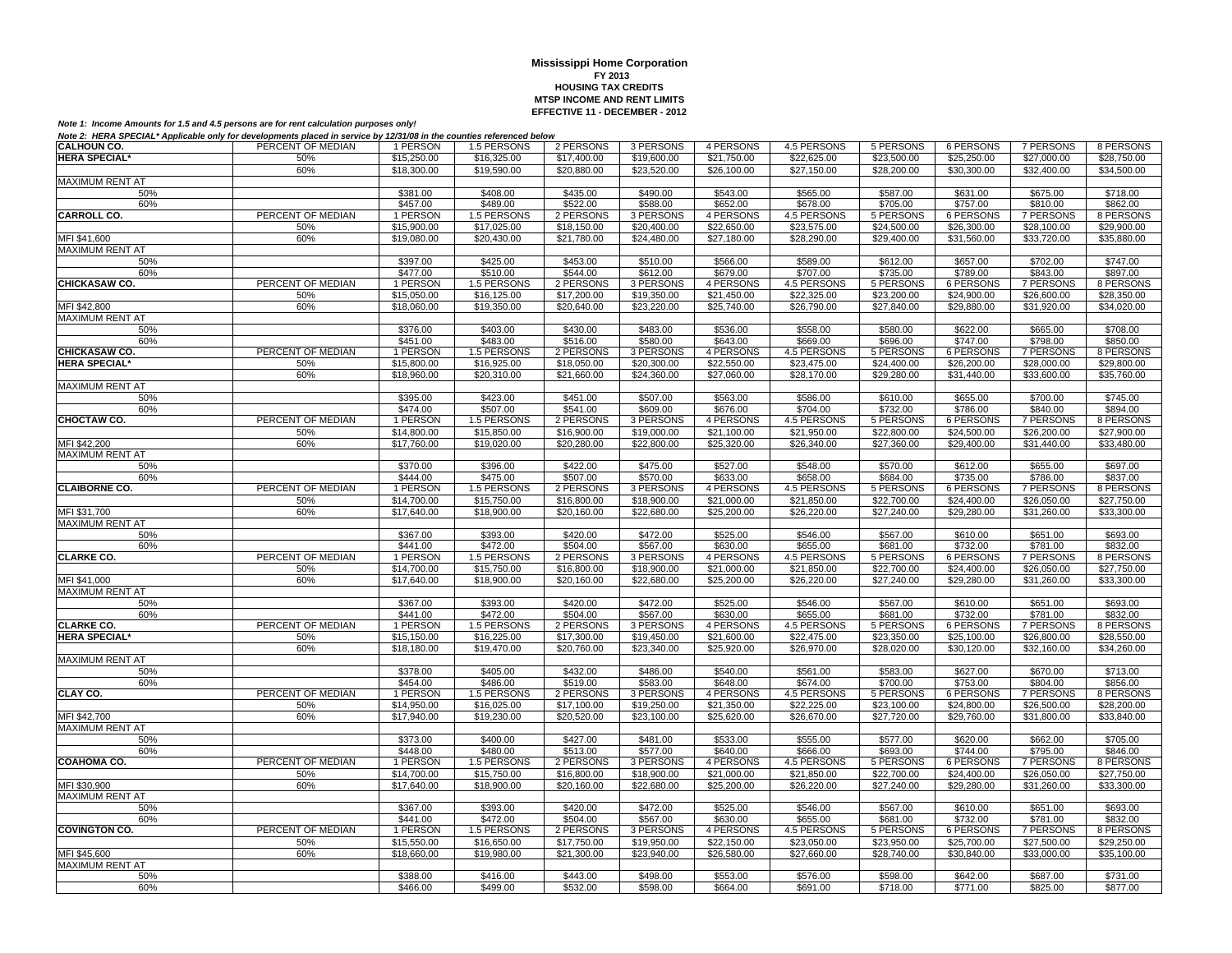| Note 2. TIERA OF EURE Applicable Only for developments placed in service by 12/31/00 in the countries referenced below |                   |                      |             |             |             |             |             |             |                  |                  |                         |
|------------------------------------------------------------------------------------------------------------------------|-------------------|----------------------|-------------|-------------|-------------|-------------|-------------|-------------|------------------|------------------|-------------------------|
| <b>FRANKLIN CO.</b>                                                                                                    | PERCENT OF MEDIAN | 1 PERSON             | 1.5 PERSONS | 2 PERSONS   | 3 PERSONS   | 4 PERSONS   | 4.5 PERSONS | 5 PERSONS   | 6 PERSONS        | 7 PERSONS        | 8 PERSONS               |
|                                                                                                                        | 50%               | \$14,850.00          | \$15,925.00 | \$17,000.00 | \$19,100.00 | \$21,200.00 | \$22,050.00 | \$22,900.00 | \$24,600.00      | \$26,300.00      | \$28,000.00             |
| MFI \$42,400                                                                                                           | 60%               | \$17,820.00          | \$19,110.00 | \$20,400.00 | \$22,920.00 | \$25,440.00 | \$26,460.00 | \$27,480.00 | \$29.520.00      | \$31.560.00      | \$33,600.00             |
|                                                                                                                        |                   |                      |             |             |             |             |             |             |                  |                  |                         |
| MAXIMUM RENT AT                                                                                                        |                   |                      |             |             |             |             |             |             |                  |                  |                         |
| 50%                                                                                                                    |                   | \$371.00             | \$398.00    | \$425.00    | \$477.00    | \$530.00    | \$551.00    | \$572.00    | \$615.00         | \$657.00         | \$700.00                |
| 60%                                                                                                                    |                   | \$445.00             | \$477.00    | \$510.00    | \$573.00    | \$636.00    | \$661.00    | \$687.00    | \$738.00         | \$789.00         | \$840.00                |
| <b>GREENE CO.</b>                                                                                                      | PERCENT OF MEDIAN | 1 PERSON             | 1.5 PERSONS | 2 PERSONS   | 3 PERSONS   | 4 PERSONS   | 4.5 PERSONS | 5 PERSONS   | <b>6 PERSONS</b> | 7 PERSONS        | 8 PERSONS               |
|                                                                                                                        |                   |                      |             |             |             |             |             |             |                  |                  |                         |
|                                                                                                                        | 50%               | \$16,800.00          | \$18,000.00 | \$19,200.00 | \$21,600.00 | \$24,000.00 | \$24,975.00 | \$25,950.00 | \$27,850.00      | \$29,800.00      | \$31,700.00             |
| MFI \$48,000                                                                                                           | 60%               | \$20,160.00          | \$21,600.00 | \$23,040.00 | \$25,920.00 | \$28,800.00 | \$29,970.00 | \$31,140.00 | \$33,420.00      | \$35,760.00      | \$38,040.00             |
| <b>MAXIMUM RENT AT</b>                                                                                                 |                   |                      |             |             |             |             |             |             |                  |                  |                         |
| 50%                                                                                                                    |                   | \$420.00             | \$450.00    | \$480.00    | \$540.00    | \$600.00    | \$624.00    | \$648.00    | \$696.00         | \$745.00         | \$792.00                |
|                                                                                                                        |                   |                      |             |             |             |             |             |             |                  |                  |                         |
| 60%                                                                                                                    |                   | \$504.00             | \$540.00    | \$576.00    | \$648.00    | \$720.00    | \$749.00    | \$778.00    | \$835.00         | \$894.00         | \$951.00                |
| <b>GREENE CO.</b>                                                                                                      | PERCENT OF MEDIAN | 1 PERSON             | 1.5 PERSONS | 2 PERSONS   | 3 PERSONS   | 4 PERSONS   | 4.5 PERSONS | 5 PERSONS   | 6 PERSONS        | 7 PERSONS        | 8 PERSONS               |
| <b>HERA SPECIAL*</b>                                                                                                   | 50%               | \$18,150.00          | \$19,450.00 | \$20,750.00 | \$23,350.00 | \$25,900.00 | \$26,950.00 | \$28,000.00 | \$30,050.00      | \$32,150.00      | \$34,200.00             |
|                                                                                                                        | 60%               | \$21,780.00          | \$23,340.00 | \$24,900.00 | \$28,020.00 | \$31,080.00 | \$32,340.00 | \$33,600.00 | \$36,060.00      | \$38,580.00      | \$41,040.00             |
|                                                                                                                        |                   |                      |             |             |             |             |             |             |                  |                  |                         |
| <b>MAXIMUM RENT AT</b>                                                                                                 |                   |                      |             |             |             |             |             |             |                  |                  |                         |
| 50%                                                                                                                    |                   | \$453.00             | \$486.00    | \$518.00    | \$583.00    | \$647.00    | \$673.00    | \$700.00    | \$751.00         | \$803.00         | \$855.00                |
| 60%                                                                                                                    |                   | \$544.00             | \$583.00    | \$622.00    | \$700.00    | \$777.00    | \$808.00    | \$840.00    | \$901.00         | \$964.00         | \$1,026.00              |
| <b>GRENADA CO.</b>                                                                                                     | PERCENT OF MEDIAN | 1 PERSON             | 1.5 PERSONS | 2 PERSONS   | 3 PERSONS   | 4 PERSONS   | 4.5 PERSONS | 5 PERSONS   | <b>6 PERSONS</b> | <b>7 PERSONS</b> | 8 PERSONS               |
|                                                                                                                        |                   |                      |             |             |             |             | \$22,525.00 |             |                  |                  |                         |
|                                                                                                                        | 50%               | \$15,200.00          | \$16,275.00 | \$17,350.00 | \$19,500.00 | \$21,650.00 |             | \$23,400.00 | \$25,150.00      | \$26,850.00      | \$28,600.00             |
| MFI \$43,300                                                                                                           | 60%               | \$18,240.00          | \$19,530.00 | \$20,820.00 | \$23,400.00 | \$25,980.00 | \$27,030.00 | \$28,080.00 | \$30,180.00      | \$32,220.00      | $\overline{$34,320.00}$ |
| MAXIMUM RENT AT                                                                                                        |                   |                      |             |             |             |             |             |             |                  |                  |                         |
| 50%                                                                                                                    |                   | \$380.00             | \$406.00    | \$433.00    | \$487.00    | \$541.00    | \$563.00    | \$585.00    | \$628.00         | \$671.00         | \$715.00                |
| 60%                                                                                                                    |                   | \$456.00             | \$488.00    | \$520.00    | \$585.00    | \$649.00    | \$675.00    | \$702.00    | \$754.00         | \$805.00         | \$858.00                |
|                                                                                                                        |                   |                      |             |             |             |             |             |             |                  |                  |                         |
| <b>GRENADA CO.</b>                                                                                                     | PERCENT OF MEDIAN | 1 PERSON             | 1.5 PERSONS | 2 PERSONS   | 3 PERSONS   | 4 PERSONS   | 4.5 PERSONS | 5 PERSONS   | 6 PERSONS        | 7 PERSONS        | 8 PERSONS               |
| <b>HERA SPECIAL*</b>                                                                                                   | 50%               | \$16,250.00          | \$17,400.00 | \$18,550.00 | \$20,850.00 | \$23,150.00 | \$24,100.00 | \$25,050.00 | \$26,900.00      | \$28,750.00      | \$30,600.00             |
|                                                                                                                        | 60%               | \$19,500.00          | \$20,880.00 | \$22,260.00 | \$25,020.00 | \$27,780.00 | \$28,920.00 | \$30,060.00 | \$32,280.00      | \$34,500.00      | \$36,720.00             |
| MAXIMUM RENT AT                                                                                                        |                   |                      |             |             |             |             |             |             |                  |                  |                         |
|                                                                                                                        |                   |                      |             |             |             |             |             |             |                  |                  |                         |
| 50%                                                                                                                    |                   | \$406.00             | \$435.00    | \$463.00    | \$521.00    | \$578.00    | \$602.00    | \$626.00    | \$672.00         | \$718.00         | \$765.00                |
| 60%                                                                                                                    |                   | \$487.00             | \$522.00    | \$556.00    | \$625.00    | \$694.00    | \$723.00    | \$751.00    | \$807.00         | \$862.00         | \$918.00                |
| <b>HOLMES CO.</b>                                                                                                      | PERCENT OF MEDIAN | 1 PERSON             | 1.5 PERSONS | 2 PERSONS   | 3 PERSONS   | 4 PERSONS   | 4.5 PERSONS | 5 PERSONS   | <b>6 PERSONS</b> | 7 PERSONS        | 8 PERSONS               |
|                                                                                                                        |                   | \$14,700.00          | \$15,750.00 | \$16,800.00 | \$18,900.00 | \$21,000.00 | \$21,850.00 |             |                  | \$26,050.00      | \$27,750.00             |
|                                                                                                                        | 50%               |                      |             |             |             |             |             | \$22,700.00 | \$24,400.00      |                  |                         |
| MFI \$26,400                                                                                                           | 60%               | \$17,640.00          | \$18,900.00 | \$20,160.00 | \$22,680.00 | \$25,200.00 | \$26,220.00 | \$27,240.00 | \$29,280.00      | \$31,260.00      | \$33,300.00             |
| MAXIMUM RENT AT                                                                                                        |                   |                      |             |             |             |             |             |             |                  |                  |                         |
| 50%                                                                                                                    |                   | \$367.00             | \$393.00    | \$420.00    | \$472.00    | \$525.00    | \$546.00    | \$567.00    | \$610.00         | \$651.00         | \$693.00                |
| 60%                                                                                                                    |                   | \$441.00             | \$472.00    | \$504.00    | \$567.00    | \$630.00    | \$655.00    | \$681.00    | \$732.00         | \$781.00         | \$832.00                |
|                                                                                                                        |                   |                      |             |             |             |             |             |             |                  |                  |                         |
| <b>HUMPHREYS CO.</b>                                                                                                   | PERCENT OF MEDIAN | 1 PERSON             | 1.5 PERSONS | 2 PERSONS   | 3 PERSONS   | 4 PERSONS   | 4.5 PERSONS | 5 PERSONS   | 6 PERSONS        | 7 PERSONS        | 8 PERSONS               |
|                                                                                                                        | 50%               | \$14,700.00          | \$15,750.00 | \$16,800.00 | \$18,900.00 | \$21,000.00 | \$21,850.00 | \$22,700.00 | \$24,400.00      | \$26,050.00      | \$27,750.00             |
| MFI \$32,500                                                                                                           | 60%               | \$17,640.00          | \$18,900.00 | \$20,160.00 | \$22,680.00 | \$25,200.00 | \$26,220.00 | \$27,240.00 | \$29,280.00      | \$31,260.00      | \$33,300.00             |
| <b>MAXIMUM RENT AT</b>                                                                                                 |                   |                      |             |             |             |             |             |             |                  |                  |                         |
| 50%                                                                                                                    |                   | \$367.00             | \$393.00    | \$420.00    | \$472.00    | \$525.00    | \$546.00    | \$567.00    | \$610.00         |                  | \$693.00                |
|                                                                                                                        |                   |                      |             |             |             |             |             |             |                  | \$651.00         |                         |
| 60%                                                                                                                    |                   | $\overline{$}441.00$ | \$472.00    | \$504.00    | \$567.00    | \$630.00    | \$655.00    | \$681.00    | \$732.00         | \$781.00         | \$832.00                |
| <b>ISSAQUENA CO.</b>                                                                                                   | PERCENT OF MEDIAN | 1 PERSON             | 1.5 PERSONS | 2 PERSONS   | 3 PERSONS   | 4 PERSONS   | 4.5 PERSONS | 5 PERSONS   | 6 PERSONS        | <b>7 PERSONS</b> | 8 PERSONS               |
|                                                                                                                        | 50%               | \$14,700.00          | \$15,750.00 | \$16,800.00 | \$18,900.00 | \$21,000.00 | \$21,850.00 | \$22,700.00 | \$24,400.00      | \$26,050.00      | \$27,750.00             |
| MFI \$29,800                                                                                                           | 60%               | \$17,640.00          | \$18,900.00 | \$20,160.00 | \$22,680.00 | \$25,200.00 | \$26,220.00 | \$27,240.00 | \$29,280.00      | \$31,260.00      | \$33,300.00             |
|                                                                                                                        |                   |                      |             |             |             |             |             |             |                  |                  |                         |
| MAXIMUM RENT AT                                                                                                        |                   |                      |             |             |             |             |             |             |                  |                  |                         |
| 50%                                                                                                                    |                   | \$367.00             | \$393.00    | \$420.00    | \$472.00    | \$525.00    | \$546.00    | \$567.00    | \$610.00         | \$651.00         | \$693.00                |
| 60%                                                                                                                    |                   | \$441.00             | \$472.00    | \$504.00    | \$567.00    | \$630.00    | \$655.00    | \$681.00    | \$732.00         | \$781.00         | \$832.00                |
| <b>ITAWAMBA CO.</b>                                                                                                    | PERCENT OF MEDIAN | 1 PERSON             | 1.5 PERSONS | 2 PERSONS   | 3 PERSONS   | 4 PERSONS   | 4.5 PERSONS | 5 PERSONS   | 6 PERSONS        | 7 PERSONS        | 8 PERSONS               |
|                                                                                                                        |                   |                      |             |             |             |             |             |             |                  |                  |                         |
|                                                                                                                        | 50%               | \$16,350.00          | \$17,500.00 | \$18,650.00 | \$21,000.00 | \$23,300.00 | \$24,250.00 | \$25,200.00 | \$27,050.00      | \$28,900.00      | \$30,800.00             |
| MFI \$46,600                                                                                                           | 60%               | \$19,620.00          | \$21,000.00 | \$22,380.00 | \$25,200.00 | \$27,960.00 | \$29,100.00 | \$30,240.00 | \$32,460.00      | \$34,680.00      | \$36,960.00             |
| <b>MAXIMUM RENT AT</b>                                                                                                 |                   |                      |             |             |             |             |             |             |                  |                  |                         |
| 50%                                                                                                                    |                   | \$408.00             | \$437.00    | \$466.00    | \$525.00    | \$582.00    | \$606.00    | \$630.00    | \$676.00         | \$722.00         | \$770.00                |
| 60%                                                                                                                    |                   | \$490.00             | \$525.00    | \$559.00    | \$630.00    | \$699.00    | \$727.00    | \$756.00    | \$811.00         | \$867.00         | \$924.00                |
|                                                                                                                        |                   |                      |             |             |             |             |             |             |                  |                  |                         |
| <b>ITAWAMBA CO.</b>                                                                                                    | PERCENT OF MEDIAN | 1 PERSON             | 1.5 PERSONS | 2 PERSONS   | 3 PERSONS   | 4 PERSONS   | 4.5 PERSONS | 5 PERSONS   | <b>6 PERSONS</b> | <b>7 PERSONS</b> | 8 PERSONS               |
| <b>HERA SPECIAL*</b>                                                                                                   | 50%               | \$17,050.00          | \$18,275.00 | \$19,500.00 | \$21,950.00 | \$24,350.00 | \$25,325.00 | \$26,300.00 | \$28,250.00      | \$30,200.00      | \$32,150.00             |
|                                                                                                                        | 60%               | \$20,460.00          | \$21,930.00 | \$23,400.00 | \$26,340.00 | \$29,220.00 | \$30,390.00 | \$31,560.00 | \$33,900.00      | \$36,240.00      | \$38,580.00             |
| MAXIMUM RENT AT                                                                                                        |                   |                      |             |             |             |             |             |             |                  |                  |                         |
|                                                                                                                        |                   |                      |             |             |             |             |             |             |                  |                  |                         |
| 50%                                                                                                                    |                   | \$426.00             | \$456.00    | \$487.00    | \$548.00    | \$608.00    | \$633.00    | \$657.00    | \$706.00         | \$755.00         | \$803.00                |
| 60%                                                                                                                    |                   | \$511.00             | \$548.00    | \$585.00    | \$658.00    | \$730.00    | \$759.00    | \$789.00    | \$847.00         | \$906.00         | \$964.00                |
| <b>JASPER CO.</b>                                                                                                      | PERCENT OF MEDIAN | 1 PERSON             | 1.5 PERSONS | 2 PERSONS   | 3 PERSONS   | 4 PERSONS   | 4.5 PERSONS | 5 PERSONS   | 6 PERSONS        | 7 PERSONS        | 8 PERSONS               |
|                                                                                                                        | 50%               | \$14,700.00          | \$15,750.00 | \$16,800.00 | \$18,900.00 | \$21,000.00 | \$21,850.00 | \$22,700.00 | \$24,400.00      | \$26,050.00      | \$27,750.00             |
|                                                                                                                        |                   |                      |             |             |             |             |             |             |                  |                  |                         |
| MFI \$39,700                                                                                                           | 60%               | \$17,640.00          | \$18,900.00 | \$20,160.00 | \$22,680.00 | \$25,200.00 | \$26,220.00 | \$27,240.00 | \$29,280.00      | \$31,260.00      | \$33,300.00             |
| <b>MAXIMUM RENT AT</b>                                                                                                 |                   |                      |             |             |             |             |             |             |                  |                  |                         |
| 50%                                                                                                                    |                   | \$367.00             | \$393.00    | \$420.00    | \$472.00    | \$525.00    | \$546.00    | \$567.00    | \$610.00         | \$651.00         | \$693.00                |
| 60%                                                                                                                    |                   | \$441.00             | \$472.00    | \$504.00    | \$567.00    | \$630.00    | \$655.00    | \$681.00    | \$732.00         | \$781.00         | \$832.00                |
|                                                                                                                        |                   |                      |             |             |             |             |             |             |                  |                  |                         |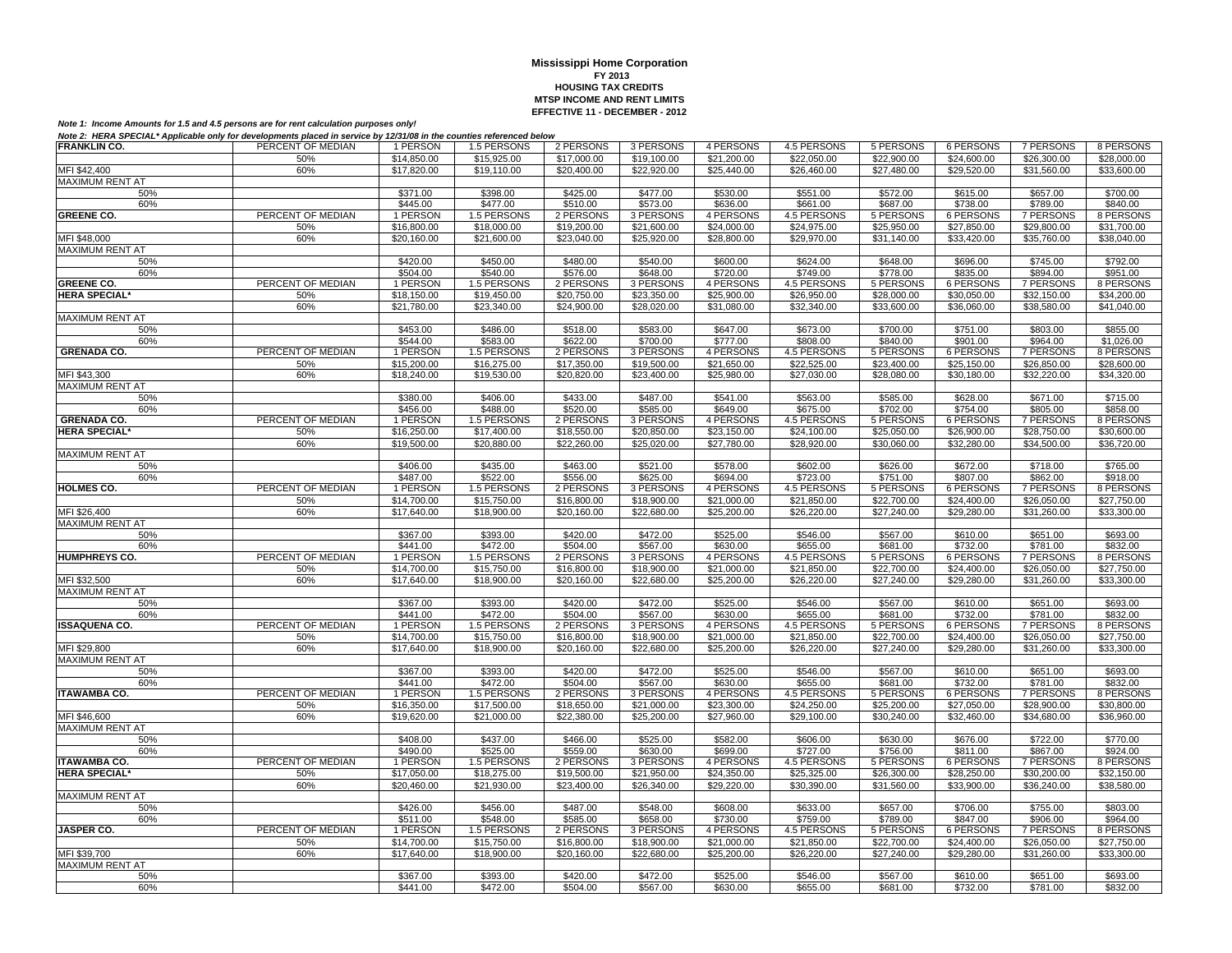| JEFFERSON CO.          | PERCENT OF MEDIAN | 1 PERSON                | 1.5 PERSONS                | 2 PERSONS                | 3 PERSONS           | 4 PERSONS   | 4.5 PERSONS | 5 PERSONS                | 6 PERSONS                | 7 PERSONS                | 8 PERSONS                |
|------------------------|-------------------|-------------------------|----------------------------|--------------------------|---------------------|-------------|-------------|--------------------------|--------------------------|--------------------------|--------------------------|
|                        | 50%               | \$14,700.00             | \$15,750.00                | \$16,800.00              | \$18,900.00         | \$21,000.00 | \$21,850.00 | \$22,700.00              | \$24,400.00              | \$26,050.00              | \$27,750.00              |
| MFI \$32,000           | 60%               | \$17,640.00             | \$18,900.00                | \$20,160.00              | \$22,680.00         | \$25,200.00 | \$26,220.00 | \$27,240.00              | \$29,280.00              | \$31,260.00              | \$33,300.00              |
| <b>MAXIMUM RENT AT</b> |                   |                         |                            |                          |                     |             |             |                          |                          |                          |                          |
| 50%                    |                   | \$367.00                | \$393.00                   | \$420.00                 | \$472.00            | \$525.00    | \$546.00    | \$567.00                 | \$610.00                 | \$651.00                 | \$693.00                 |
| 60%                    |                   | \$441.00                | \$472.00                   | \$504.00                 | \$567.00            | \$630.00    | \$655.00    | \$681.00                 | \$732.00                 | \$781.00                 | \$832.00                 |
| JEFFERSON DA CO.       | PERCENT OF MEDIAN | 1 PERSON                | 1.5 PERSONS                | 2 PERSONS                | 3 PERSONS           | 4 PERSONS   | 4.5 PERSONS | 5 PERSONS                | 6 PERSONS                | <b>7 PERSONS</b>         | 8 PERSONS                |
|                        | 50%               | \$14,700.00             | \$15,750.00                | \$16,800.00              | $\sqrt{$18,900.00}$ | \$21,000.00 | \$21.850.00 | \$22,700.00              | \$24,400.00              | \$26,050.00              | \$27,750.00              |
| MFI \$36,100           | 60%               | \$17,640.00             | \$18,900.00                | \$20,160.00              | \$22,680.00         | \$25,200.00 | \$26,220.00 | \$27,240.00              | \$29,280.00              | \$31,260.00              | \$33,300.00              |
| MAXIMUM RENT AT        |                   |                         |                            |                          |                     |             |             |                          |                          |                          |                          |
| 50%                    |                   | \$367.00                | \$393.00                   | \$420.00                 | \$472.00            | \$525.00    | \$546.00    | \$567.00                 | \$610.00                 | \$651.00                 | \$693.00                 |
| 60%                    |                   | \$441.00                | \$472.00                   | \$504.00                 | \$567.00            | \$630.00    | \$655.00    | \$681.00                 | \$732.00                 | \$781.00                 | \$832.00                 |
| <b>JONES CO.</b>       | PERCENT OF MEDIAN |                         |                            |                          | 3 PERSONS           | 4 PERSONS   | 4.5 PERSONS |                          |                          |                          |                          |
|                        | 50%               | 1 PERSON<br>\$14,700.00 | 1.5 PERSONS<br>\$15,750.00 | 2 PERSONS<br>\$16,800.00 | \$18,900.00         | \$21,000.00 | \$21,850.00 | 5 PERSONS<br>\$22,700.00 | 6 PERSONS<br>\$24,400.00 | 7 PERSONS<br>\$26,050.00 | 8 PERSONS<br>\$27,750.00 |
|                        |                   |                         |                            |                          |                     |             |             |                          |                          |                          |                          |
| MFI \$41,600           | 60%               | \$17,640.00             | \$18,900.00                | \$20,160.00              | \$22,680.00         | \$25,200.00 | \$26,220.00 | \$27,240.00              | \$29,280.00              | \$31,260.00              | \$33,300.00              |
| <b>MAXIMUM RENT AT</b> |                   |                         |                            |                          |                     |             |             |                          |                          |                          |                          |
| 50%                    |                   | \$367.00                | \$393.00                   | \$420.00                 | \$472.00            | \$525.00    | \$546.00    | \$567.00                 | \$610.00                 | \$651.00                 | \$693.00                 |
| 60%                    |                   | \$441.00                | \$472.00                   | \$504.00                 | \$567.00            | \$630.00    | \$655.00    | \$681.00                 | \$732.00                 | \$781.00                 | \$832.00                 |
| <b>JONES CO.</b>       | PERCENT OF MEDIAN | 1 PERSON                | 1.5 PERSONS                | 2 PERSONS                | 3 PERSONS           | 4 PERSONS   | 4.5 PERSONS | 5 PERSONS                | 6 PERSONS                | <b>7 PERSONS</b>         | 8 PERSONS                |
| <b>HERA SPECIAL*</b>   | 50%               | \$15,050.00             | \$16,125.00                | \$17,200.00              | \$19,350.00         | \$21,500.00 | \$22,375.00 | \$23,250.00              | \$24,950.00              | \$26,700.00              | \$28,400.00              |
|                        | 60%               | \$18,060.00             | \$19,350.00                | \$20,640.00              | \$23,220.00         | \$25,800.00 | \$26,850.00 | \$27,900.00              | \$29,940.00              | \$32,040.00              | \$34,080.00              |
| <b>MAXIMUM RENT AT</b> |                   |                         |                            |                          |                     |             |             |                          |                          |                          |                          |
| 50%                    |                   | \$376.00                | \$403.00                   | \$430.00                 | \$483.00            | \$537.00    | \$559.00    | \$581.00                 | \$623.00                 | \$667.00                 | \$710.00                 |
| 60%                    |                   | \$451.00                | \$483.00                   | \$516.00                 | \$580.00            | \$645.00    | \$671.00    | \$697.00                 | \$748.00                 | \$801.00                 | \$852.00                 |
| <b>KEMPER CO.</b>      | PERCENT OF MEDIAN | 1 PERSON                | 1.5 PERSONS                | 2 PERSONS                | 3 PERSONS           | 4 PERSONS   | 4.5 PERSONS | 5 PERSONS                | 6 PERSONS                | 7 PERSONS                | 8 PERSONS                |
|                        | 50%               | \$15,200.00             | \$16,300.00                | \$17,400.00              | \$19,550.00         | \$21,700.00 | \$22,575.00 | \$23,450.00              | \$25,200.00              | \$26,950.00              | \$28,650.00              |
| MFI \$41,700           | 60%               | \$18,240.00             | \$19,560.00                | \$20,880.00              | \$23,460.00         | \$26,040.00 | \$27,090.00 | \$28,140.00              | \$30,240.00              | \$32,340.00              | \$34,380.00              |
| <b>MAXIMUM RENT AT</b> |                   |                         |                            |                          |                     |             |             |                          |                          |                          |                          |
| 50%                    |                   | \$380.00                | \$407.00                   | \$435.00                 | \$488.00            | \$542.00    | \$564.00    | \$586.00                 | \$630.00                 | \$673.00                 | \$716.00                 |
| 60%                    |                   | \$456.00                | \$489.00                   | \$522.00                 | \$586.00            | \$651.00    | \$677.00    | \$703.00                 | \$756.00                 | \$808.00                 | \$859.00                 |
| <b>LAFAYETTE CO.</b>   | PERCENT OF MEDIAN | 1 PERSON                | 1.5 PERSONS                | 2 PERSONS                | 3 PERSONS           | 4 PERSONS   | 4.5 PERSONS | 5 PERSONS                | 6 PERSONS                | 7 PERSONS                | 8 PERSONS                |
|                        | 50%               | \$22,800.00             | \$24,425.00                | \$26,050.00              | \$29,300.00         | \$32,550.00 | \$33,875.00 | \$35,200.00              | \$37,800.00              | \$40,400.00              | \$43,000.00              |
| MFI \$65,900           | 60%               | \$27,360.00             | \$29,310.00                | \$31,260.00              | \$35,160.00         | \$39,060.00 | \$40,650.00 | \$42,240.00              | \$45,360.00              | \$48,480.00              | \$51,600.00              |
| <b>MAXIMUM RENT AT</b> |                   |                         |                            |                          |                     |             |             |                          |                          |                          |                          |
| 50%                    |                   | \$570.00                | \$610.00                   | \$651.00                 | \$732.00            | \$813.00    | \$846.00    | \$880.00                 | \$945.00                 | \$1,010.00               | \$1,075.00               |
| 60%                    |                   | \$684.00                | \$732.00                   | \$781.00                 | \$879.00            | \$976.00    | \$1.016.00  | \$1.056.00               | \$1.134.00               | \$1,212.00               | \$1,290.00               |
| <b>LAFAYETTE CO.</b>   | PERCENT OF MEDIAN | 1 PERSON                | 1.5 PERSONS                | 2 PERSONS                | 3 PERSONS           | 4 PERSONS   | 4.5 PERSONS | 5 PERSONS                | <b>6 PERSONS</b>         | <b>7 PERSONS</b>         | 8 PERSONS                |
| <b>HERA SPECIAL*</b>   | 50%               | \$23,750.00             | \$25,450.00                | \$27,150.00              | \$30,550.00         | \$33,900.00 | \$35,275.00 | \$36,650.00              | \$39,350.00              | \$42,050.00              | \$44,750.00              |
|                        | 60%               | \$28,500.00             | \$30,540.00                | \$32,580.00              | \$36,660.00         | \$40,680.00 | \$42,330.00 | \$43,980.00              | \$47,220.00              | \$50,460.00              | \$53,700.00              |
| <b>MAXIMUM RENT AT</b> |                   |                         |                            |                          |                     |             |             |                          |                          |                          |                          |
| 50%                    |                   | \$593.00                | \$636.00                   | \$678.00                 | \$763.00            | \$847.00    | \$881.00    | \$916.00                 | \$983.00                 | \$1,051.00               | \$1,118.00               |
| 60%                    |                   | \$712.00                | \$763.00                   | \$814.00                 | \$916.00            | \$1,017.00  | \$1,058.00  | \$1,099.00               | \$1,180.00               | \$1,261,00               | \$1,342.00               |
| <b>LAUDERDALE CO.</b>  | PERCENT OF MEDIAN | 1 PERSON                | 1.5 PERSONS                | 2 PERSONS                | 3 PERSONS           | 4 PERSONS   | 4.5 PERSONS | 5 PERSONS                | 6 PERSONS                | 7 PERSONS                | 8 PERSONS                |
|                        | 50%               | \$16,200.00             | \$17,350.00                | \$18,500.00              | \$20,800.00         | \$23,100.00 | \$24.025.00 | \$24,950.00              | \$26,800.00              | \$28,650.00              | \$30,500.00              |
| MFI \$46,200           | 60%               | \$19,440.00             | \$20,820.00                | \$22,200.00              | \$24,960.00         | \$27,720.00 | \$28,830.00 | \$29,940.00              | \$32,160.00              | \$34,380.00              | \$36,600.00              |
| MAXIMUM RENT AT        |                   |                         |                            |                          |                     |             |             |                          |                          |                          |                          |
| 50%                    |                   | \$405.00                | \$433.00                   | \$462.00                 | \$520.00            | \$577.00    | \$600.00    | \$623.00                 | \$670.00                 | \$716.00                 | \$762.00                 |
| 60%                    |                   | \$486.00                | \$520.00                   | \$555.00                 | \$624.00            | \$693.00    | \$720.00    | \$748.00                 | \$804.00                 | \$859.00                 | \$915.00                 |
| <b>LAUDERDALE CO.</b>  | PERCENT OF MEDIAN | 1 PERSON                | 1.5 PERSONS                | 2 PERSONS                | 3 PERSONS           | 4 PERSONS   | 4.5 PERSONS | 5 PERSONS                | 6 PERSONS                | 7 PERSONS                | 8 PERSONS                |
| <b>HERA SPECIAL*</b>   | 50%               | \$17,450.00             | \$18,700.00                | \$19,950.00              | \$22,450.00         | \$24,900.00 | \$25,900.00 | \$26,900.00              | \$28,900.00              | \$30,900.00              | \$32,900.00              |
|                        | 60%               | \$20,940.00             | \$22,440.00                | \$23,940.00              | \$26,940.00         | \$29,880.00 | \$31,080.00 | \$32,280,00              | \$34,680.00              | \$37,080.00              | \$39,480.00              |
| <b>MAXIMUM RENT AT</b> |                   |                         |                            |                          |                     |             |             |                          |                          |                          |                          |
| 50%                    |                   | \$436.00                | \$467.00                   | \$498.00                 | \$561.00            | \$622.00    | \$647.00    | \$672.00                 | \$722.00                 | \$772.00                 | \$822.00                 |
| 60%                    |                   | \$523.00                | \$561.00                   | \$598.00                 | \$673.00            | \$747.00    | \$777.00    | \$807.00                 | \$867.00                 | \$927.00                 | \$987.00                 |
| <b>LAWRENCE CO.</b>    | PERCENT OF MEDIAN | 1 PERSON                | 1.5 PERSONS                | 2 PERSONS                | 3 PERSONS           | 4 PERSONS   | 4.5 PERSONS | <b>5 PERSONS</b>         | <b>6 PERSONS</b>         | <b>7 PERSONS</b>         | 8 PERSONS                |
|                        | 50%               | \$16,600.00             | \$17,800.00                | \$19,000.00              | \$21,350.00         | \$23,700.00 | \$24,650.00 | \$25,600.00              | \$27,500.00              | \$29,400.00              | \$31,300.00              |
| MFI \$49,800           | 60%               | \$19,920.00             | \$21,360.00                | \$22,800.00              | \$25,620.00         | \$28,440.00 | \$29,580.00 | \$30,720.00              | \$33,000.00              | \$35,280.00              | \$37,560.00              |
| MAXIMUM RENT AT        |                   |                         |                            |                          |                     |             |             |                          |                          |                          |                          |
| 50%                    |                   | \$415.00                | \$445.00                   | \$475.00                 | \$533.00            | \$592.00    | \$616.00    | \$640.00                 | \$687.00                 | \$735.00                 | \$782.00                 |
| 60%                    |                   | \$498.00                | \$534.00                   | \$570.00                 | \$640.00            | \$711.00    | \$739.00    | \$768.00                 | \$825.00                 | \$882.00                 | \$939.00                 |
| <b>AWRENCE CO.</b>     | PERCENT OF MEDIAN | 1 PERSON                | 1.5 PERSONS                | 2 PERSONS                | 3 PERSONS           | 4 PERSONS   | 4.5 PERSONS | 5 PERSONS                | <b>6 PERSONS</b>         | <b>7 PERSONS</b>         | 8 PERSONS                |
| <b>HERA SPECIAL*</b>   | 50%               | \$18,250.00             | \$19,550.00                | \$20,850.00              | \$23,450.00         | \$26,050.00 | \$27,100.00 | \$28,150.00              | \$30,250.00              | \$32,350.00              | \$34,400.00              |
|                        | 60%               | \$21,900.00             | \$23,460.00                | \$25,020,00              | \$28,140.00         | \$31,260.00 | \$32,520.00 | \$33,780,00              | \$36,300.00              | \$38,820.00              | \$41,280.00              |
| <b>MAXIMUM RENT AT</b> |                   |                         |                            |                          |                     |             |             |                          |                          |                          |                          |
| 50%                    |                   | \$456.00                | \$488.00                   | \$521.00                 | \$586.00            | \$651.00    | \$677.00    | \$703.00                 | \$756.00                 | \$808.00                 | \$860.00                 |
| 60%                    |                   | \$547.00                | \$586.00                   | \$625.00                 | \$703.00            | \$781.00    | \$813.00    | \$844.00                 | \$907.00                 | \$970.00                 | \$1,032.00               |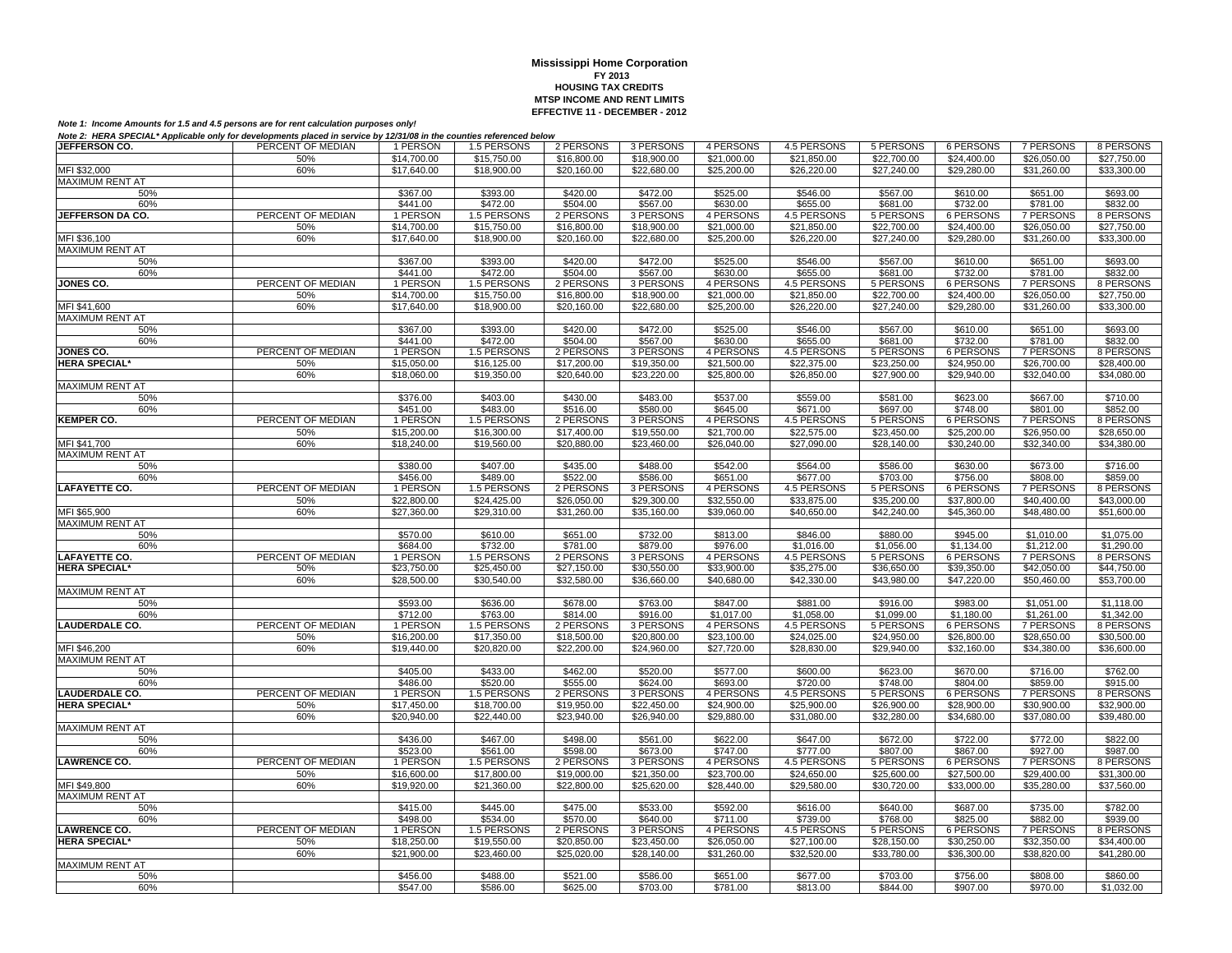| LEAKE CO.                       | ,,,,,,<br>PERCENT OF MEDIAN | 1 PERSON                | 1.5 PERSONS | 2 PERSONS             | 3 PERSONS             | 4 PERSONS             | 4.5 PERSONS             | 5 PERSONS             | 6 PERSONS                    | 7 PERSONS                    | 8 PERSONS               |
|---------------------------------|-----------------------------|-------------------------|-------------|-----------------------|-----------------------|-----------------------|-------------------------|-----------------------|------------------------------|------------------------------|-------------------------|
|                                 | 50%                         | \$15,150.00             | \$16,225.00 | \$17,300.00           | \$19,450.00           | \$21,600.00           | \$22,475.00             | \$23,350.00           | \$25,100.00                  | \$26,800.00                  | \$28,550.00             |
| MFI \$42,900                    | 60%                         | \$18,180.00             | \$19,470.00 | \$20,760.00           | \$23,340.00           | \$25,920.00           | \$26,970.00             | \$28,020,00           | \$30,120,00                  | \$32,160.00                  | \$34,260.00             |
| <b>MAXIMUM RENT AT</b>          |                             |                         |             |                       |                       |                       |                         |                       |                              |                              |                         |
| 50%                             |                             | \$378.00                | \$405.00    | \$432.00              | \$486.00              | \$540.00              | \$561.00                | \$583.00              | \$627.00                     | \$670.00                     | \$713.00                |
| 60%                             |                             | \$454.00                | \$486.00    | \$519.00              | \$583.00              | \$648.00              | \$674.00                | \$700.00              | \$753.00                     | \$804.00                     | \$856.00                |
| LEE CO.                         | PERCENT OF MEDIAN           | 1 PERSON                | 1.5 PERSONS | 2 PERSONS             | 3 PERSONS             | 4 PERSONS             | 4.5 PERSONS             | 5 PERSONS             | <b>6 PERSONS</b>             | <b>7 PERSONS</b>             | 8 PERSONS               |
|                                 | 50%                         | \$18,800.00             | \$20,125.00 |                       | \$24,150.00           | \$26,800.00           |                         | \$28,950.00           | \$31,100.00                  | \$33,250.00                  |                         |
|                                 |                             |                         |             | \$21,450.00           |                       |                       | \$27,875.00             |                       |                              |                              | \$35,400.00             |
| MFI \$53,600<br>MAXIMUM RENT AT | 60%                         | \$22,560.00             | \$24,150.00 | \$25,740.00           | \$28,980.00           | \$32,160.00           | \$33,450.00             | \$34,740.00           | \$37,320.00                  | \$39,900.00                  | \$42,480.00             |
|                                 |                             | \$470.00                |             |                       |                       | \$670.00              |                         |                       | \$777.00                     |                              |                         |
| 50%                             |                             |                         | \$503.00    | \$536.00              | \$603.00              |                       | \$696.00                | \$723.00              |                              | \$831.00                     | \$885.00                |
| 60%<br>LEE CO.                  | PERCENT OF MEDIAN           | \$564.00                | \$603.00    | \$643.00<br>2 PERSONS | \$724.00<br>3 PERSONS | \$804.00<br>4 PERSONS | \$836.00<br>4.5 PERSONS | \$868.00<br>5 PERSONS | \$933.00<br><b>6 PERSONS</b> | \$997.00<br><b>7 PERSONS</b> | \$1,062.00<br>8 PERSONS |
| <b>HERA SPECIAL*</b>            | 50%                         | 1 PERSON                | 1.5 PERSONS |                       | \$25,250.00           |                       |                         | \$30,300.00           |                              |                              |                         |
|                                 |                             | \$19,650.00             | \$21,050.00 | \$22,450.00           |                       | \$28,050.00           | \$29,175.00             |                       | \$32,550.00                  | \$34,800.00                  | \$37,050.00             |
|                                 | 60%                         | \$23,580.00             | \$25,260.00 | \$26,940.00           | \$30,300.00           | \$33,660.00           | \$35,010.00             | \$36,360.00           | \$39,060.00                  | \$41,760.00                  | \$44,460.00             |
| MAXIMUM RENT AT                 |                             |                         |             |                       |                       |                       |                         |                       |                              |                              |                         |
| 50%                             |                             | \$491.00                | \$526.00    | \$561.00              | \$631.00              | \$701.00              | \$729.00                | \$757.00              | \$813.00                     | \$870.00                     | \$926.00                |
| 60%                             |                             | \$589.00                | \$631.00    | \$673.00              | \$757.00              | \$841.00              | \$875.00                | \$909.00              | \$976.00                     | \$1,044.00                   | \$1.111.00              |
| LEFLORE CO.                     | PERCENT OF MEDIAN           | 1 PERSON                | 1.5 PERSONS | 2 PERSONS             | 3 PERSONS             | 4 PERSONS             | 4.5 PERSONS             | 5 PERSONS             | <b>6 PERSONS</b>             | <b>7 PERSONS</b>             | 8 PERSONS               |
|                                 | 50%                         | \$14,700.00             | \$15,750.00 | \$16,800.00           | \$18,900.00           | \$21,000.00           | \$21,850.00             | \$22,700.00           | \$24,400.00                  | \$26,050.00                  | \$27,750.00             |
| MFI \$27,000                    | 60%                         | \$17,640.00             | \$18,900.00 | \$20,160.00           | \$22,680.00           | \$25,200.00           | \$26,220.00             | \$27,240.00           | \$29,280.00                  | \$31,260.00                  | \$33,300.00             |
| <b>MAXIMUM RENT AT</b>          |                             |                         |             |                       |                       |                       |                         |                       |                              |                              |                         |
| 50%                             |                             | \$367.00                | \$393.00    | \$420.00              | \$472.00              | \$525.00              | \$546.00                | \$567.00              | \$610.00                     | \$651.00                     | \$693.00                |
| 60%                             |                             | \$441.00                | \$472.00    | \$504.00              | \$567.00              | \$630.00              | \$655.00                | \$681.00              | \$732.00                     | \$781.00                     | \$832.00                |
| LINCOLN CO.                     | PERCENT OF MEDIAN           | 1 PERSON<br>\$16,600.00 | 1.5 PERSONS | 2 PERSONS             | 3 PERSONS             | 4 PERSONS             | 4.5 PERSONS             | 5 PERSONS             | 6 PERSONS                    | 7 PERSONS                    | 8 PERSONS               |
|                                 | 50%<br>60%                  |                         | \$17,775.00 | \$18,950.00           | \$21,300.00           | \$23,650.00           | \$24,600.00             | \$25,550.00           | \$27,450.00                  | \$29,350.00                  | \$31,250.00             |
| MFI \$47,300                    |                             | \$19,920.00             | \$21,330.00 | \$22,740.00           | \$25,560.00           | \$28,380.00           | \$29,520.00             | \$30,660.00           | \$32,940.00                  | \$35,220.00                  | \$37,500.00             |
| MAXIMUM RENT AT<br>50%          |                             | \$415.00                | \$444.00    | \$473.00              | \$532.00              | \$591.00              | \$615.00                | \$638.00              | \$686.00                     | \$733.00                     | \$781.00                |
| 60%                             |                             | \$498.00                | \$533.00    | \$568.00              | \$639.00              | \$709.00              | \$738.00                | \$766.00              | \$823.00                     | \$880.00                     | \$937.00                |
| <b>LINCOLN CO.</b>              | PERCENT OF MEDIAN           | 1 PERSON                | 1.5 PERSONS | 2 PERSONS             | 3 PERSONS             | 4 PERSONS             | 4.5 PERSONS             | 5 PERSONS             | 6 PERSONS                    | <b>7 PERSONS</b>             | 8 PERSONS               |
| <b>HERA SPECIAL*</b>            | 50%                         | \$16,700.00             | \$17,875.00 | \$19,050.00           | \$21,450.00           | \$23,800.00           | \$24,775.00             | \$25,750.00           | \$27,650.00                  | \$29,550.00                  | \$31,450.00             |
|                                 | 60%                         | \$20,040.00             | \$21,450.00 | \$22,860.00           | \$25,740.00           | \$28,560.00           | \$29,730.00             | \$30,900.00           | \$33,180,00                  | \$35,460.00                  | \$37,740.00             |
| MAXIMUM RENT AT                 |                             |                         |             |                       |                       |                       |                         |                       |                              |                              |                         |
| 50%                             |                             | \$417.00                | \$446.00    | \$476.00              | \$536.00              | \$595.00              | \$619.00                | \$643.00              | \$691.00                     | \$738.00                     | \$786.00                |
| 60%                             |                             | \$501.00                | \$536.00    | \$571.00              | \$643.00              | \$714.00              | \$743.00                | \$772.00              | \$829.00                     | \$886.00                     | \$943.00                |
|                                 |                             |                         |             |                       |                       |                       |                         |                       |                              |                              |                         |
| <b>LOWNDES CO.</b>              | PERCENT OF MEDIAN           | 1 PERSON                | 1.5 PERSONS | 2 PERSONS             | 3 PERSONS             | 4 PERSONS             | 4.5 PERSONS             | 5 PERSONS             | 6 PERSONS                    | <b>7 PERSONS</b>             | 8 PERSONS               |
|                                 | 50%                         | \$17,900.00             | \$19,175.00 | \$20,450.00           | \$23,000.00           | \$25,550.00           | \$26,575.00             | \$27,600.00           | \$29,650.00                  | \$31,700.00                  | \$33,750.00             |
| MFI \$51,100                    | 60%                         | \$21,480.00             | \$23,010.00 | \$24,540.00           | \$27,600.00           | \$30,660.00           | \$31,890.00             | \$33,120.00           | \$35,580.00                  | \$38,040.00                  | \$40,500.00             |
| <b>MAXIMUM RENT AT</b>          |                             |                         |             |                       |                       |                       |                         |                       |                              |                              |                         |
| 50%                             |                             | \$447.00                | \$479.00    | \$511.00              | \$575.00              | \$638.00              | \$664.00                | \$690.00              | \$741.00                     | \$792.00                     | \$843.00                |
| 60%                             |                             | \$537.00                | \$575.00    | \$613.00              | \$690.00              | \$766.00              | \$797.00                | \$828.00              | \$889.00                     | \$951.00                     | \$1,012.00              |
| <b>LOWNDES CO.</b>              | PERCENT OF MEDIAN           | 1 PERSON                | 1.5 PERSONS | 2 PERSONS             | 3 PERSONS             | 4 PERSONS             | 4.5 PERSONS             | <b>5 PERSONS</b>      | <b>6 PERSONS</b>             | <b>7 PERSONS</b>             | 8 PERSONS               |
| <b>HERA SPECIAL*</b>            | 50%                         | \$17,950.00             | \$19,225.00 | \$20,500.00           | \$23,050.00           | \$25,600.00           | \$26,625.00             | \$27,650.00           | \$29,700.00                  | \$31,750.00                  | \$33,800.00             |
|                                 | 60%                         | \$21,540.00             | \$23,070.00 | \$24,600.00           | \$27,660.00           | \$30,720.00           | \$31,950.00             | \$33,180.00           | \$35,640.00                  | \$38,100.00                  | \$40,560.00             |
| <b>MAXIMUM RENT AT</b>          |                             |                         |             |                       |                       |                       |                         |                       |                              |                              |                         |
| 50%                             |                             | \$448.00                | \$480.00    | \$512.00              | \$576.00              | \$640.00              | \$665.00                | \$691.00              | \$742.00                     | \$793.00                     | \$845.00                |
| 60%                             |                             | \$538.00                | \$576.00    | \$615.00              | \$691.00              | \$768.00              | \$798.00                | \$829.00              | \$891.00                     | \$952.00                     | \$1,014.00              |
| <b>MARION CO.</b>               | PERCENT OF MEDIAN           | 1 PERSON                | 1.5 PERSONS | 2 PERSONS             | 3 PERSONS             | 4 PERSONS             | 4.5 PERSONS             | 5 PERSONS             | 6 PERSONS                    | 7 PERSONS                    | 8 PERSONS               |
|                                 | 50%                         | \$15,550.00             | \$16,650.00 | \$17,750.00           | \$19,950.00           | \$22,150.00           | \$23,050.00             | \$23,950.00           | \$25,700.00                  | \$27,500.00                  | \$29,250.00             |
| MFI \$42,000                    | 60%                         | $\overline{$}18,660.00$ | \$19,980.00 | \$21,300.00           | \$23,940.00           | \$26,580.00           | \$27,660.00             | \$28,740.00           | \$30,840.00                  | \$33,000.00                  | \$35,100.00             |
| <b>MAXIMUM RENT AT</b>          |                             |                         |             |                       |                       |                       |                         |                       |                              |                              |                         |
| 50%                             |                             | \$388.00                | \$416.00    | \$443.00              | \$498.00              | \$553.00              | \$576.00                | \$598.00              | \$642.00                     | \$687.00                     | \$731.00                |
| 60%                             |                             | \$466.00                | \$499.00    | \$532.00              | \$598.00              | \$664.00              | \$691.00                | \$718.00              | \$771.00                     | \$825.00                     | \$877.00                |
| <b>MONROE CO.</b>               | PERCENT OF MEDIAN           | 1 PERSON                | 1.5 PERSONS | 2 PERSONS             | 3 PERSONS             | 4 PERSONS             | 4.5 PERSONS             | 5 PERSONS             | 6 PERSONS                    | <b>7 PERSONS</b>             | 8 PERSONS               |
|                                 | 50%                         | \$15,750.00             | \$16,875.00 | \$18,000.00           | \$20,250.00           | \$22,500.00           | \$23,400.00             | \$24,300.00           | \$26,100.00                  | \$27,900.00                  | \$29,700.00             |
| MFI \$45,000                    | 60%                         | \$18,900.00             | \$20,250.00 | \$21,600.00           | \$24,300.00           | \$27,000.00           | \$28,080.00             | \$29,160.00           | \$31,320.00                  | \$33,480.00                  | \$35,640.00             |
| <b>MAXIMUM RENT AT</b>          |                             |                         |             |                       |                       |                       |                         |                       |                              |                              |                         |
| 50%                             |                             | \$393.00                | \$421.00    | \$450.00              | \$506.00              | \$562.00              | \$585.00                | \$607.00              | \$652.00                     | \$697.00                     | \$742.00                |
| 60%                             |                             | \$472.00                | \$506.00    | \$540.00              | \$607.00              | \$675.00              | \$702.00                | \$729.00              | \$783.00                     | \$837.00                     | \$891.00                |
| <b>MONTGOMERY CO.</b>           | PERCENT OF MEDIAN           | 1 PERSON                | 1.5 PERSONS | 2 PERSONS             | 3 PERSONS             | 4 PERSONS             | 4.5 PERSONS             | 5 PERSONS             | 6 PERSONS                    | <b>7 PERSONS</b>             | 8 PERSONS               |
|                                 | 50%                         | \$14,700.00             | \$15,750.00 | \$16,800.00           | \$18,900.00           | \$21,000.00           | \$21,850.00             | \$22,700.00           | \$24,400.00                  | \$26,050.00                  | \$27,750.00             |
| MFI \$41.700                    | 60%                         | \$17,640.00             | \$18,900.00 | \$20,160.00           | \$22,680.00           | \$25,200.00           | \$26,220.00             | \$27.240.00           | \$29,280.00                  | \$31,260.00                  | \$33,300.00             |
| MAXIMUM RENT AT                 |                             |                         |             |                       |                       |                       |                         |                       |                              |                              |                         |
| 50%                             |                             | \$367.00                | \$393.00    | \$420.00              | \$472.00              | \$525.00              | \$546.00                | \$567.00              | \$610.00                     | \$651.00                     | \$693.00                |
| 60%                             |                             | \$441.00                | \$472.00    | \$504.00              | \$567.00              | \$630.00              | \$655.00                | \$681.00              | \$732.00                     | \$781.00                     | \$832.00                |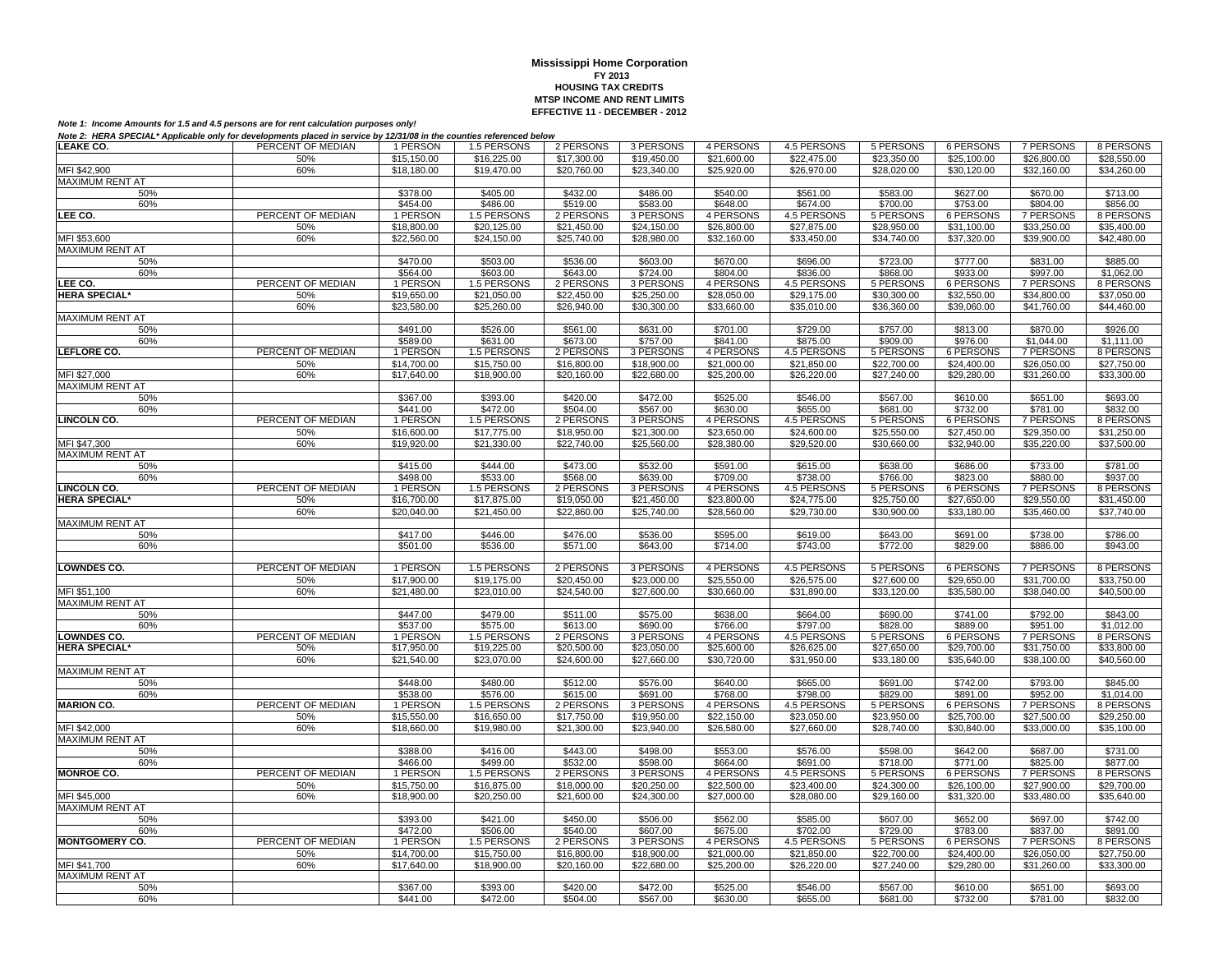| <b>NESHOBA CO.</b>                     | PERCENT OF MEDIAN        | 1 PERSON                | 1.5 PERSONS                | 2 PERSONS                | 3 PERSONS                | 4 PERSONS                | 4.5 PERSONS                | 5 PERSONS                       | 6 PERSONS                       | 7 PERSONS                | 8 PERSONS                |
|----------------------------------------|--------------------------|-------------------------|----------------------------|--------------------------|--------------------------|--------------------------|----------------------------|---------------------------------|---------------------------------|--------------------------|--------------------------|
|                                        | 50%                      | \$14,700.00             | \$15,750.00                | \$16,800.00              | \$18,900.00              | \$21,000.00              | \$21,850.00                | \$22,700.00                     | \$24,400.00                     | \$26,050.00              | \$27,750.00              |
| MFI \$41,100                           | 60%                      | \$17,640.00             | \$18,900.00                | \$20,160.00              | \$22,680.00              | \$25,200.00              | \$26,220.00                | \$27,240.00                     | \$29,280.00                     | \$31,260.00              | \$33,300.00              |
| MAXIMUM RENT AT                        |                          |                         |                            |                          |                          |                          |                            |                                 |                                 |                          |                          |
| 50%                                    |                          | \$367.00                | \$393.00                   | \$420.00                 | \$472.00                 | \$525.00                 | \$546.00                   | \$567.00                        | \$610.00                        | \$651.00                 | \$693.00                 |
| 60%                                    |                          | \$441.00                | \$472.00                   | \$504.00                 | \$567.00                 | \$630.00                 | \$655.00                   | \$681.00                        | \$732.00                        | \$781.00                 | \$832.00                 |
| <b>NEWTON CO.</b>                      | PERCENT OF MEDIAN<br>50% | 1 PERSON<br>\$16,200.00 | 1.5 PERSONS<br>\$17,350.00 | 2 PERSONS<br>\$18,500.00 | 3 PERSONS<br>\$20,800.00 | 4 PERSONS<br>\$23,100.00 | 4.5 PERSONS<br>\$24,025.00 | <b>5 PERSONS</b><br>\$24,950.00 | <b>6 PERSONS</b><br>\$26,800.00 | 7 PERSONS<br>\$28,650.00 | 8 PERSONS<br>\$30,500.00 |
| MFI \$46,200                           | 60%                      | \$19,440.00             | \$20,820.00                | \$22,200.00              | \$24,960.00              | \$27,720.00              | \$28,830.00                | \$29,940.00                     | \$32,160.00                     | \$34,380.00              | \$36,600.00              |
| MAXIMUM RENT AT                        |                          |                         |                            |                          |                          |                          |                            |                                 |                                 |                          |                          |
| 50%                                    |                          | \$405.00                | \$433.00                   | \$462.00                 | \$520.00                 | \$577.00                 | \$600.00                   | \$623.00                        | \$670.00                        | \$716.00                 | \$762.00                 |
| 60%                                    |                          | \$486.00                | \$520.00                   | \$555.00                 | \$624.00                 | \$693.00                 | \$720.00                   | \$748.00                        | \$804.00                        | \$859.00                 | \$915.00                 |
| <b>NOXUBEE CO.</b>                     | PERCENT OF MEDIAN        | 1 PERSON                | 1.5 PERSONS                | 2 PERSONS                | 3 PERSONS                | 4 PERSONS                | 4.5 PERSONS                | <b>5 PERSONS</b>                | <b>6 PERSONS</b>                | <b>7 PERSONS</b>         | 8 PERSONS                |
|                                        | 50%                      | \$14,700.00             | \$15,750.00                | \$16,800.00              | \$18,900.00              | \$21,000.00              | \$21,850.00                | \$22,700.00                     | \$24,400.00                     | \$26,050.00              | \$27,750.00              |
| MFI \$30,400                           | 60%                      | \$17,640.00             | \$18,900.00                | \$20,160,00              | \$22,680.00              | \$25,200.00              | \$26,220.00                | \$27,240.00                     | \$29,280.00                     | \$31.260.00              | \$33,300.00              |
| <b>MAXIMUM RENT AT</b>                 |                          |                         |                            |                          |                          |                          |                            |                                 |                                 |                          |                          |
| 50%                                    |                          | \$367.00                | \$393.00                   | \$420.00                 | \$472.00                 | \$525.00                 | \$546.00                   | \$567.00                        | \$610.00                        | \$651.00                 | \$693.00                 |
| 60%                                    |                          | \$441.00                | \$472.00                   | \$504.00                 | \$567.00                 | \$630.00                 | \$655.00                   | \$681.00                        | \$732.00                        | \$781.00                 | \$832.00                 |
| OKTIBBEHA CO.                          | PERCENT OF MEDIAN        | 1 PERSON                | 1.5 PERSONS                | 2 PERSONS                | 3 PERSONS                | 4 PERSONS                | 4.5 PERSONS                | <b>5 PERSONS</b>                | 6 PERSONS                       | 7 PERSONS                | 8 PERSONS                |
|                                        | 50%                      | \$18,450.00             | \$19,775.00                | \$21,100.00              | \$23,750.00              | \$26,350.00              | \$27,425.00                | \$28,500.00                     | \$30,600.00                     | \$32,700.00              | \$34,800.00              |
| MFI \$53,700<br><b>MAXIMUM RENT AT</b> | 60%                      | \$22,140.00             | \$23,730.00                | \$25,320.00              | \$28,500.00              | \$31,620.00              | \$32,910.00                | \$34,200.00                     | \$36,720.00                     | \$39,240.00              | \$41,760.00              |
| 50%                                    |                          | \$461.00                | \$494.00                   | \$527.00                 | \$593.00                 | \$658.00                 | \$685.00                   | \$712.00                        | \$765.00                        | \$817.00                 | \$870.00                 |
| 60%                                    |                          | \$553.00                | \$593.00                   | \$633.00                 | \$712.00                 | \$790.00                 | \$822.00                   | \$855.00                        | \$918.00                        | \$981.00                 | \$1,044.00               |
| <b>OKTIBBEHA CO.</b>                   | PERCENT OF MEDIAN        | 1 PERSON                | 1.5 PERSONS                | 2 PERSONS                | 3 PERSONS                | 4 PERSONS                | 4.5 PERSONS                | 5 PERSONS                       | <b>6 PERSONS</b>                | <b>7 PERSONS</b>         | 8 PERSONS                |
| <b>HERA SPECIAL*</b>                   | 50%                      | \$19,400.00             | \$20,775.00                | \$22,150.00              | \$24,900.00              | \$27,650.00              | \$28,775.00                | \$29,900.00                     | \$32,100.00                     | \$34,300.00              | \$36,500.00              |
|                                        | 60%                      | \$23,280.00             | \$24,930.00                | \$26,580.00              | \$29,880.00              | \$33,180.00              | \$34,530.00                | \$35,880.00                     | \$38,520.00                     | \$41,160.00              | \$43,800.00              |
| <b>MAXIMUM RENT AT</b>                 |                          |                         |                            |                          |                          |                          |                            |                                 |                                 |                          |                          |
| 50%                                    |                          | \$485.00                | \$519.00                   | \$553.00                 | \$622.00                 | \$691.00                 | \$719.00                   | \$747.00                        | \$802.00                        | \$857.00                 | \$912.00                 |
| 60%                                    |                          | \$582.00                | \$623.00                   | \$664.00                 | \$747.00                 | \$829.00                 | \$863.00                   | \$897.00                        | \$963.00                        | \$1,029.00               | \$1,095.00               |
| PANOLA CO.                             | PERCENT OF MEDIAN        | 1 PERSON                | 1.5 PERSONS                | 2 PERSONS                | 3 PERSONS                | 4 PERSONS                | <b>4.5 PERSONS</b>         | <b>5 PERSONS</b>                | 6 PERSONS                       | 7 PERSONS                | 8 PERSONS                |
|                                        | 50%                      | \$14,700.00             | \$15,750.00                | \$16,800.00              | \$18,900.00              | \$21,000.00              | \$21.850.00                | \$22,700.00                     | \$24,400.00                     | \$26.050.00              | \$27,750.00              |
| MFI \$40,700                           | 60%                      | \$17,640.00             | \$18,900.00                | \$20,160.00              | \$22,680.00              | \$25,200.00              | \$26,220.00                | \$27,240.00                     | \$29,280.00                     | \$31,260.00              | \$33,300.00              |
| MAXIMUM RENT AT<br>50%                 |                          | \$367.00                | \$393.00                   | \$420.00                 | \$472.00                 | \$525.00                 | \$546.00                   | \$567.00                        | \$610.00                        | \$651.00                 | \$693.00                 |
| 60%                                    |                          | \$441.00                | \$472.00                   | \$504.00                 | \$567.00                 | \$630.00                 | \$655.00                   | \$681.00                        | \$732.00                        | \$781.00                 | \$832.00                 |
| PEARL RIVER CO.                        | PERCENT OF MEDIAN        | 1 PERSON                | 1.5 PERSONS                | 2 PERSONS                | 3 PERSONS                | 4 PERSONS                | 4.5 PERSONS                | 5 PERSONS                       | 6 PERSONS                       | 7 PERSONS                | 8 PERSONS                |
|                                        | 50%                      | \$18,050.00             | \$19,325.00                | \$20,600.00              | $\overline{$23,200.00}$  | \$25,750.00              | \$26,800.00                | \$27,850.00                     | \$29,900.00                     | \$31,950.00              | $\overline{$}34,000.00$  |
| MFI \$51,500                           | 60%                      | \$21,660.00             | \$23,190.00                | \$24,720.00              | \$27,840.00              | \$30,900.00              | \$32,160.00                | \$33,420.00                     | \$35,880.00                     | \$38,340.00              | \$40,800.00              |
| <b>MAXIMUM RENT AT</b>                 |                          |                         |                            |                          |                          |                          |                            |                                 |                                 |                          |                          |
| 50%                                    |                          | \$451.00                | \$483.00                   | \$515.00                 | \$580.00                 | \$643.00                 | \$670.00                   | \$696.00                        | \$747.00                        | \$798.00                 | \$850.00                 |
| 60%                                    |                          | \$541.00                | \$579.00                   | \$618.00                 | \$696.00                 | \$772.00                 | \$804.00                   | \$835.00                        | \$897.00                        | \$958.00                 | \$1,020.00               |
| PIKE CO.                               | PERCENT OF MEDIAN        | 1 PERSON                | 1.5 PERSONS                | 2 PERSONS                | 3 PERSONS                | 4 PERSONS                | 4.5 PERSONS                | 5 PERSONS                       | 6 PERSONS                       | 7 PERSONS                | 8 PERSONS                |
|                                        | 50%                      | \$15,450.00             | \$16,550.00                | \$17,650.00              | \$19,850.00              | \$22,050.00              | \$22,950.00                | \$23,850.00                     | \$25,600.00                     | \$27,350.00              | \$29,150.00              |
| MFI \$44,100                           | 60%                      | \$18,540.00             | \$19,860.00                | \$21.180.00              | \$23,820.00              | \$26,460.00              | \$27,540.00                | \$28,620.00                     | \$30,720.00                     | \$32,820.00              | \$34,980.00              |
| <b>MAXIMUM RENT AT</b><br>50%          |                          | \$386.00                | \$413.00                   | \$441.00                 | \$496.00                 | \$551.00                 | \$573.00                   | \$596.00                        | \$640.00                        | \$683.00                 | \$728.00                 |
| 60%                                    |                          | \$463.00                | \$496.00                   | \$529.00                 | \$595.00                 | \$661.00                 | \$688.00                   | \$715.00                        | \$768.00                        | \$820.00                 | \$874.00                 |
| PONTOTOC CO.                           | PERCENT OF MEDIAN        | 1 PERSON                | 1.5 PERSONS                | 2 PERSONS                | 3 PERSONS                | 4 PERSONS                | 4.5 PERSONS                | 5 PERSONS                       | 6 PERSONS                       | 7 PERSONS                | 8 PERSONS                |
|                                        | 50%                      | \$17,500.00             | \$18,750.00                | \$20,000.00              | \$22,500.00              | \$24,950.00              | \$25,950.00                | \$26,950.00                     | \$28,950.00                     | \$30,950.00              | \$32,950.00              |
| MFI \$49,900                           | 60%                      | \$21,000.00             | \$22,500.00                | \$24,000.00              | \$27,000.00              | \$29,940.00              | \$31,140.00                | \$32,340.00                     | \$34,740.00                     | \$37,140.00              | \$39,540.00              |
| <b>MAXIMUM RENT AT</b>                 |                          |                         |                            |                          |                          |                          |                            |                                 |                                 |                          |                          |
| 50%                                    |                          | \$437.00                | \$468.00                   | \$500.00                 | \$562.00                 | \$623.00                 | \$648.00                   | \$673.00                        | \$723.00                        | \$773.00                 | \$823.00                 |
| 60%                                    |                          | \$525.00                | \$562.00                   | \$600.00                 | \$675.00                 | \$748.00                 | \$778.00                   | \$808.00                        | \$868.00                        | \$928.00                 | \$988.00                 |
| <b>PRENTISS CO.</b>                    | PERCENT OF MEDIAN        | 1 PERSON                | 1.5 PERSONS                | 2 PERSONS                | 3 PERSONS                | 4 PERSONS                | <b>4.5 PERSONS</b>         | 5 PERSONS                       | 6 PERSONS                       | 7 PERSONS                | 8 PERSONS                |
|                                        | 50%                      | \$15,550.00             | \$16,650.00                | \$17,750.00              | \$19,950.00              | \$22,150.00              | $\overline{$23,050.00}$    | \$23,950.00                     | \$25,700.00                     | \$27,500.00              | \$29,250.00              |
| MFI \$44,400<br><b>MAXIMUM RENT AT</b> | 60%                      | \$18,660.00             | \$19,980.00                | \$21,300.00              | \$23,940.00              | \$26,580.00              | \$27,660.00                | \$28,740.00                     | \$30,840.00                     | \$33,000.00              | \$35,100.00              |
| 50%                                    |                          | \$388.00                | \$416.00                   | \$443.00                 | \$498.00                 | \$553.00                 | \$576.00                   | \$598.00                        | \$642.00                        | \$687.00                 | \$731.00                 |
| 60%                                    |                          | \$466.00                | \$499.00                   | \$532.00                 | \$598.00                 | \$664.00                 | \$691.00                   | \$718.00                        | \$771.00                        | \$825.00                 | \$877.00                 |
| QUITMAN CO.                            | PERCENT OF MEDIAN        | 1 PERSON                | 1.5 PERSONS                | 2 PERSONS                | 3 PERSONS                | 4 PERSONS                | 4.5 PERSONS                | 5 PERSONS                       | <b>6 PERSONS</b>                | 7 PERSONS                | 8 PERSONS                |
|                                        | 50%                      | \$14,700.00             | \$15,750.00                | \$16,800.00              | \$18,900.00              | \$21,000.00              | \$21,850.00                | \$22,700.00                     | \$24,400.00                     | \$26,050.00              | \$27,750.00              |
| MFI \$29,600                           | 60%                      | \$17,640.00             | \$18,900.00                | \$20,160.00              | \$22,680.00              | \$25,200.00              | \$26,220.00                | \$27,240.00                     | \$29,280.00                     | \$31,260.00              | \$33,300.00              |
| <b>MAXIMUM RENT AT</b>                 |                          |                         |                            |                          |                          |                          |                            |                                 |                                 |                          |                          |
| 50%                                    |                          | \$367.00                | \$393.00                   | \$420.00                 | \$472.00                 | \$525.00                 | \$546.00                   | \$567.00                        | \$610.00                        | \$651.00                 | \$693.00                 |
| 60%                                    |                          | \$441.00                | \$472.00                   | \$504.00                 | \$567.00                 | \$630.00                 | \$655.00                   | \$681.00                        | \$732.00                        | \$781.00                 | \$832.00                 |
|                                        |                          |                         |                            |                          |                          |                          |                            |                                 |                                 |                          |                          |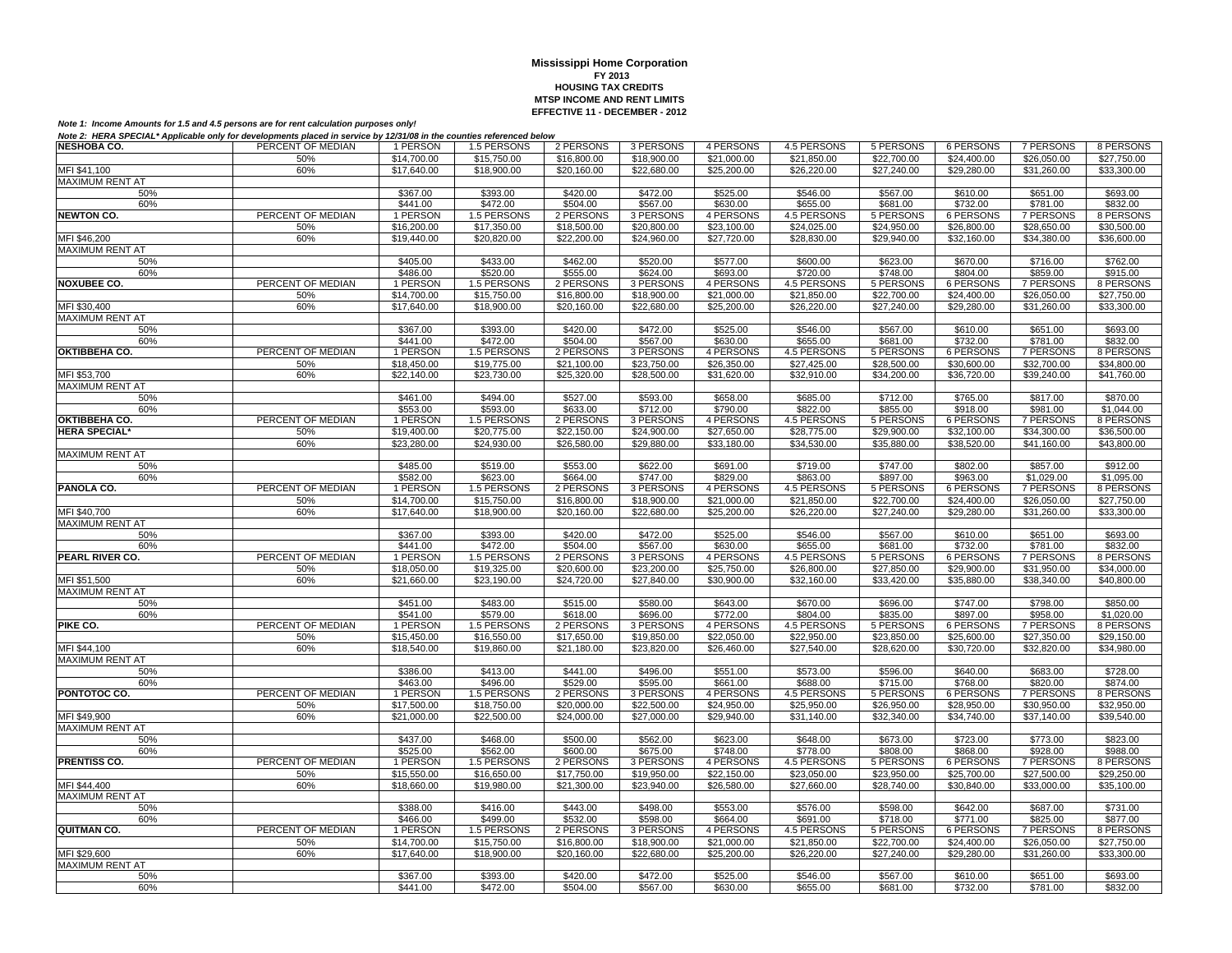| SCOTT CO.               | PERCENT OF MEDIAN | 1 PERSON             | 1.5 PERSONS | 2 PERSONS   | 3 PERSONS               | 4 PERSONS               | 4.5 PERSONS             | 5 PERSONS   | 6 PERSONS               | 7 PERSONS        | 8 PERSONS               |
|-------------------------|-------------------|----------------------|-------------|-------------|-------------------------|-------------------------|-------------------------|-------------|-------------------------|------------------|-------------------------|
|                         | 50%               | \$15,200.00          | \$16,275.00 | \$17,350.00 | \$19,500.00             | $\overline{$21,650.00}$ | \$22,525.00             | \$23,400.00 | \$25,150.00             | \$26,850.00      | \$28,600.00             |
| MFI \$43,300            | 60%               | \$18,240.00          | \$19,530.00 | \$20,820.00 | \$23,400.00             | \$25,980.00             | \$27,030.00             | \$28,080.00 | \$30,180.00             | \$32,220.00      | \$34,320.00             |
| MAXIMUM RENT AT         |                   |                      |             |             |                         |                         |                         |             |                         |                  |                         |
| 50%                     |                   | \$380.00             | \$406.00    | \$433.00    | \$487.00                | \$541.00                | \$563.00                | \$585.00    | \$628.00                | \$671.00         | \$715.00                |
| 60%                     |                   | \$456.00             | \$488.00    | \$520.00    | \$585.00                | \$649.00                | \$675.00                | \$702.00    | \$754.00                | \$805.00         | \$858.00                |
| <b>SHARKEY CO.</b>      | PERCENT OF MEDIAN | 1 PERSON             | 1.5 PERSONS | 2 PERSONS   | 3 PERSONS               | 4 PERSONS               | 4.5 PERSONS             | 5 PERSONS   | 6 PERSONS               | 7 PERSONS        | 8 PERSONS               |
|                         | 50%               | \$15,000.00          | \$16,075.00 | \$17.150.00 | $\overline{$}19,300.00$ | \$21,400.00             | \$22,275.00             | \$23,150.00 | $\overline{$24,850.00}$ | \$26,550.00      | \$28,250.00             |
| MFI \$42,800            | 60%               | \$18,000.00          | \$19,290.00 | \$20,580.00 | \$23,160.00             | \$25,680.00             | \$26,730.00             | \$27,780.00 | \$29,820.00             | \$31,860.00      | \$33,900.00             |
| MAXIMUM RENT AT         |                   |                      |             |             |                         |                         |                         |             |                         |                  |                         |
|                         |                   |                      |             |             |                         |                         |                         |             |                         |                  |                         |
| 50%                     |                   | \$375.00             | \$401.00    | \$428.00    | \$482.00                | \$535.00                | \$556.00                | \$578.00    | \$621.00                | \$663.00         | \$706.00                |
| 60%                     |                   | \$450.00             | \$482.00    | \$514.00    | \$579.00                | \$642.00                | \$668.00                | \$694.00    | \$745.00                | \$796.00         | \$847.00                |
| SMITH CO.               | PERCENT OF MEDIAN | 1 PERSON             | 1.5 PERSONS | 2 PERSONS   | 3 PERSONS               | 4 PERSONS               | 4.5 PERSONS             | 5 PERSONS   | 6 PERSONS               | 7 PERSONS        | 8 PERSONS               |
|                         | 50%               | \$16,450.00          | \$17,625.00 | \$18,800.00 | \$21,150.00             | \$23,500.00             | \$24,450.00             | \$25,400.00 | \$27,300.00             | \$29,150.00      | \$31,050.00             |
| MFI \$48,900            | 60%               | \$19,740.00          | \$21,150.00 | \$22,560.00 | \$25,380.00             | \$28,200.00             | \$29,340.00             | \$30,480.00 | \$32,760.00             | \$34,980.00      | \$37,260.00             |
| <b>MAXIMUM RENT AT</b>  |                   |                      |             |             |                         |                         |                         |             |                         |                  |                         |
| 50%                     |                   | \$411.00             | \$440.00    | \$470.00    | \$528.00                | \$587.00                | \$611.00                | \$635.00    | \$682.00                | \$728.00         | \$776.00                |
| 60%                     |                   | \$493.00             | \$528.00    | \$564.00    | \$634.00                | \$705.00                | \$733.00                | \$762.00    | \$819.00                | \$874.00         | \$931.00                |
| SMITH CO.               | PERCENT OF MEDIAN | 1 PERSON             | 1.5 PERSONS | 2 PERSONS   | 3 PERSONS               | 4 PERSONS               | 4.5 PERSONS             | 5 PERSONS   | <b>6 PERSONS</b>        | <b>7 PERSONS</b> | 8 PERSONS               |
| <b>HERA SPECIAL*</b>    | 50%               | \$17,150.00          | \$18,375.00 | \$19,600.00 | \$22,050.00             | \$24,450.00             | \$25,450.00             | \$26,450.00 | \$28,400.00             | \$30,350.00      | \$32,300.00             |
|                         | 60%               | \$20,580.00          | \$22,050.00 | \$23,520.00 | \$26,460.00             | \$29,340.00             | \$30,540.00             | \$31,740.00 | \$34,080.00             | \$36,420.00      | \$38,760.00             |
| <b>MAXIMUM RENT AT</b>  |                   |                      |             |             |                         |                         |                         |             |                         |                  |                         |
| 50%                     |                   | \$428.00             | \$459.00    | \$490.00    | \$551.00                | \$611.00                | \$636.00                | \$661.00    | \$710.00                | \$758.00         | \$807.00                |
| 60%                     |                   | \$514.00             | \$551.00    | \$588.00    | \$661.00                | \$733.00                | \$763.00                | \$793.00    | \$852.00                | \$910.00         | \$969.00                |
| SUNFLOWER CO.           | PERCENT OF MEDIAN | 1 PERSON             | 1.5 PERSONS | 2 PERSONS   | 3 PERSONS               | 4 PERSONS               | 4.5 PERSONS             | 5 PERSONS   | <b>6 PERSONS</b>        | 7 PERSONS        | 8 PERSONS               |
|                         | 50%               | \$14,700.00          | \$15,750.00 | \$16,800.00 | \$18,900.00             | \$21,000.00             | \$21,850.00             | \$22,700.00 | \$24,400.00             | \$26,050.00      | \$27,750.00             |
| MFI \$32,400            | 60%               | \$17,640.00          | \$18,900.00 | \$20,160.00 | \$22,680.00             | \$25,200.00             | \$26,220.00             | \$27,240.00 | \$29,280.00             | \$31,260.00      | \$33,300.00             |
| <b>MAXIMUM RENT AT</b>  |                   |                      |             |             |                         |                         |                         |             |                         |                  |                         |
| 50%                     |                   | \$367.00             | \$393.00    | \$420.00    | \$472.00                | \$525.00                | \$546.00                | \$567.00    | \$610.00                | \$651.00         | \$693.00                |
| 60%                     |                   | \$441.00             | \$472.00    | \$504.00    | \$567.00                | \$630.00                | \$655.00                | \$681.00    |                         | \$781.00         | \$832.00                |
| <b>TALLAHATCHIE CO.</b> | PERCENT OF MEDIAN |                      |             |             |                         |                         |                         |             | \$732.00                |                  |                         |
|                         |                   | 1 PERSON             | 1.5 PERSONS | 2 PERSONS   | 3 PERSONS               | 4 PERSONS               | 4.5 PERSONS             | 5 PERSONS   | <b>6 PERSONS</b>        | 7 PERSONS        | 8 PERSONS               |
|                         | 50%               | \$14,700.00          | \$15,750.00 | \$16,800.00 | \$18,900.00             | \$21,000.00             | \$21,850.00             | \$22,700.00 | \$24,400.00             | \$26,050.00      | \$27,750.00             |
| MFI \$30,100            | 60%               | \$17,640.00          | \$18,900.00 | \$20,160.00 | \$22,680.00             | \$25,200.00             | \$26,220.00             | \$27,240.00 | \$29,280.00             | \$31,260.00      | \$33,300.00             |
| MAXIMUM RENT AT         |                   |                      |             |             |                         |                         |                         |             |                         |                  |                         |
| 50%                     |                   | \$367.00             | \$393.00    | \$420.00    | \$472.00                | \$525.00                | \$546.00                | \$567.00    | \$610.00                | \$651.00         | \$693.00                |
| 60%                     |                   | \$441.00             | \$472.00    | \$504.00    | \$567.00                | \$630.00                | \$655.00                | \$681.00    | \$732.00                | \$781.00         | \$832.00                |
| <b>TIPPAH CO.</b>       | PERCENT OF MEDIAN | 1 PERSON             | 1.5 PERSONS | 2 PERSONS   | 3 PERSONS               | 4 PERSONS               | 4.5 PERSONS             | 5 PERSONS   | <b>6 PERSONS</b>        | 7 PERSONS        | 8 PERSONS               |
|                         | 50%               | \$14,700.00          | \$15,750.00 | \$16,800.00 | \$18,900.00             | \$21,000.00             | $\overline{$}21,850.00$ | \$22,700.00 | \$24,400.00             | \$26,050.00      | $\overline{$27,750.00}$ |
| MFI \$39,400            | 60%               | \$17,640.00          | \$18,900.00 | \$20,160.00 | \$22,680.00             | \$25,200.00             | \$26,220.00             | \$27,240.00 | \$29,280.00             | \$31,260.00      | \$33,300.00             |
| <b>MAXIMUM RENT AT</b>  |                   |                      |             |             |                         |                         |                         |             |                         |                  |                         |
| 50%                     |                   | \$367.00             | \$393.00    | \$420.00    | \$472.00                | \$525.00                | \$546.00                | \$567.00    | \$610.00                | \$651.00         | \$693.00                |
| 60%                     |                   | $\overline{$441.00}$ | \$472.00    | \$504.00    | \$567.00                | \$630.00                | \$655.00                | \$681.00    | \$732.00                | \$781.00         | \$832.00                |
| <b>TIPPAH CO.</b>       | PERCENT OF MEDIAN | 1 PERSON             | 1.5 PERSONS | 2 PERSONS   | 3 PERSONS               | 4 PERSONS               | 4.5 PERSONS             | 5 PERSONS   | 6 PERSONS               | 7 PERSONS        | 8 PERSONS               |
| <b>HERA SPECIAL*</b>    | 50%               | \$15,300.00          | \$16,400.00 | \$17,500.00 | \$19,700.00             | \$21,850.00             | \$22,725.00             | \$23,600.00 | \$25,350.00             | \$27,100.00      | \$28,850.00             |
|                         | 60%               | \$18,360.00          | \$19,680.00 | \$21,000.00 | \$23,640.00             | \$26,220.00             | \$27,270.00             | \$28,320.00 | \$30,420.00             | \$32,520.00      | \$34,620.00             |
| <b>MAXIMUM RENT AT</b>  |                   |                      |             |             |                         |                         |                         |             |                         |                  |                         |
| 50%                     |                   | \$382.00             | \$410.00    | \$437.00    | \$492.00                | \$546.00                | \$568.00                | \$590.00    | \$633.00                | \$677.00         | \$721.00                |
| 60%                     |                   | \$459.00             | \$492.00    | \$525.00    | \$591.00                | \$655.00                | \$681.00                | \$708.00    | \$760.00                | \$813.00         | \$865.00                |
| TISHOMINGO CO.          | PERCENT OF MEDIAN | 1 PERSON             | 1.5 PERSONS | 2 PERSONS   | 3 PERSONS               | 4 PERSONS               | 4.5 PERSONS             | 5 PERSONS   | 6 PERSONS               | 7 PERSONS        | 8 PERSONS               |
|                         | 50%               | \$14,700.00          | \$15,750.00 | \$16,800.00 | \$18,900.00             | \$21,000.00             | \$21,850.00             | \$22,700.00 | \$24,400.00             | \$26,050.00      | \$27,750.00             |
| MFI \$40,600            | 60%               | \$17,640.00          | \$18,900.00 | \$20,160.00 | \$22,680.00             | \$25,200.00             | \$26,220.00             | \$27,240.00 | \$29,280,00             | \$31,260.00      | \$33,300.00             |
| <b>MAXIMUM RENT AT</b>  |                   |                      |             |             |                         |                         |                         |             |                         |                  |                         |
| 50%                     |                   | \$367.00             | \$393.00    | \$420.00    | \$472.00                | \$525.00                | \$546.00                | \$567.00    | \$610.00                | \$651.00         | \$693.00                |
| 60%                     |                   | \$441.00             | \$472.00    | \$504.00    | \$567.00                | \$630.00                | \$655.00                | \$681.00    | \$732.00                | \$781.00         | \$832.00                |
| TISHOMINGO CO.          | PERCENT OF MEDIAN | 1 PERSON             | 1.5 PERSONS | 2 PERSONS   | 3 PERSONS               | 4 PERSONS               | 4.5 PERSONS             | 5 PERSONS   | <b>6 PERSONS</b>        | <b>7 PERSONS</b> | 8 PERSONS               |
|                         |                   |                      |             |             |                         |                         |                         |             |                         |                  |                         |
| <b>HERA SPECIAL</b>     | 50%               | \$15,200.00          | \$16,300.00 | \$17,400.00 | \$19,550.00             | \$21,700.00             | \$22,575.00             | \$23,450.00 | \$25,200.00             | \$26,950.00      | \$28,650.00             |
|                         | 60%               | \$18,240.00          | \$19,560.00 | \$20,880.00 | \$23,460.00             | \$26,040.00             | \$27,090.00             | \$28,140.00 | \$30,240.00             | \$32,340.00      | \$34,380.00             |
| <b>MAXIMUM RENT AT</b>  |                   |                      |             |             |                         |                         |                         |             |                         |                  |                         |
| 50%                     |                   | \$380.00             | \$407.00    | \$435.00    | \$488.00                | \$542.00                | \$564.00                | \$586.00    | \$630.00                | \$673.00         | \$716.00                |
| 60%                     |                   | \$456.00             | \$489.00    | \$522.00    | \$586.00                | \$651.00                | \$677.00                | \$703.00    | \$756.00                | \$808.00         | \$859.00                |
| UNION CO.               | PERCENT OF MEDIAN | 1 PERSON             | 1.5 PERSONS | 2 PERSONS   | 3 PERSONS               | 4 PERSONS               | 4.5 PERSONS             | 5 PERSONS   | <b>6 PERSONS</b>        | <b>7 PERSONS</b> | 8 PERSONS               |
|                         | 50%               | \$16,200.00          | \$17,350.00 | \$18,500.00 | \$20,800.00             | \$23,100.00             | \$24,025.00             | \$24,950.00 | \$26,800.00             | \$28,650.00      | \$30,500.00             |
| MFI \$46,200            | 60%               | \$19,440.00          | \$20,820,00 | \$22,200.00 | \$24,960.00             | \$27,720.00             | \$28,830,00             | \$29,940.00 | \$32,160.00             | \$34,380.00      | \$36,600.00             |
| <b>MAXIMUM RENT AT</b>  |                   |                      |             |             |                         |                         |                         |             |                         |                  |                         |
| 50%                     |                   | \$405.00             | \$433.00    | \$462.00    | \$520.00                | \$577.00                | \$600.00                | \$623.00    | \$670.00                | \$716.00         | \$762.00                |
| 60%                     |                   | \$486.00             | \$520.00    | \$555.00    | \$624.00                | \$693.00                | \$720.00                | \$748.00    | \$804.00                | \$859.00         | \$915.00                |
|                         |                   |                      |             |             |                         |                         |                         |             |                         |                  |                         |